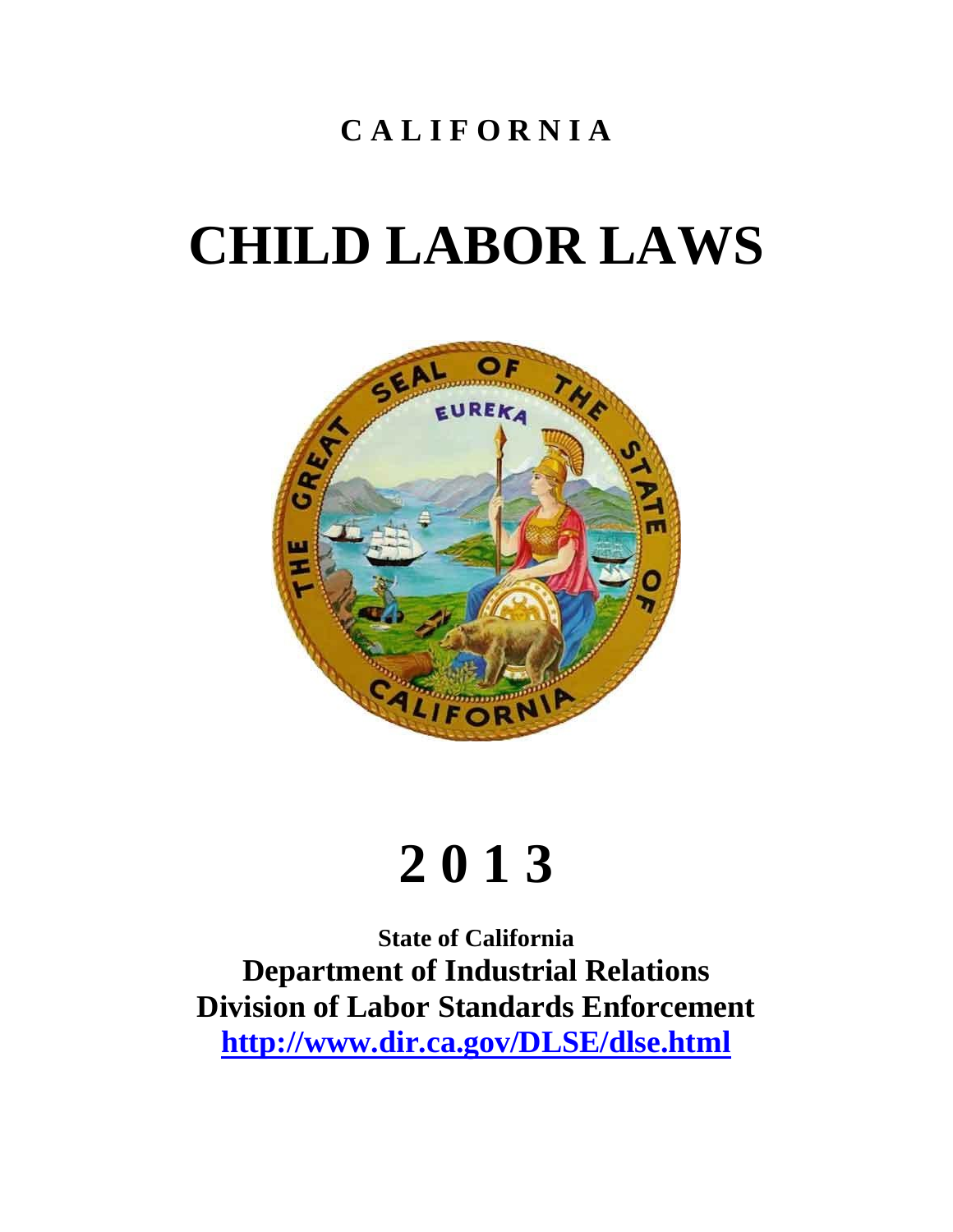## **TABLE OF CONTENTS**

|    |                                                                                                                       | 1                                                                    |
|----|-----------------------------------------------------------------------------------------------------------------------|----------------------------------------------------------------------|
| 2. |                                                                                                                       | $\mathbf 1$                                                          |
| 3. |                                                                                                                       | $\mathbf{2}$<br>$\mathbf{2}$<br>3<br>4<br>5<br>5                     |
| 4. |                                                                                                                       | 6<br>6<br>6<br>6<br>6<br>7                                           |
| 5. | Work hour Exceptions for 14 and 15 Year Olds Sports Attendants                                                        | 8<br>8<br>9<br>10<br>10<br>11<br>11                                  |
| 6. |                                                                                                                       | 12<br>12<br>12<br>13<br>13<br>14                                     |
| 7. |                                                                                                                       | 15<br>15<br>15<br>16<br>17<br>17<br>19<br>20<br>20<br>21<br>22<br>24 |
| 8. | Food Service, Retail and Gasoline Service Establishments<br>Federal Prohibitions in Agriculture Adopted by California | 24<br>24<br>26<br>26<br>27<br>28<br>31                               |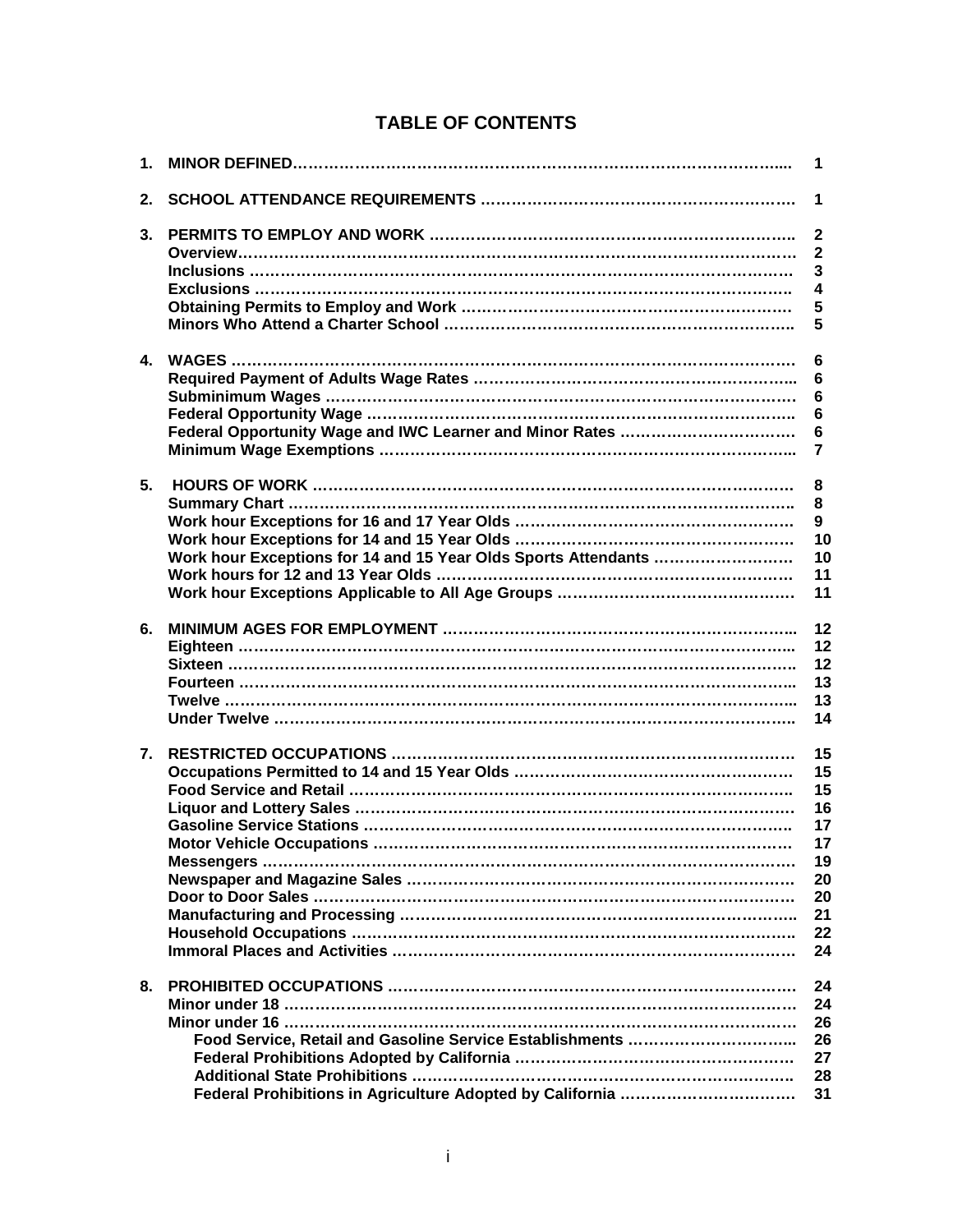|    |                                                                                                                                                                                                                                                                                                                                                                                                                                                                | 33<br>33                                                       |
|----|----------------------------------------------------------------------------------------------------------------------------------------------------------------------------------------------------------------------------------------------------------------------------------------------------------------------------------------------------------------------------------------------------------------------------------------------------------------|----------------------------------------------------------------|
| 9. |                                                                                                                                                                                                                                                                                                                                                                                                                                                                | 36<br>36<br>36<br>36<br>37<br>39<br>40<br>42<br>42<br>42<br>46 |
|    | Registration for Employers, Transporters, and Supervisors of Minors Engaged in                                                                                                                                                                                                                                                                                                                                                                                 | 48<br>53<br>48<br>49<br>50<br>51                               |
|    |                                                                                                                                                                                                                                                                                                                                                                                                                                                                | 52<br>52<br>53<br>53<br>54                                     |
|    |                                                                                                                                                                                                                                                                                                                                                                                                                                                                | 55                                                             |
|    | 12 and 12 Year Olds ………………………………………………………………………………                                                                                                                                                                                                                                                                                                                                                                                                             | 57<br>58<br>59<br>60<br>64                                     |
|    | <b>14. ADDENDUM</b><br><b>Procedure for Obtaining an Entertainment Permit</b><br><b>Application for Permission to Work in the Entertainment Industry</b><br><b>Entertainment Work Permit</b><br><b>Application for Permission to Employ Minors in the Entertainment Industry</b><br><b>Permit to Employ Minors in the Entertainment Industry</b><br><b>Statement of Intent to Employ Minor and Request for Work Permit</b><br><b>Permit to Employ and Work</b> |                                                                |

**[Local Offices of the Division of Labor Standards Enforcement](http://www.dir.ca.gov/dlse/districtOffices.htm)**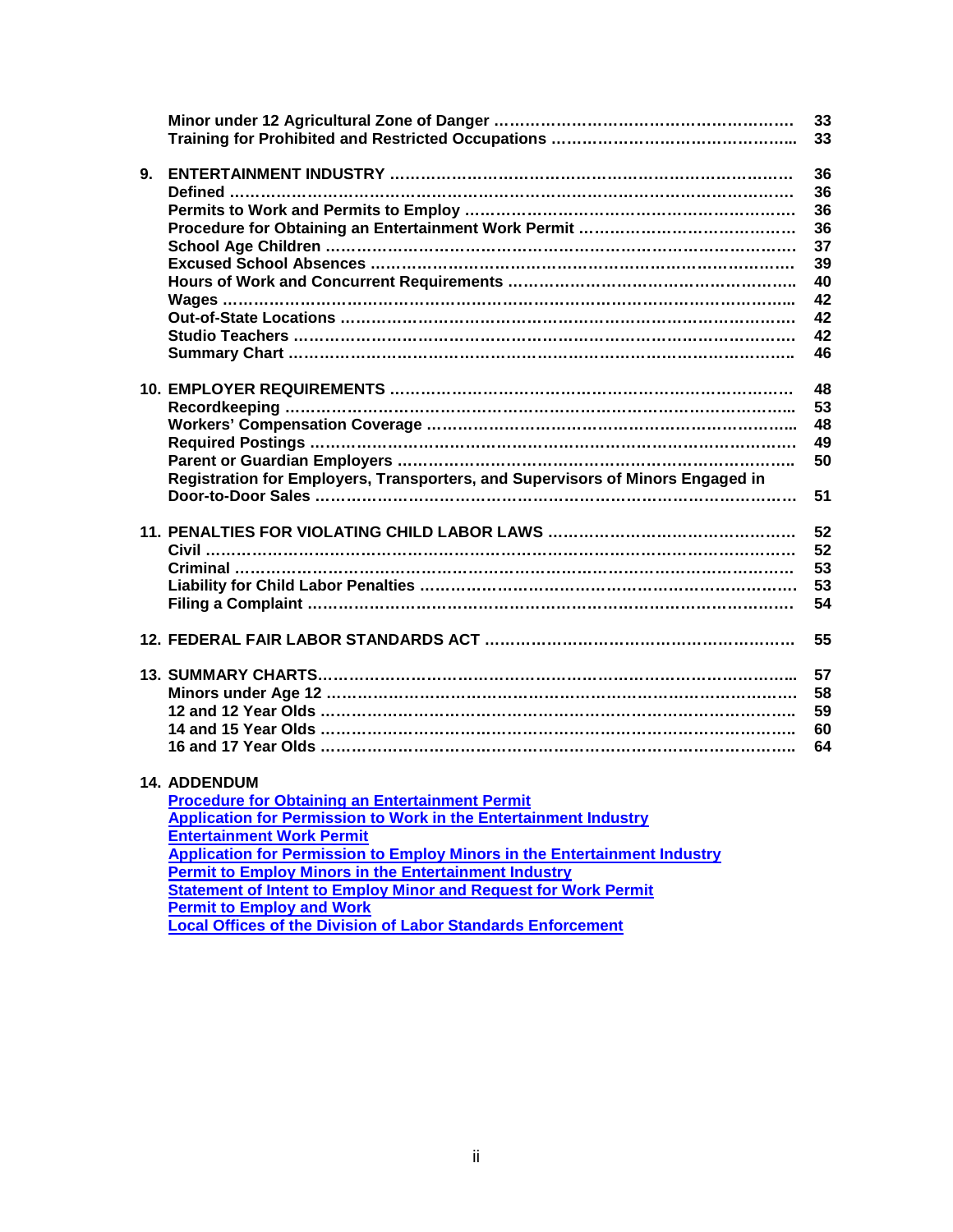## **1. MINOR DEFINED**

Almost all minors under the age of 18 are subject to California's child labor protections. Under the California Labor Code, "minor" means any person under the age of 18 years who is required to attend school under the provisions of the Education Code, and includes minors under age six. Nonresidents of the state who would be subject to California's compulsory education laws if they were residents are also considered minors and are subject to all the requirements and protections of the Labor Code. [LC 1286(c)] (See Chapter 3 of this digest). The Labor Code definition means, for example, the high school graduates under the age of 18, who are not subject to the compulsory education laws, are entirely excluded from permit requirements, work hour restrictions, and all occupational prohibitions. However, under federal regulation high school graduates may not be employed in an occupation prohibited to minors under 18 unless they have also completed a bona fide course of training in that occupation. [29 CFR 570.50] "Dropouts" are still subject to California's compulsory education laws, and thus are subject to all state child labor requirements. (See Chapter 2 of this digest). Emancipated minors are subject to all California's child labor laws, except that they may apply for a work permit without their parents' permission. [FC 7050] (See Chapter 3 of this digest).

## **2. SCHOOL ATTENDANCE REQUIREMENTS**

Minors age six through 15 years must attend school full-time unless the minor is a high school graduate [EC 49110], attends an approved alternative school [EC4822], is tutored [EC 48224], is on an approved leave absence [EC 48232], has transferred from another state with less than 10 days left in the school year [EC 48231], or has justifiable personal reasons requested by the parent and approved by the principal including, illness, court appearances, religious observances and retreats, funerals, or employment conferences. [EC 48205] In rare circumstances, 14 and 15 year olds enrolled in Work Experience Education may be granted a permit to work full-time during school hours. [EC 49130] (See Chapter 5 of this digest).

Sixteen and seventeen year olds, who have not graduated from high school or who have not received a certificate of proficiency may opt to attend part-time classes. Those who are regularly employed must attend continuation classes for at least four hours per week. Those not regularly employed must attend continuation classes for at least 15 hours per week. [EC 48400 and 48402] No minor may legally drop out of school entirely.

Note: Schools may excuse the absences of a pupil who holds an entertainment work permit or who participates with a not-for-profit arts organization in a performance for a public school audience. For additional information, refer to the section entitled, "Excused School Absences," in Chapter 9 of this digest.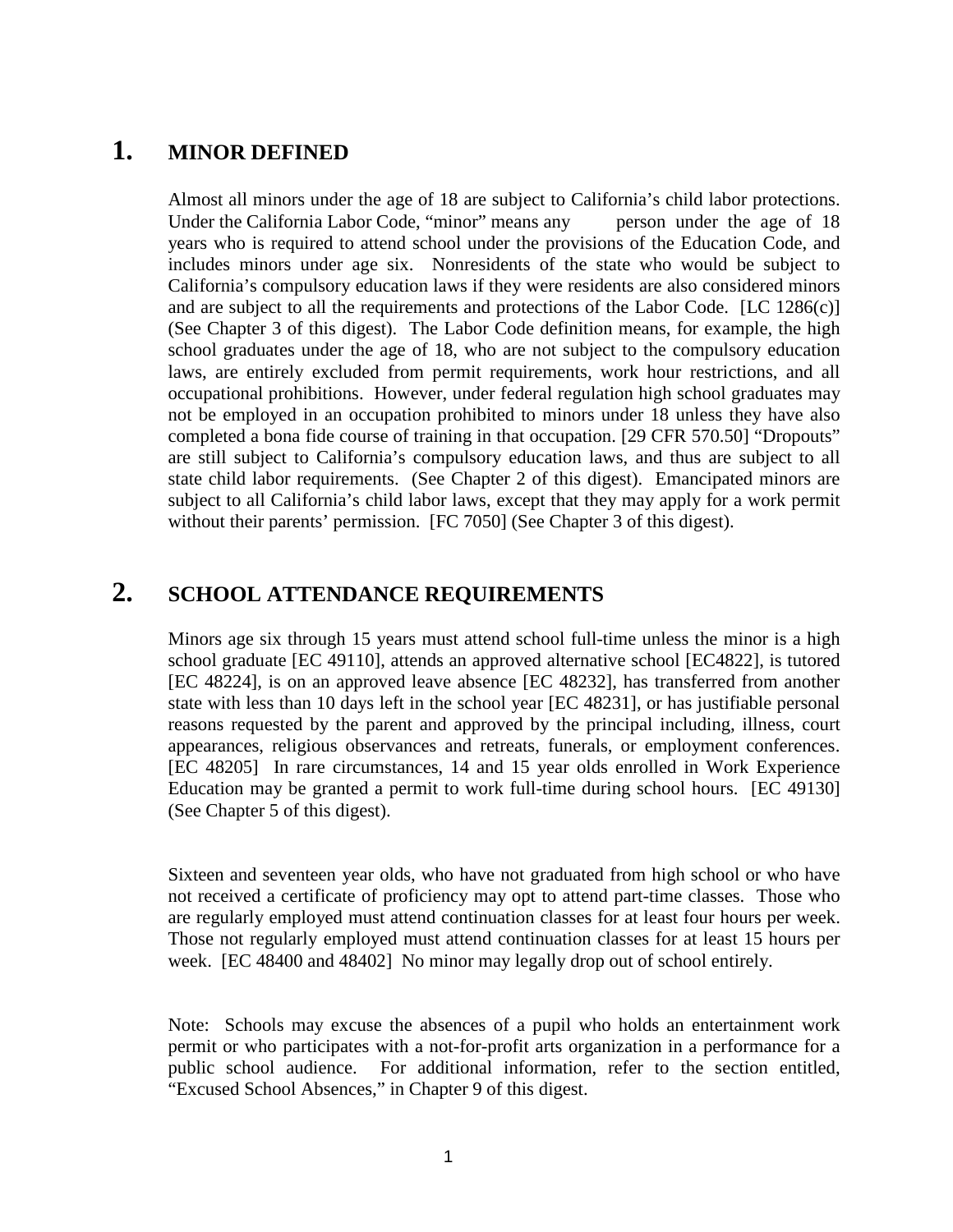## 3. **PERMITS TO EMPLOY AND WORK**

#### **Overview**

Except in limited circumstances defined in law and summarized below, all minors under 18 years of age employed in the state of California must have a permit to work. [EC 49160; LC 1299] The federal Fair Labor Standards Act also requires a certificate of age for working minors. The state Permit to Employ and Work ("Permit") is accepted as the federal certificate [EC 49110, 49112, 49113, 49116]

Employers must have a Permit to Employ and Work on file and available for inspection by school and labor officials at all times. [LC 1299, EC 49161 and 49164] Permits to Employ and Work are issued on the same form. Permits are always required, even when school is not in session. Permits are issued for specific employment at a specified address. [EC 49115 and 49163] Permits contain the maximum number of hours a minor may work in a day and week, the range of hours during the day that a minor may work, any limitations, and any additional restrictions imposed at the school's discretion.

Permits may not be issued that violate any provision of law. [EC 49164] Thus, all restrictions on minimum ages for employment in various occupations and all work hour restrictions must be strictly followed. (See Chapters 5, 6, 7, and 8 of this digest). **Neither school nor labor officials are empowered to waive, at any time or under any circumstances, any minimum labor standard established by law or regulation.**

Minors work with the permission of the local school district, and no law requires schools to issue permits for the maximum hours allowed by law or for every occupation for which a minor might be eligible. Thus, depending on the minor's particular circumstances or local district policy, school officials may impose additional restrictions at their discretion. Any violation of such special restrictions subjects the permit to revocation. [EC 49164] Any person empowered to issue a permit that knowingly certifies to false information on a permit, commits a misdemeanor. [EC 49183]

Permits to Employ and Work may be denied or canceled at any time by school officials or the Labor Commissioner, whenever the conditions for the issuance of the certificate or permit do not exist, no longer exist, or have never existed. [LC 1300; EC 49164] School officials who determine that school work or health of the minor is impaired by the employment may revoke the permit. [EC 49116]

Permits issued during the school year expire five days after the opening of the next succeeding school year and must be renewed. [EC 49118]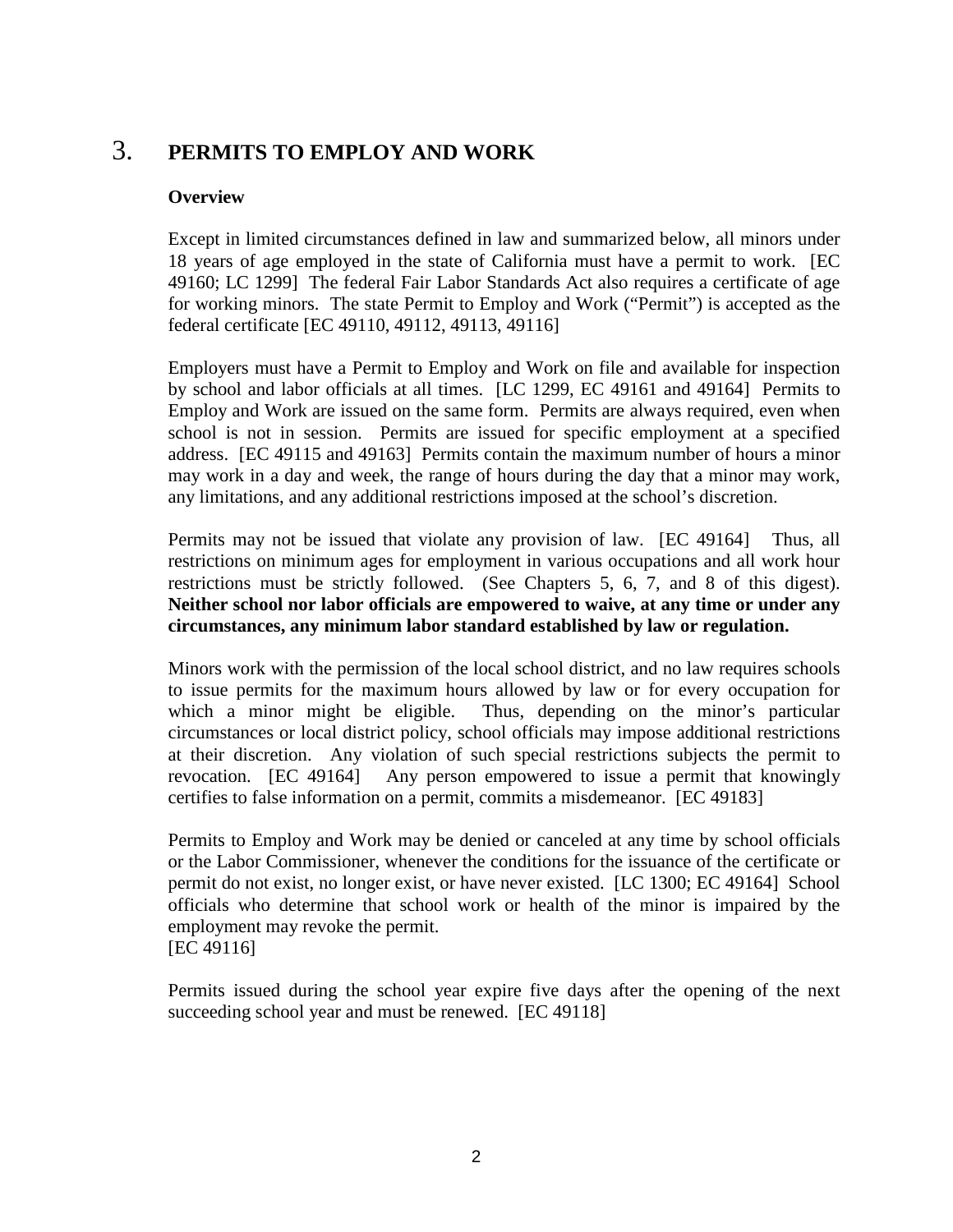#### **Inclusions**

Federal and state occupational restrictions are such that in most cases minors must be at least 14 years of age to begin working. Any minor who is at least 12 years of age may be issued a permit by school officials [EC 49111], however few occupations are available to them. (See Chapters 6 and 7 of this digest). **Exception:** An employer must first obtain a Permit to Employ Minors in the entertainment industry before a minor may be employed in such industry. Additionally, the minor's parent or legal guardian must obtain an Entertainment Work Permit before the minor may be employed in the entertainment industry. Both such permits are issued by the Division of Labor Standards Enforcement. [LC 1308.5 CCR 11752 and 11753] Please refer to Chapter 9 of this digest for additional information regarding minors working in the entertainment industry.

A minor enrolled in a Work Experience Education program must obtain a work permit, and his or her employer must possess a permit to employ. The minor must be at least 16 years of age to be enrolled in a Work Experience Education program, with certain exceptions as specified in the Education Code. [EC 49113]

An apprentice in a bona fide apprenticeship training program must have the standard Permit to Employ and Work issued by his or her school. Apprentices must be at least 16 years of age. [LC 3077]

Parents who employ their children in any occupation permitted to minors, including industrial, mercantile, or similar commercial enterprises, must obtain the standard Permit to Employ and Work. [EC 49141] This means that parents must obtain permits for the employment of their minor children in any enterprise, unless they employ their minor children in agriculture or domestic labor. (See "Permit Exclusions" below and Chapter 10 of this digest).

Minors visiting from another state (or country, if eligible to work in the United States) who wish to work in California must obtain the standard Permit to Employ and Work, and their employers must possess such permit. [LC 1286 and 1299; EC 49160 and 49164] These permits may be issued by the local school district in which the minor will reside while visiting. [EC 49110]

Emancipated minors must have the standard Permit to Employ and Work, and employers employing them must possess this permit. Emancipated minors are those persons under 18 who have entered into a valid marriage (whether or not the marriage was dissolved), are on active duty with the armed services, or possess a "Declaration of Emancipation" issued by the superior court. Minors declared emancipated by the court must be at least 14 years of age. Emancipated minors may apply for a Permit to Employ and Work without parental consent [FC 7000 et seq.], but they are subject to all other child labor laws. So-called "dropouts" under 18 are still subject to California's compulsory education laws, and must, therefore, have permits in order to work. (See Chapter 2 of this digest).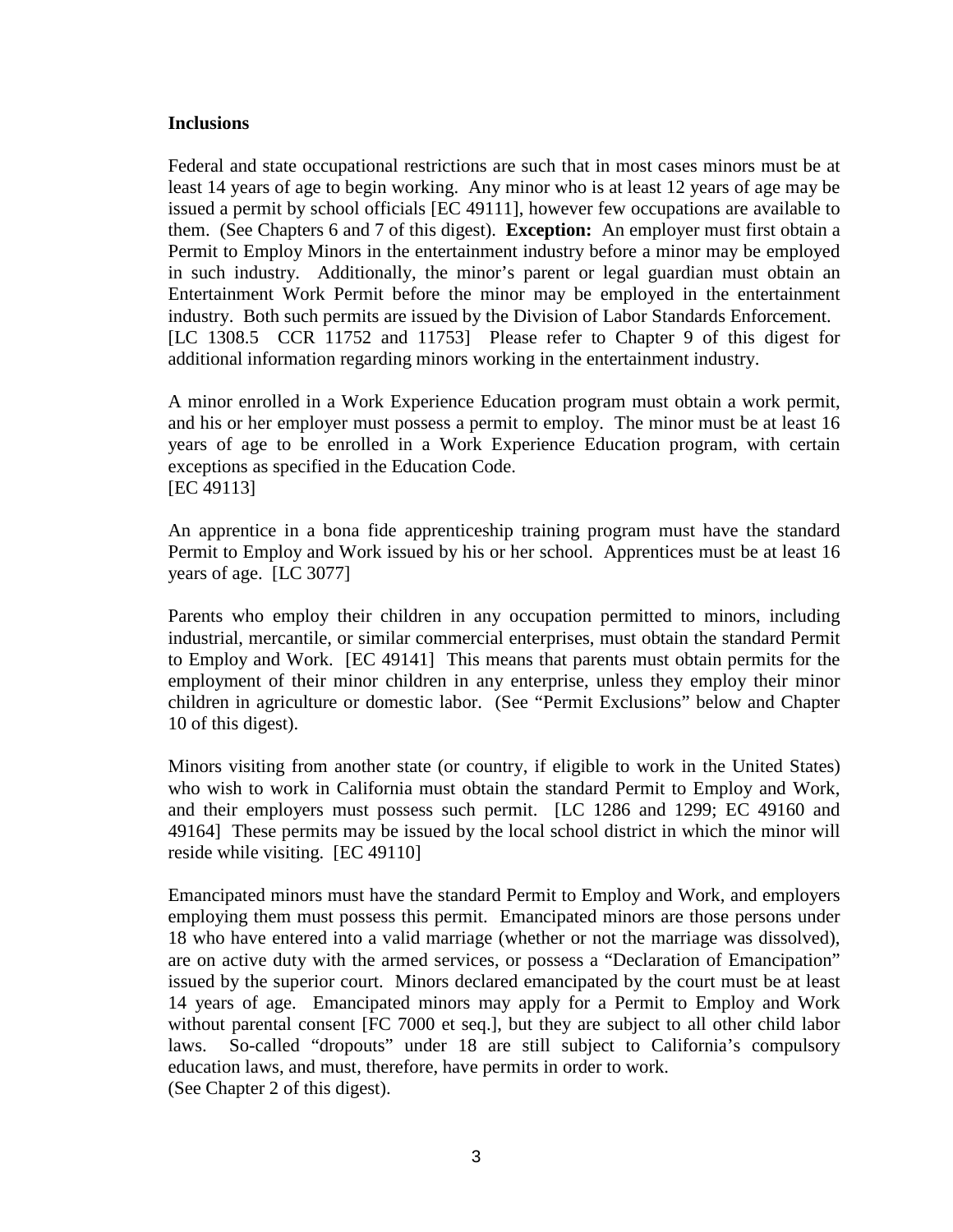#### **Exclusions**

High school graduates or minors who have been awarded a certificate of proficiency are exempt from the permit requirements. [EC 49101; LC 1286] Minors do not need to attain a minimum age in order to graduate from high school. However, to qualify for a certificate of proficiency, the minor must be at least 16 years of age, or must have been enrolled for one academic year in the  $10<sup>th</sup>$  grade, or have completed one academic year of enrollment in the  $10<sup>th</sup>$  grade at the end of the semester the test was taken.

Parents or guardians who employ their children in agriculture, horticulture, viticulture, or domestic labor on or in connection with property the parent or guardian owns, operates, or controls do not require permits. [LC 1394]

Minors who are self-employed do not require permits.

Minors *irregularly* employed in odd jobs in private homes, such as baby-sitting, lawn mowing, and leaf raking, do not need to obtain a Permit to Employ and Work. [18 Ops. Cal. Atty. Gen. 114, August 31, 1951]

Minors engaged in the sale and distribution of newspapers or magazines are often selfemployed, and thus do not require permits. Minors who are at least 14 years of age and employed to deliver newspapers to consumers do not require permits, whether or not they are self-employed. [EC 49112 (d)]

Requirements for this occupation are detailed in Chapter 7 of this digest.

Minors of any age who participate in any horseback riding exhibition, contest, or event, whether or not they receive payment for services or prize money do not need to obtain a Permit to Employ and Work. [EC 49119 and 49165; LC 1308(b) (3)] **Note:** Minors under 16 years of age are prohibited from participating in any rough stock rodeo event, circus, or race. "Rough stock rodeo event" means any rodeo event operated for profit or operated by other than a nonprofit organization in which unbroken, little-trained, or imperfectly trained animals are ridden or handled by the participant, and shall include, but not be limited to, saddle bronco riding, bareback riding, and bull riding." "Race" means any speed contest between two or more animals that are on a course at the same time and that is operated for profit or operated other than by nonprofit organizations." [LC 1308(b)  $(3)$ ]

State and local agencies that directly employ minors are not included in the Labor Code's child labor provisions, and are exempt from permit requirements. State and local agencies must be expressly included in the Labor Code to be subject to its requirements. State and local agencies are, however, covered by the federal Fair Labor Standards Act and must meet all of its requirements. [29 USC 203 (s) (1)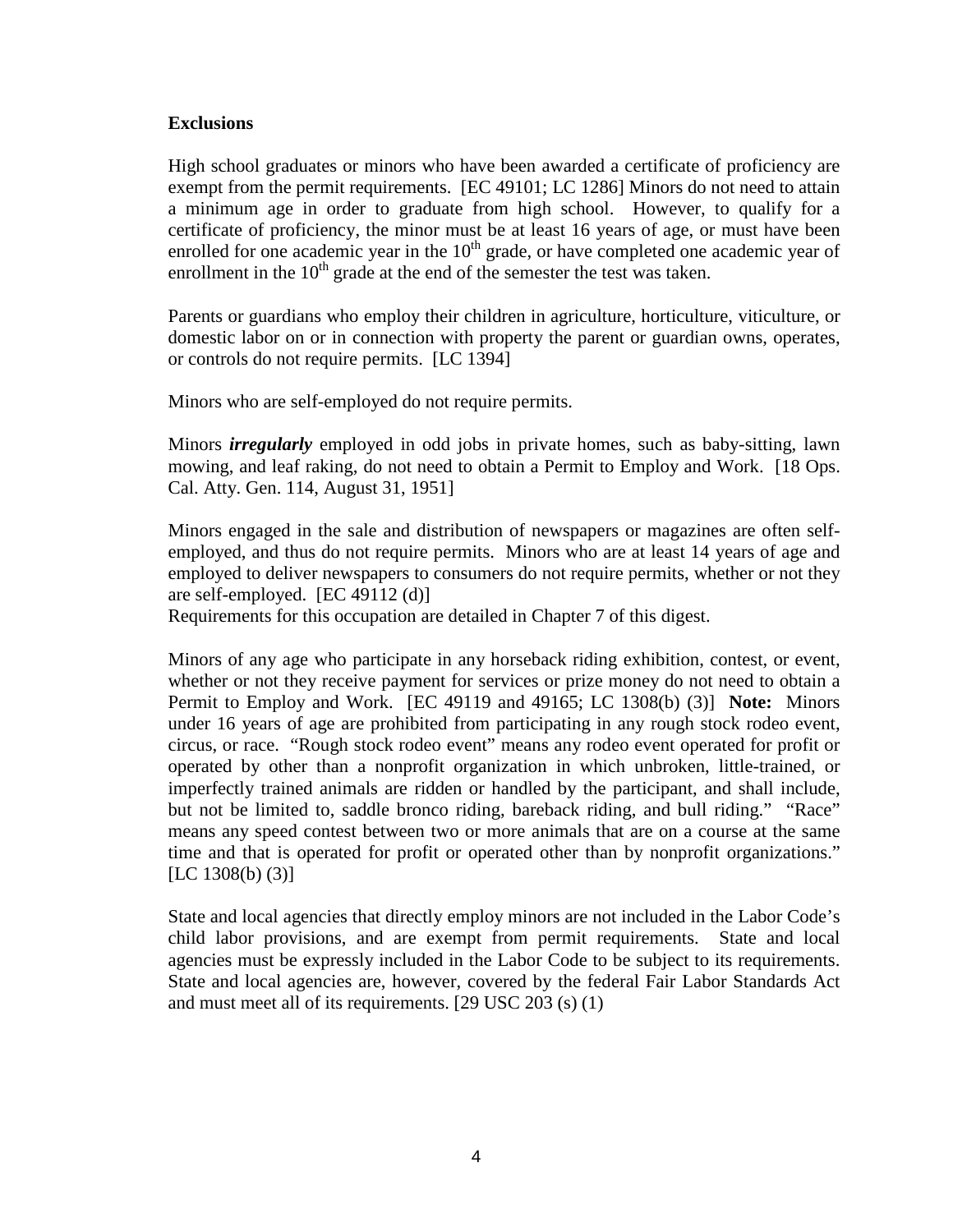#### **Obtaining Permits to Employ and Work**

Prior to permitting the minor to work, employers must possess a valid Permit to Employ and Work. The minor's school issues the permit. In typical circumstances, after an employer agrees to hire a minor, the minor then obtains from his or her school a brief form with the title "Statement of Intent to Employ Minor and Request for Work Permit" ("Application"). [EC 49162] The application is completed by the minor and the employer, and signed by the minor's parent or guardian and the prospective supervisor. [EC 49163] After returning the completed and signed application to the school, school officials may then issue the Permit to Employ and Work. [EC 49110 – 49113 and 49130] **Exception:** A minor employed in the entertainment industry must have an Entertainment Work Permit issued by the Division of Labor Standards Enforcement. [LC 1308.5, CCR 11753] The employer of such a minor must have a Permit to Employ Minors in the Entertainment Industry that is also issued by the Division of Labor Standards Enforcement. [CCR 11752] (See Chapter 9 of this digest).

#### **Minors Who Attend a Charter School**

A minor attending a charter school\* who wishes to work, must obtain the standard Permit to Employ and Work, and the employer must possess such permit. Either the minor's school or the authority that granted the school's charter (normally the local school district) may issue the permit.

\*Please see EC 47600 et seq. for a description of charter schools and how they are established.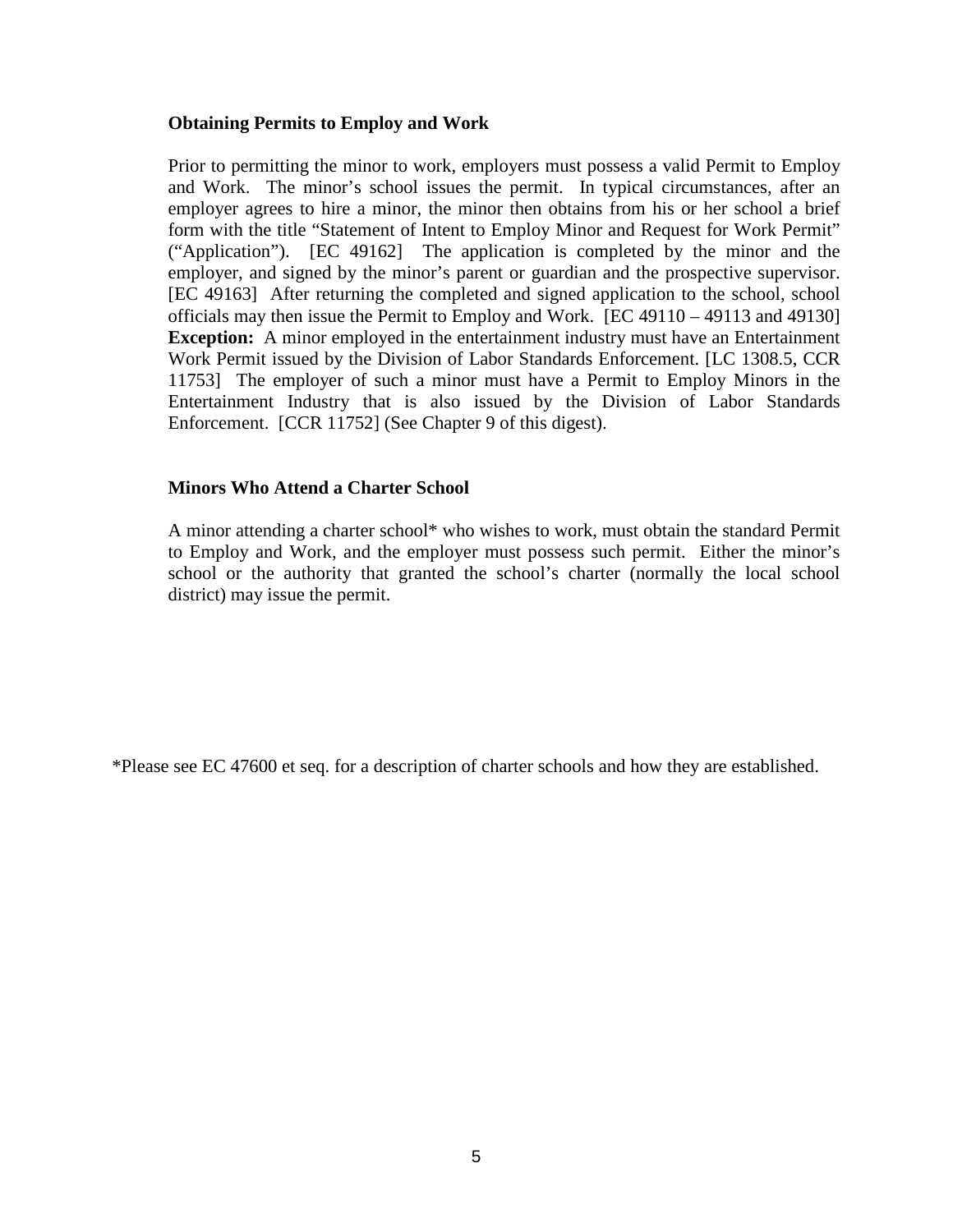## 4. **WAGES**

Minors must be paid at least the minimum wage and applicable overtime rates established by the California Industrial Welfare Commission. [LC 1197, IWC Orders Section 4] Employers who are subject to the federal Fair Labor Standards Act (and most are) must pay the applicable federal minimum wage and overtime rates. [29 USC 206, 207, and 214] Whenever state and federal wage standards differ; the higher wage must always be paid. [LC 1182, 29 USC 218]

#### **Required Payment of Adults Wage Rates**

High school graduates or the equivalent must be paid commensurate with adults when they perform the same quantity, quality, and classification of work. This includes wage rates that are above the minimum wage. [LC 1391.2

Minors participating in Work Experience Education programs and who work between 10 p.m. and 12:30 a.m. (an extension of hours which requires the express approval of parents and school officials) must be paid at least the adult minimum wage for any work performed during those hours. [LC 1391.1]

Sixteen and seventeen year olds who are permitted to work 48 hours in a week must be paid any applicable overtime pay. [LC 1391 (a) (3), IWC Orders Section 3, USC 207]

#### **FEDERAL OPPORTUNITY WAGE & IWC LEANER & MINOR RATES**

Amendments to FLSA also provide a subminimum "opportunity wage" for youth. The opportunity wage, effective October 1, 1996, must be at least \$4.25 per hour and applies only to workers under 20 years of age during the first 90 consecutive *calendar* days after the employee is *initially* hired. [29 USC 206 (g)] It is unlawful for an employer to displace a current employee or reduce his or her work hours or benefits in order to pay the opportunity wage.

State labor regulations (IWC Orders Section 4 Learners) allows a learner employee to be paid at 85% of the minimum wage rounded to the nearest nickel during their first 160 hours of employment in occupations in which the employee has no previous similar or related experience.

In order to pay a subminimum wage, a California employer who is also subject to the FLSA and local law must determine if the employment is eligible for a subminimum "opportunity wage" under federal and local law simultaneously. If the employment violates any state requirements, then the state minimum wage must be paid even though the employment meets all federal subminimum wage requirements. Likewise, if the employment violates any federal requirement, the federal minimum wage must be paid even though the employment meets all state subminimum wage requirements.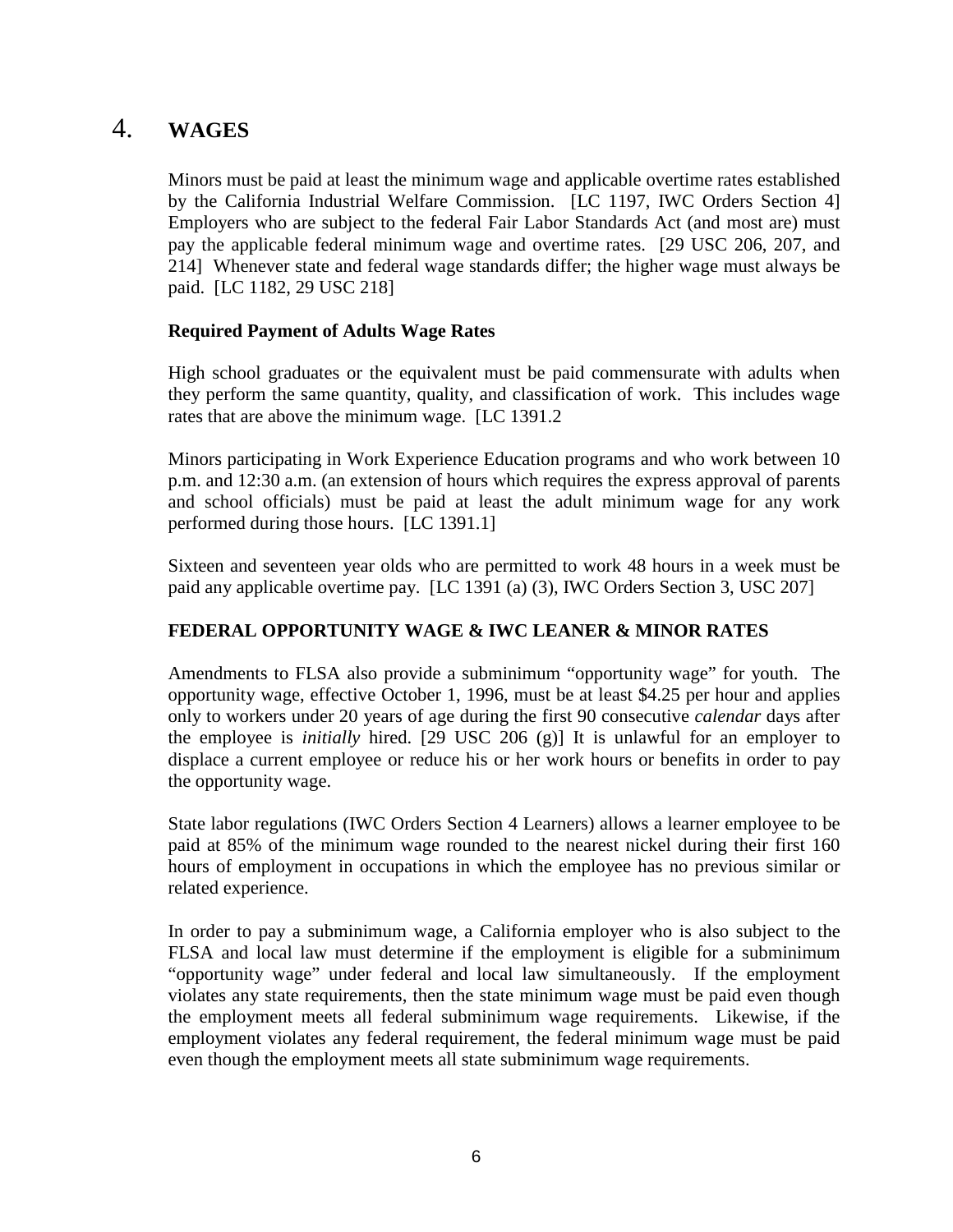In a special case in which a statute overrides the applicable IWC Order [Order No. 10 in this case], student employees, camp counselors, or program counselors of an organized camp, **regardless of age**, may be paid a weekly salary amounting to 85% of the minimum wage for a 40 hour week, even if they work more than 40 hours in a week. [LC 1182.4] This provision *does not* exempt employers from the maximum work hour limits for minors established in Labor Code Section 1391, which are explained in Chapter 5 of this digest. Thus, the only savings on overtime hours that can apply are those for16 and 17 year olds, who are allowed to work up to 48 hours per week. [LC 1391 (a) (3)] If student employees, camp counselors, or program counselors, regardless of age, work less than 40 hours per week, they must be paid at least 85% of the minimum wage for each hour worked. An "organized camp" is defined in state law as a site with program and facilities established for the primary purposes of providing an outdoor group living experience with social, spiritual, educational, or recreational objectives, for five days or more during one or more seasons of the year. The term does not include a motel, tourist camp, trailer park, resort, hunting camp, auto court, labor camp, penal or correctional camp, child care institution, home-finding agency, or any charitable or recreational organization operating a special (i.e., temporary) occupancy trailer park. [HSC 18897 and 18301] The organized camp must meet the standards established by the American Camping Association.

The federal Fair Labor Standards Act also exempts from minimum wage and overtime requirements employees of organized camps (and amusement or recreational establishments and religious or nonprofit educational conference centers) if the facility does not operate for more than seven months in any calendar year or if its average receipts for any six months of the preceding year do not exceed 33 1/3% of the receipts for the remaining six months of the preceding year. However, private entities providing services or facilities in a National Park, National Forest, or National Wildlife Refuge is not exempt from federal wage requirements, unless the services or facilities are related to skiing. [29 USC 213 (a) (3)]

#### **Minimum Wage Exemptions**

State minimum wage and overtime exemptions are listed in the applicable IWC Order. Employers who are also subject to the federal Fair Labor Standards Act should also check with the U.S. Department of Labor to determine if the state's exemption coincides with federal requirements. Exemptions for parent or guardians are explained in Chapter 10 of this digest.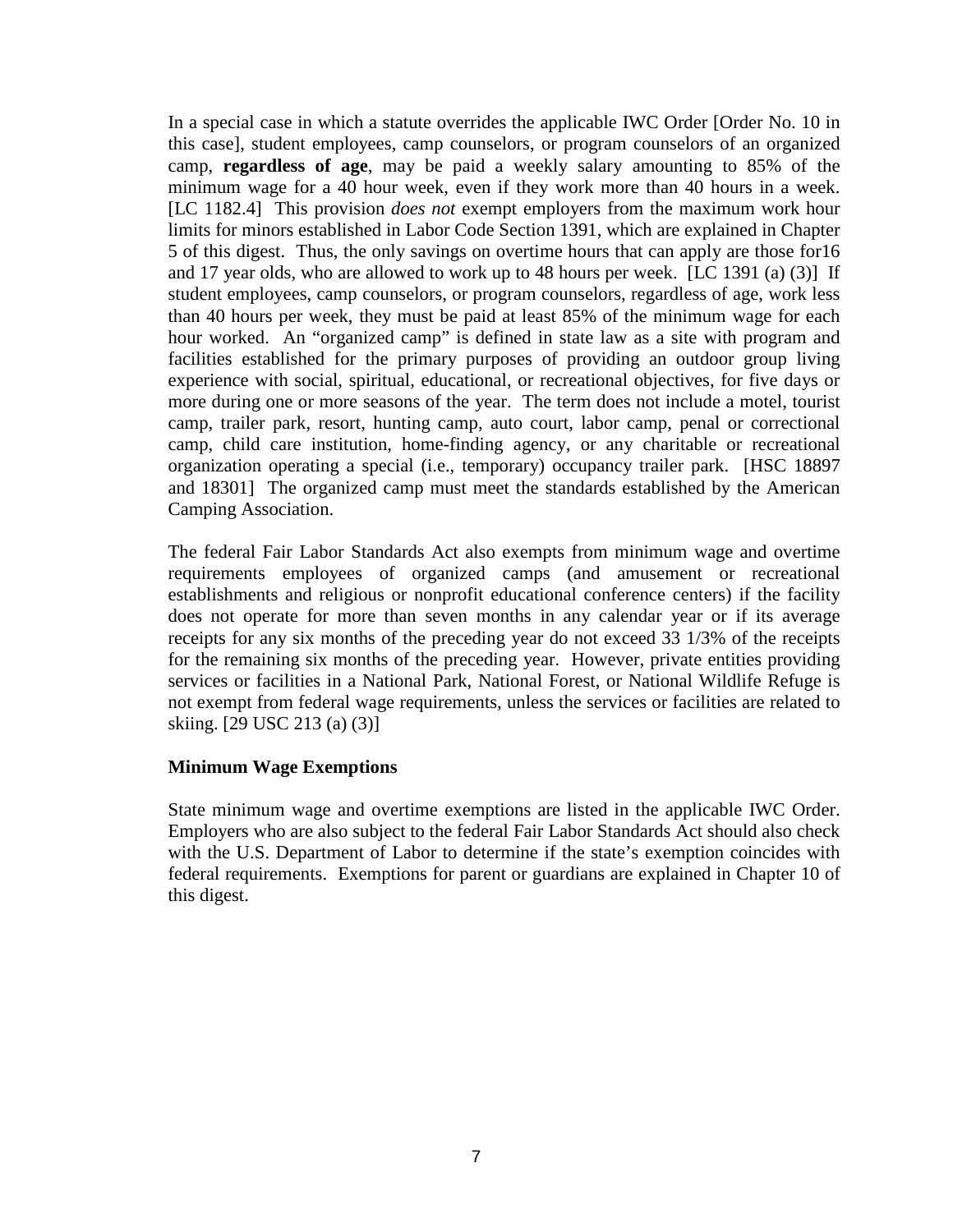## **5. HOURS OF WORK**

#### **SUMMARY CHART**

|                                                  | Ages 16 & 17<br>Must have completed 7th grade to<br>work while school in session.<br>(EC 49112)                                                         | Ages 14 & 15<br>Must have completed $7th$ grade to<br>work while school in session<br>(EC 49112)         | Ages 12 & 13                                                                                                                                                                                                                                                    |
|--------------------------------------------------|---------------------------------------------------------------------------------------------------------------------------------------------------------|----------------------------------------------------------------------------------------------------------|-----------------------------------------------------------------------------------------------------------------------------------------------------------------------------------------------------------------------------------------------------------------|
| <b>SCHOOL</b><br>$\mathbf I\mathbf N$            | 4 hours per day on any schoolday**<br>[EC 49112; 49116; LC 1391]                                                                                        | 3 hours per schoolday outside of<br>school hours<br>[EC 49112, 49116; LC 1391]                           | May be employed only during school<br>holidays and vacations (usually<br>construed to include weekends). May                                                                                                                                                    |
| SESSION*                                         | 8 hours on any non-schoolday or on<br>any day preceding a non-schoolday.<br>[EC 49112; 49116; LC 1391]                                                  | 8 hours on any non-schoolday                                                                             | never be employed on any schoolday,<br>either before or after school. [EC<br>49111] See text.                                                                                                                                                                   |
|                                                  | 48 hours per week [LC 1391]                                                                                                                             | 18 hours per week [EC 49116; LC<br>1391]                                                                 | Daily and weekly work hour<br>maximums while school is in session                                                                                                                                                                                               |
|                                                  | WEE students & personal<br>attendants*** may work more than 4<br>hours on a schoolday, but never more<br>than 8. See text. [EC 49116; LC<br>1391, 1392] | WEE students may work during<br>school hours & up to 23 hours per<br>week. See text. [EC 49116; LC 1391] | are not specified in statute, but may<br>not exceed the maximum allowed<br>when school is not in session or the<br>maximum stated on permit.<br>[EC 49111; LC 1391, 1392] See text.                                                                             |
|                                                  |                                                                                                                                                         |                                                                                                          | Not eligible for WEE programs. [EC<br>49113]                                                                                                                                                                                                                    |
| <b>SCHOOL</b><br><b>NOT IN</b><br><b>SESSION</b> | 8 hours per day [LC 1391, 1392]<br>48 hours per week [LC 1391]                                                                                          | 8 hours per day [LC 1391, 1392]<br>$ 40$ hours per week [LC 1391]                                        | 8 hours per day [LC 1391, 1392]<br>$ 40$ hours per week [LC 1391]                                                                                                                                                                                               |
| <b>SPREAD OF</b><br><b>HOURS</b>                 | nonschoolday [LC 1391]                                                                                                                                  | [LC 1391]                                                                                                | 5 a.m. – 10 p.m. However, until 12:30 $\frac{7}{2}$ a.m. – 7 p.m., except that from June $\frac{7}{2}$ a.m. – 7 p.m., except that from June<br>a.m. on any evening preceding a 1 through Labor Day, until 9 p.m. 1 through Labor Day, until 9 p.m.<br>[LC 1391] |
|                                                  | WEE students, with permission, until<br>12:30 a.m. on any day [LC 1391.1]                                                                               |                                                                                                          |                                                                                                                                                                                                                                                                 |
|                                                  | Messengers: $6 a.m. - 9 p.m.$                                                                                                                           |                                                                                                          |                                                                                                                                                                                                                                                                 |

#### **PENALTIES**

EC 49111, 49112, 49116 Misdemeanor. [EC 49182]

LC 1297 Misdemeanor.[LC 1303]

LC 1391 First violation, Class B, \$500; second violation, Class B, \$1,000; third and subsequent violations, Class A, \$5,000 - \$10,000. [LC 1288] Misdemeanor.[1303]

LC 1392 Class A violation \$5,000 - \$10,000. (Minor must be a ward or apprentice.) Misdemeanor. [LC 1392]

- Permits must be revoked (by school officials or the Labor Commissioner) if work exceeds the hours stated on the permit. [LC 1300; EC 49164]
- With few exceptions, all employees are entitled to one day of rest in seven. [LC 551, 552] Days of rest may be accumulated providing that in each calendar month the employee receives the equivalent of one day of rest in seven. [LC 554] A violation of Sections 551, 552 and 554 is a misdemeanor. [LC 553]. School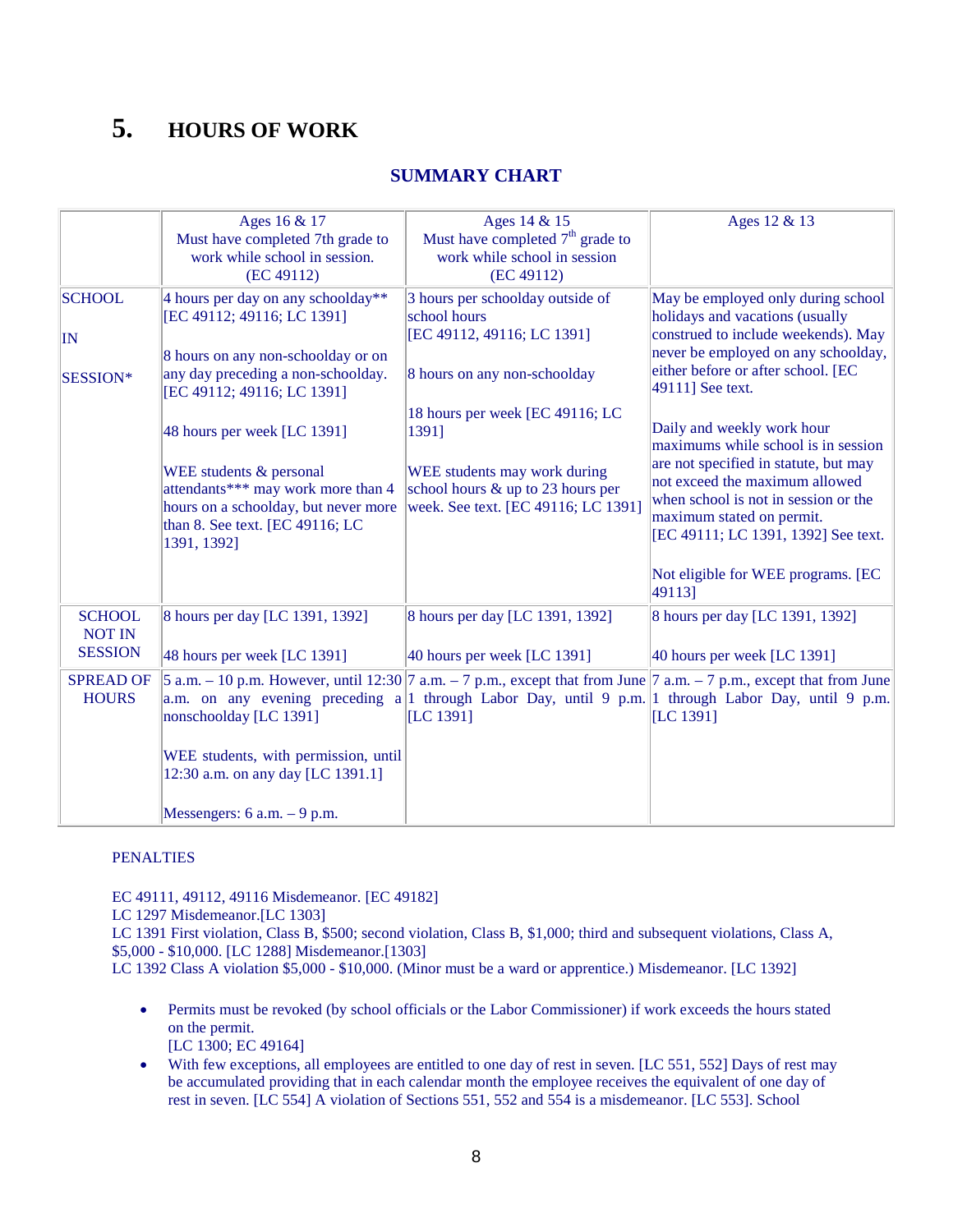attendance is not considered work time.

• See Chapter 11 of this digest for additional details on penalties

\*Statutes governing workhours for 14- and 15-year-olds use the phrase, "while school is in session", for the threehour day, 18-hour week. California provides no precise definition of this phrase. However, the phrase is also used in federal regulations from which California's standard is derived [29 CFR 570.35(a)]. The U.S. Department of Labor considers the term "school in session" to mean the scheduled schooldays of the public school system in the county where the minor resides. A school week under federal standards is any week during which school is in session for at least one day. Thus, school is considered in session during any week that has at least one scheduled schoolday. Since the school session is derived from the schedule for the county's public schools, school may be considered in session for a minor who attends a private school that is closed during the summer if the public schools are in session at that same time.

\*\*A "schoolday" is any day that the minor is required to attend school for 240 minutes or more. [EC 49116; LC 1391]

\*\*\*"Personal attendant" is specifically defined; see "Household Occupations" in Chapter 7 of this digest.

#### **Work Hour Exceptions for Sixteen and Seventeen Year Olds**

Sixteen and seventeen year olds enrolled in Work Experience or cooperative vocational education programs approved by the California Department of Education or those conducted by private schools may work on any day after 10 p.m., but not later than 12:30 a.m., provided that the parent or guardian and the Work Experience Education coordinator approve. Such employment may not be detrimental to the health, education, or welfare of the minor. Minors in these programs who work between the hours of 10 p.m. and 12:30 a.m. must be paid at least the adult minimum wage for those hours. [LC 1391.1] As the chart indicates, 16 and 17 year olds enrolled in a school approved Work Experience or cooperative vocational education program may work more than 4 hours on a school day, but never more than eight hours in any day. [EC 49116, LC 1391 and 1392]

Sixteen and seventeen year olds employed in agricultural packing plants during the peak harvest season may work up to 10 hours on any day that school is *not* in session. Such employment requires a special permit granted by the Labor Commissioner to the employer operating the packing plant. Permits may only be granted if they do not materially affect the safety and welfare of minor employees and will prevent undue hardship on the employer. The Labor Commissioner may require an inspection of a packing plant prior to granting the permit. Permits may be revoked after reasonable notice is given in writing or immediately if any of its terms or conditions are violated. Applications must be made upon a form provided by the Labor Commissioner and a copy must be posted at the place of employment at the time the application is submitted. [LC 1393]\*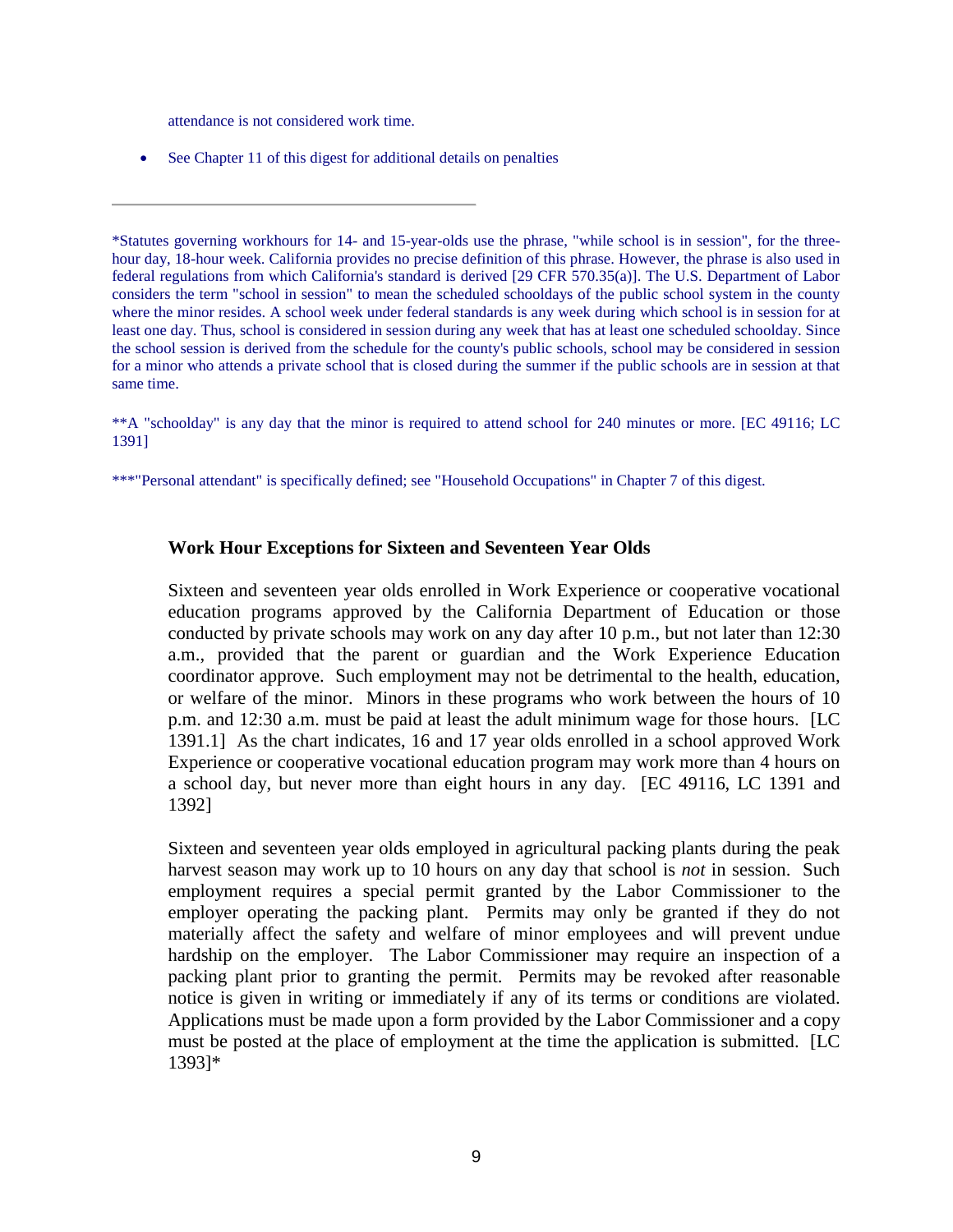#### **Work Hour Exceptions for Fourteen and Fifteen Year Olds**

Fourteen and fifteen year olds who have successfully completed elementary school and are enrolled in a Work Experience Education program may be issued permits for fulltime employment if: (1) it is demonstrated that through the death or desertion of the minor's father or mother, the family needs the minor's earnings and sufficient aid cannot be secured in any other manner; (2) the minor is unable to reside with his or her family and such full-time earnings are necessary for the support of the minor; or (3) the minor is residing in foster care and, with the written authorization of their social worker, probation officer, or child protective services worker, they wish to further the goal of obtaining a court ordered Declaration of Emancipation or gain knowledge of work skills and habits. [EC 49130]

\*As of January 1, 1996, authority for this extension rest solely and expressly with the Labor Commissioner; school officials are not required to review or amend work permits to reflect the extended hours.

School officials must investigate the conditions claimed for issuance of this permit and issue a written judgment that the earnings are needed for the support of the minor and that sufficient aid cannot be secured in any other way. For minors who are in foster care, the school official must sign a statement that he or she has received authorization from the minor's social worker, probation officer, or child protective services worker. [EC 49130] These permits may only be issued if the minor's parent or guardian appears in person before the permit issuer and applies for the permit. [EC 49132] In addition, the issuing authority must receive and examine bona fide and current school and attendance records, proof of age, a written statement from the prospective employer affirming and describing the prospective employment, and a certificate of health signed by a physician or public medical officer that the minor is physically fit for the prospective employment. No fee may be charged the minor for this certificate. [EC 49133] Finally, the parent, guardian, or custodian who accompanies the minor must swear an oath that his or her statement of the name, address, birthplace, and age of the minor entered on the application are true and correct to the best of their knowledge. [EC 49134] These permits must expire no later than the end of the school year in which they are issued. [EC 49130] **Note:** These permits may only be issued for employment that is exempt from the federal Fair Labor Standards Act. See Chapter 12 of this digest or contact the nearest office of the Wage and Hour Division of the U. S. Department of Labor for further information.

#### **Work Hour Exceptions for Fourteen and Fifteen Year Old Sports Attendants**

Fourteen and fifteen year olds may be employed in "sports attending services" at professional baseball games until 10:00 p.m. on any night preceding a school day or until 12:30 p.m. on any night preceding a nonschool day. When school is in session, fourteen and fifteen year olds may work a maximum of 5 hours per day and 18 hours per week as professional baseball "sports attendants." When school is not in session, they may work a maximum of 40 hours per week. [LC 1295.5]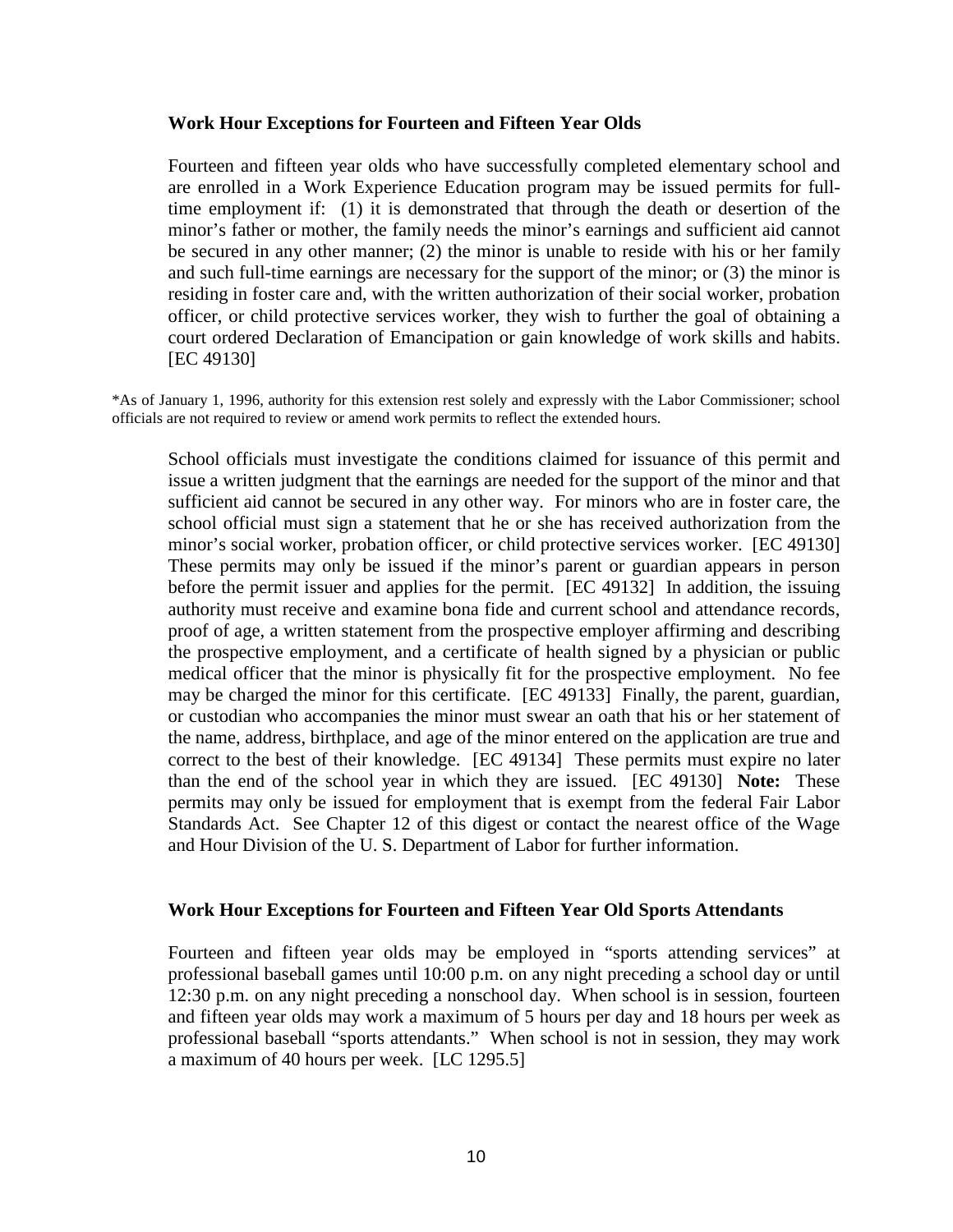No minor may be permitted to work in professional baseball sports attending services without the prior written approval of either his or her school district or county board of education. [LC 1295.5]

#### **Work Hours for Twelve and Thirteen Year Olds**

Twelve and thirteen year olds may be issued permits to work in the occupations permitted to them on a "regular school holiday, during the regular vacation of the public school…, and during a specified occasional public school vacation…" but not on any regular school day, either before or after school. [EC 49111, 49112, and 49116] The phrases referring to vacations and holidays are not precisely defined, but are usually construed to include weekends during the regular school year. Daily and weekly work hour maximums for 12 and 13 who may work during the regular school year are not specified in any statute, and are therefore left to local school officials to determine. [EC 49111] However, it is very unlikely that any local school official would issue permits allowing 12 and 13 year olds to work hours in excess of the 3 per day and 18 per week accorded to 14 and 15 year olds. At no time during the year or under any circumstances may 12 and 13 year olds work more than 8 hours in a day or 40 hours in a week in the occupations permitted to them. [LC 1391]

**Note:** State law provides that a 13 year old may be issued a permit to work up to 2 hours on a school day and up to 4 hours in a week if he or she has completed sixth grade, been identified by the school district as a potential dropout, and is a participant in an employment program conducted on school premises and sponsored by one or more school districts. [EC 49112] **Note:** State schools are subject to the federal Fair Labor Standards Act, which prohibits employment of minors under 14 except in an exempted occupation. See Chapter 12 of this digest for those exemptions or contact the nearest office of the Wage and Hour Division of the U. S. Department of Labor for further information.

#### **Work hour Exceptions Applicable to All Age Groups**

High school graduates or those awarded a certificate of proficiency may be employed for the same hours as adults and do not require permits. [LC 1286]

School officials may restrict working hours to fewer than the maximum allowed by law. Minors work with the permission of school authorities, and no law requires school authorities to issue a permit for the maximum hours allowed by law.

Minors aged 12 to 18 who enter an attendance area from another state with less than 10 days remaining in the school term may be issued permits for the remainder of the school term and are exempt from full-time school attendance requirements. [EC 49111, 48231]

Finally, several exceptions are discussed in detail in subsequent chapters of this digest: News carriers (Chapter 7), personal attendants and household occupations (Chapter 7),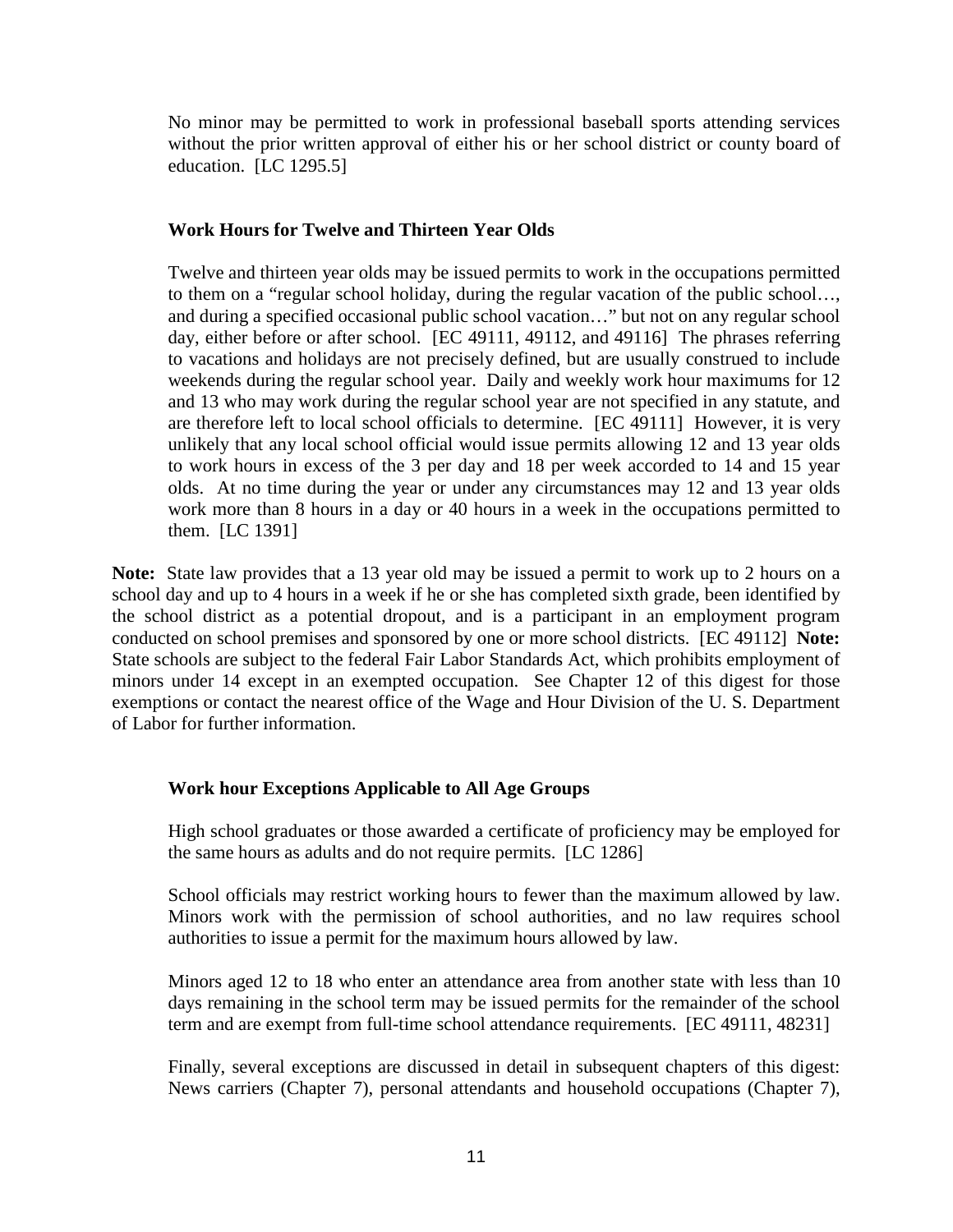minors employed in the entertainment industry (Chapter 9), parent or guardian employers (Chapter 10), and exemptions under federal law (Chapter 12).

## **6. MINMUM AGES FOR EMPLOYMENT**

#### **Eighteen**

**Eighteen** is the minimum age that minors may be:

- Employed in occupations declared hazardous by federal regulation and adopted by inclusion by the state of California. [LC 1294.1, 29 CFR 570 subpart E] (See Chapter 8 of this digest).
- Employed without being subject to child labor restrictions since they are no longer minors. With rare exceptions, such as the sale and service of alcohol or the transportation of hazardous materials, persons who are at least 18 may be employed in any occupation without restriction.

#### **Sixteen**

**Sixteen** is the minimum age that minors may be:

- Employed in California unless minors under that age are expressly permitted by law to work: "NO MINOR UNDER THE AGE OF 16 YEARS SHALL BE EMPLOYED, PERMITTED, OR SUFFERED TO WORK in or in connection with any manufacturing establishment OR OTHER PLACE OF LABOR OR EMPLOYMENT AT ANY TIME, except as may be provided in this article (namely, LC Sections 1285 -1312) or by the provisions of Part 27 of the Education Code [EC 48000 et seq.] [LC 1290] (Emphasis added)." Exceptions for minors under 16 are summarized below and detailed in Chapters 7 and 8 of this digest.
- Employed in any of the occupations prohibited by Labor Code Sections 1292, 1293, 1294, 1294.1, and 1297 or by Article 1 of Subchapter 1 of Chapter 6 of Title 8 of California Code of Regulations. (See Chapters 7 and 8 of this digest).
- Accepted in an approved apprenticeship training program. [LC 3077]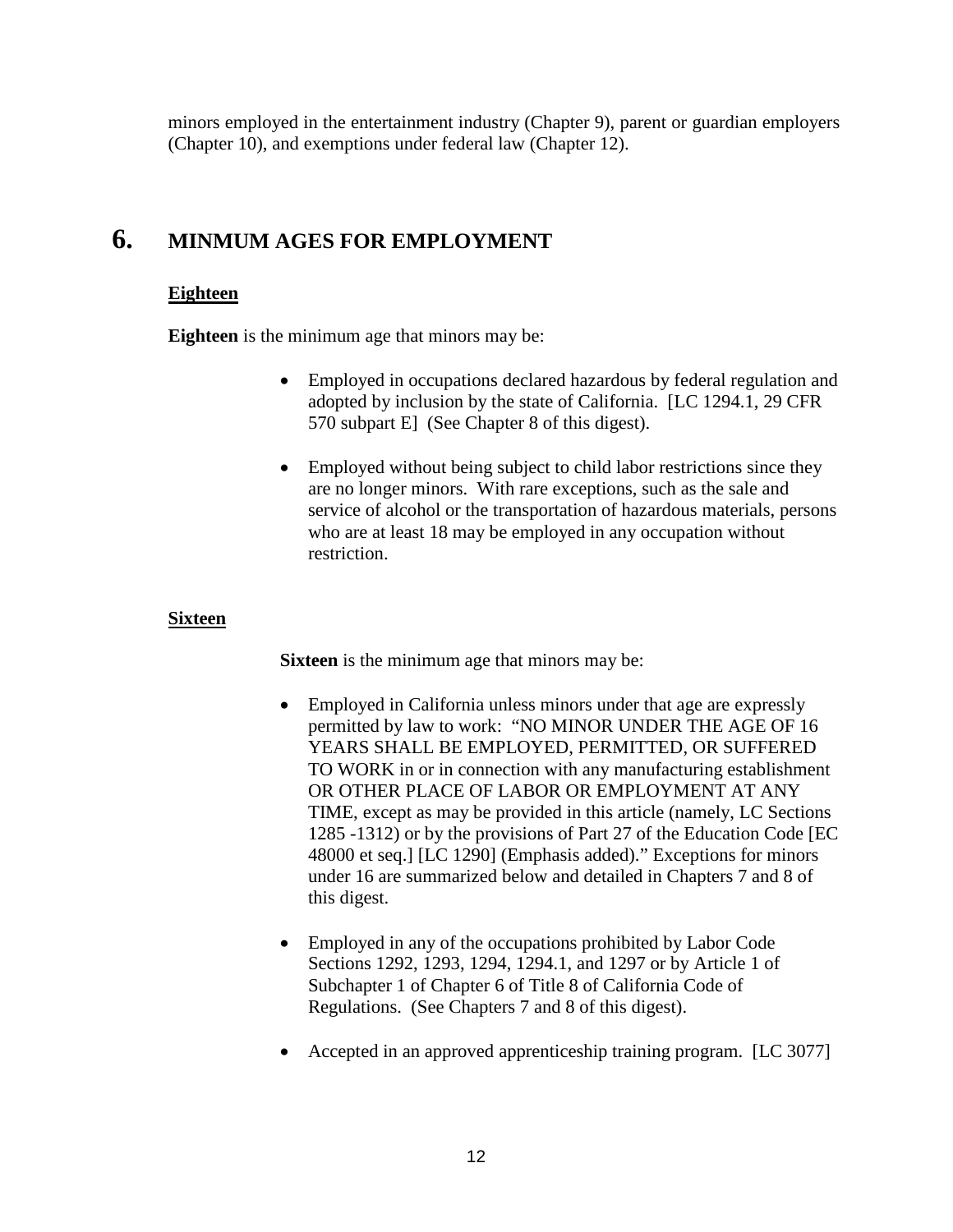• Trained in specified occupations declared hazardous by federal regulations to minors under 18. Such training must be pursuant

to an approved training course or apprenticeship. [LC 1294.1, 29 CFR 570 Subpart E] (See Chapter 8 of this digest).

• Employed during the regular school year and during regular school hours (in addition to 14 and 15 year olds enrolled in Work Experience Education programs). [EC 49113 and 49116]

#### **Fourteen**

**Fourteen** is the minimum age that minors may be:

- Employed in occupations permitted in Subpart C of Title 29 of the Code of Federal Regulation and adopted by inclusion by the state of California in Labor Code Section 1294.1 (a) (2). These occupations are listed in Chapter 7 of this digest. No minor under 14 may be employed in firms subject to federal Fair Labor Standards Act unless the employment is exempt as specified in Chapter 12 of this digest.
- Employed during the regular school year, but only before or after school. [EC 49112] (For exceptions see Chapter 5 of this digest).
- Enrolled in a Work Experience Education program. [EC 49113]

#### **Twelve**

**Twelve** is the minimum age that minors may be:

- Issued a Permit to Work by school authorities. [EC 49111]
- Employed in household occupations or as a personal attendant if issued a Permit to Work. [EC 49111] This should not be construed to apply to irregular employment as a babysitter or other personal attendant duties or to irregular yard or housework since those occupations, when pursued on a casual, irregular basis, are considered exempt from permit requirements. [18 ops. Cal. Atty. Gen. 114 (1951)] Since most domestic service is not considered part of the child labor provisions of the FLSA, the federal minimum age of 14 for permitted occupations does not apply to domestic service. [29 CFR 552.108] (See Chapter 7 of this Digest).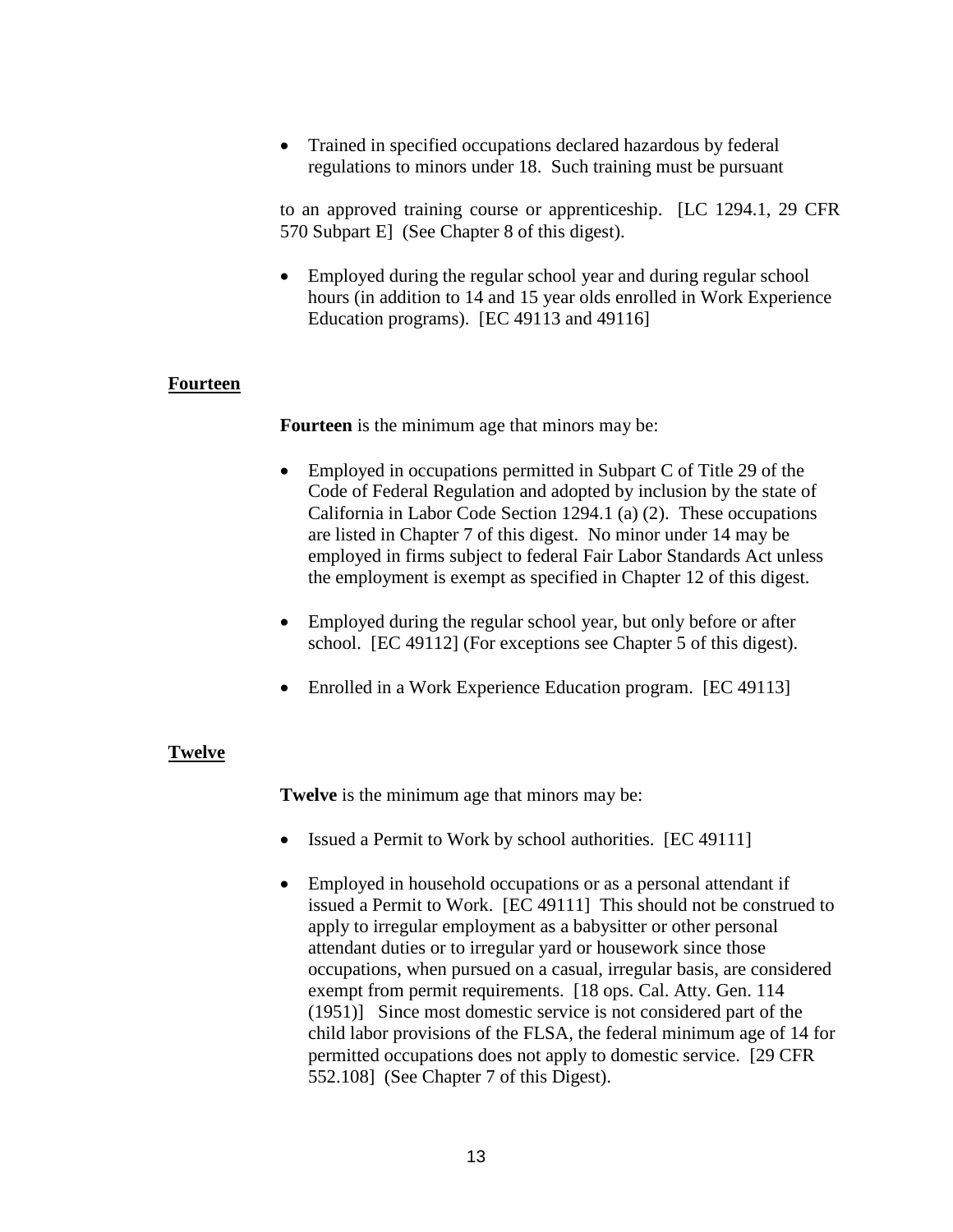• Employed or permitted to work in or in connection with the occupation of selling or distributing newspapers, magazines, periodicals, or circulars. [LC 1298] News carriers are exempt from the FLSA [29 USC 213]

#### **Under Twelve**

- **Minors under 12** may perform irregular odd jobs in private households performing such duties as baby-sitting. [18 ops. Cal. Atty. Gen. 114, (1951)]
- **Minors under 12** may not be employed or permitted to work or accompany or be permitted to accompany an employed parent or guardian into an agricultural zone of danger [LC 1293.1], unless the minor is employed by the parent or guardian on or in connection with premises that the parent or guardian owns, operates, or controls. [LC 1394] (See Chapter 8 of this digest).
- **Six** is the minimum age that minors may engage in door-to-door sales or street sales of candy, cookies, flowers, or any other merchandise or commodities. [LC 1308.1] However, minors **under 12** may not engage in these activities unless they are exempt from permit requirements.\* And all minors **under 16** may only engage in these activities certain specified conditions. [8 CCR 11706] (See Chapter 7 of this digest).
- Minors **15 days to 18 years** may be employed in the entertainment industry under permits issued by the Division of Labor Standards Enforcement. [LC 1308.5] (See Chapter 9 of this digest).
- Parent or guardian employers have limited exemptions for this age group explained in Chapter 10 of this digest.

\*Notwithstanding the fact that LC 1308.1 provides that "No minor under the age of 6 years shall be permitted to engage in door-to-door sales or street sales of candy, cookies, flowers, or any other merchandise or commodities…", thus raising an inference that a minor need only be six years of age in order to engage in such sales, this is not in fact the case. By virtue of provisions of LC 1299 which require that employers "shall keep on file all permits… either to work or to employ", and the terms of EC 49111 which provide that "A permit to work be issued to any minor over the age of 12 years and under the age of 18 years…", the effect of these two statutes is that a minor must be over the age of 12 years in order to engage in door-to-door and/or street sales and then, only if the all of the conditions described in 8 CCR 11706 are met.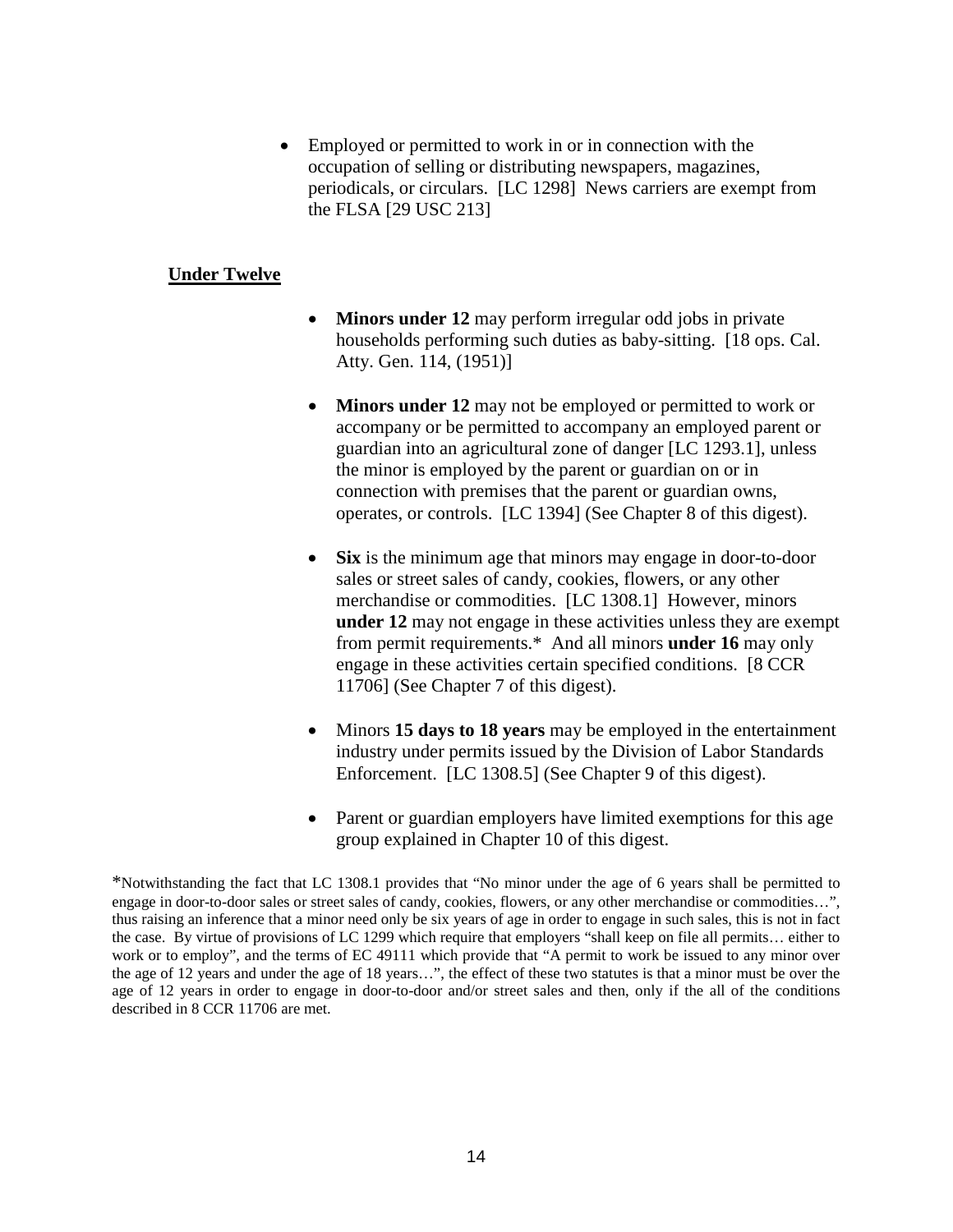## **7. RESTRICTED OCCUPATIONS**

#### **Occupations Permitted to Fourteen and Fifteen Year Olds**

The State of California has adopted by inclusion federal standards for 14 and 15 year olds as they appear in the Code of Federal Regulation. The adoption of federal standards automatically includes any changes that may be made in federal regulations in the future. [LC 1294.1, 29 CFR Part 570, Subpart C] Fourteen and fifteen year olds who work in the food service, retail, and gasoline service industries may only be employed in the occupations expressly permitted to them in federal regulation and state law. [LC 1294.1; 29 CFR Part 570, Subpart C] Permitted occupations in these industries are listed below under individual headings. Fourteen and fifteen year olds may be employed in any occupation not prohibited by federal regulation [LC 1294.1, 29 CFR 570.32, 570.33 (a)] or under state law [C 1294.1 and 1294.3] These occupations are listed in Chapter 8 of this digest.

#### **Food Service and Retail**

**Fourteen and fifteen year olds** may be employed in the following occupations in the food service and retail industries:

- Office and clerical work, including the operation of office machines.
- Cashiering, selling, modeling, art work, work in advertising departments, window trimming, and comparative shopping.
- Price marking and tagging by hand or by machine, assembling orders, packing and shelving.
- Bagging and carrying out customers orders.
- Errand and delivery work by foot, bicycle, or public transportation.
- Clean-up work, including the use of vacuum cleaners and floor waxers, and maintenance of grounds, but not including the use of power driven mowers or cutters.
- Kitchen work and other work involved in preparing and serving food and beverages, including the operation of machines and devices used in the performance of this work, including but not limited to, dishwashers, toasters, dumbwaiters, popcorn poppers, milkshake blenders, and coffee grinders.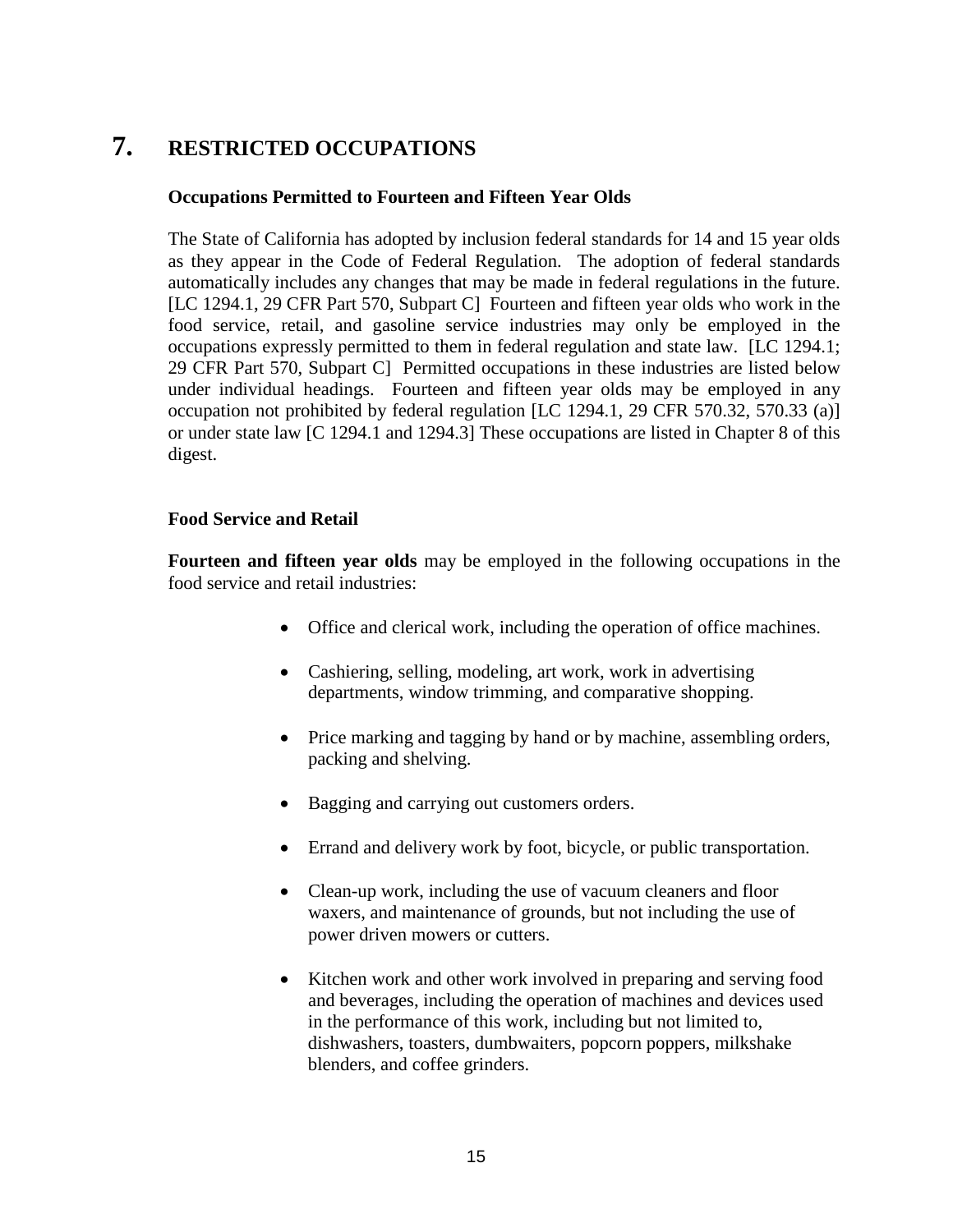• Cleaning vegetables and fruits, and wrapping, sealing, labeling, weighing, pricing, and stocking goods when performed in areas physically separate from areas where meat is prepared for sale and outside freezers or meat coolers.

**Fourteen and fifteen year olds** may perform cooking duties at soda fountains, lunch counters, snack bars, or cafeteria serving counters where such cooking is performed in plain sight of customers and is not the minor's sole duty. In fast food restaurants where, for example, the French fryer is in plain view, a 14 or 15 year old may perform duties related to that machine. Where hamburgers or other food items are prepared out of plain sight of the customers *or* such preparation is the minor's sole duty, the minor must be **at least 16**. [LC 1294.1, 29 CFR 570.34 (b)] Additional occupations prohibited to minors under 16 in food service and retail are listed in Chapter 8 of this digest. **Minors under 18** are prohibited from using power-driven meat processing machines and certain baking machines. [LC 1294.1, 29 CFR 570.61 and 570.52] Occupations prohibited to minors under 18 are also detailed in Chapter 8 of this digest.

Underage employment in any of these occupations is a Class A child labor violation. Penalties are explained in Chapter 11 of this digest.

#### **Liquor and Lottery Sales**

**Persons under 21** may not be employed during business hours in or on that portion of any premises that are primarily designed and used for the sale and service of alcoholic beverages for consumption on the premises. [BPC 25663] This refers to any activity, not just the sale and service of alcohol. However, **person's 18 to 21** years of age may perform as musicians in such establishments if no live lewd acts are allowed on the premises and if no alcohol is allowed in the musicians' performance area. [BPC 25667] **Persons 18 to 21** years of age may serve alcohol in a bona fide public eating establishment if the person is no employed as a bartender and the service is in that part of the establishment used for the sale and service of food. [BPC 25667] No law prohibits **minors under 18** from bussing tables in a bona fide public eating establishment where alcohol is served.

**Minors under 18** may be employed by establishments that sell alcohol for consumption off the premises only if the minor is constantly supervised by a person 21 years of age or older. [BPC 25663 (b)]

**Minors under 18** may sell lottery tickets or shares only if they are constantly supervised by a person 21 years of age or older. [GC 8880.50]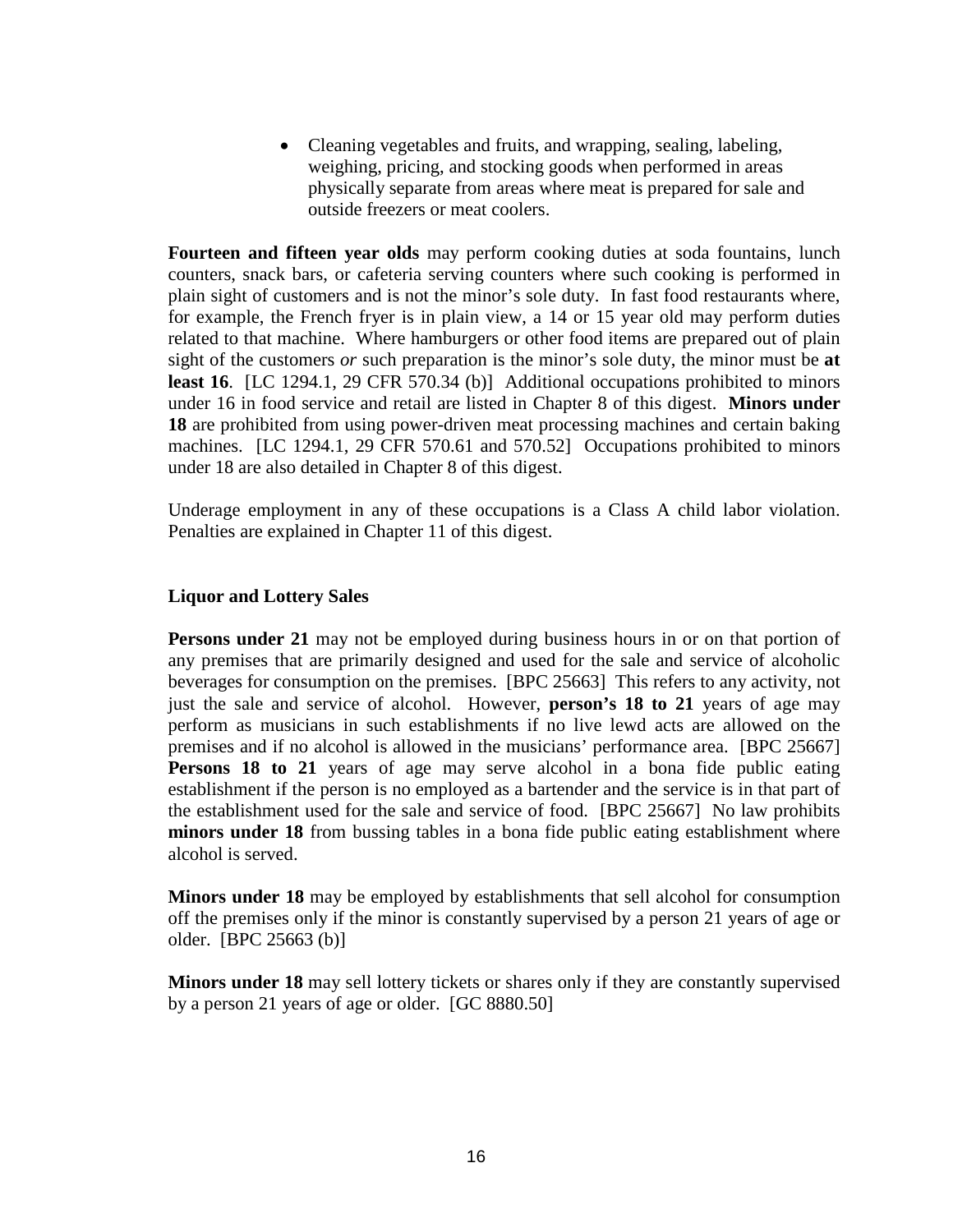#### **Gasoline Service Stations**

**Fourteen and fifteen year olds** may work in gas stations, but only in those activities that are also permitted to 14 and 15 year olds in the food service and retail industries. [LC 1294.5]

**Sixteen** is the minimum age that minors may be allowed to work in the following activities. [LC 1294.5]:

- Dispensing gas or oil;
- Courtesy service;
- Car cleaning, washing, and polishing.

**Sixteen** is the minimum age that minors may be employed or permitted to perform any type of mechanical work [LC 1294.1, 29 CFR 570.34 (b) (3)] or any work in a gasoline service establishment prohibited to minors under 16 by federal regulation and adopted by inclusion by the state of California. [LC 1294.1; 29 CFR 570.34 (b)] (See Chapter 8 of this digest for a detailed list of these occupations).

**Eighteen** is the minimum age that a person may perform activities in gas stations that involve the use of pits, racks, lifting apparatuses, or the inflation of any tire mounted on a rim equipped with a removable retaining ring. [LC 1294.5] Minors may not be employed in a gas station service establishment in any occupation declared hazardous by the Secretary of Labor for minors under 18. [LC 1294.1, 29 CFR 570 Subpart E] (See Chapter 8 of this digest).

Underage employment in any of these occupations is a Class A child labor violation. Penalties are explained in Chapter 11 of this digest.

#### **Motor Vehicle Occupations**

**Minors under 18** may not be employed for the purpose of driving a motor vehicle on the highways or streets. [LC 1294.1 (b); VC 12515] **Note**: The Vehicle Code is not violated unless the "primary or principal purpose" of the minor's employment is the driving of a motor vehicle on the highway or street. [61 ops. Cal. Atty. Gen. 146, (1978)] Similarly, federal standards [29 CFR 570.52] adopted by the state prohibit persons **under 17** years of age from performing any on the job driving of automobiles and trucks on public roadways. Such standards do, however, permit 17 year old minors to drive automobiles and trucks on public roadways only if such driving meets **all** of the following conditions:

• such driving is restricted to daylight hours;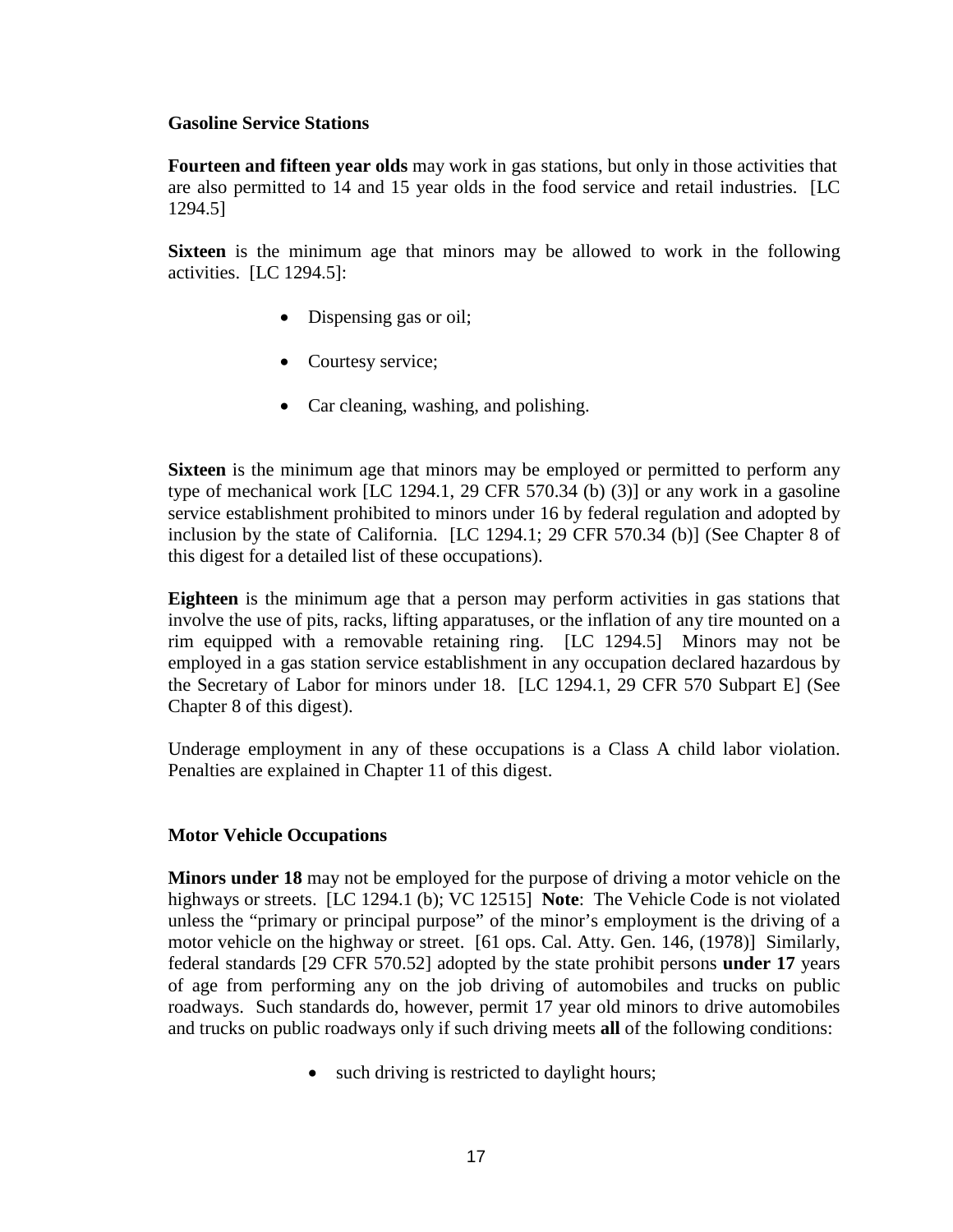- the minor holds a State license valid for the type of driving involved in the job performed and has no records of any moving violation at the time of hire;
- the minor has successfully completed a State approved driver education course;
- the automobile or truck is equipped with a seat belt for the driver and any passengers and the employer has instructed the minor that the seat belts must be used when driving the automobile or truck;
- the automobile or truck does not exceed 6,000 pounds of gross vehicle weight;
- $\triangleright$  such driving does not include:
	- the towing of vehicles
	- route deliveries or route sales
	- the transportation for hire of property, goods, or passengers;
	- urgent, time-sensitive deliveries;
	- more than two trips away from the primary place of employment in any single day for the purpose of delivering goods of the minor's employer or to a customer (other than urgent, time-sensitive deliveries);
	- more than two trips away from the primary place of employment in any single day for the purpose of transporting passengers (other than employees of the employer);
	- transporting more than three passengers (including employees of the employer);
	- driving beyond a 30 mile radius from the minor's place of employment and
	- such driving is only occasional and incidental to the minor's employment.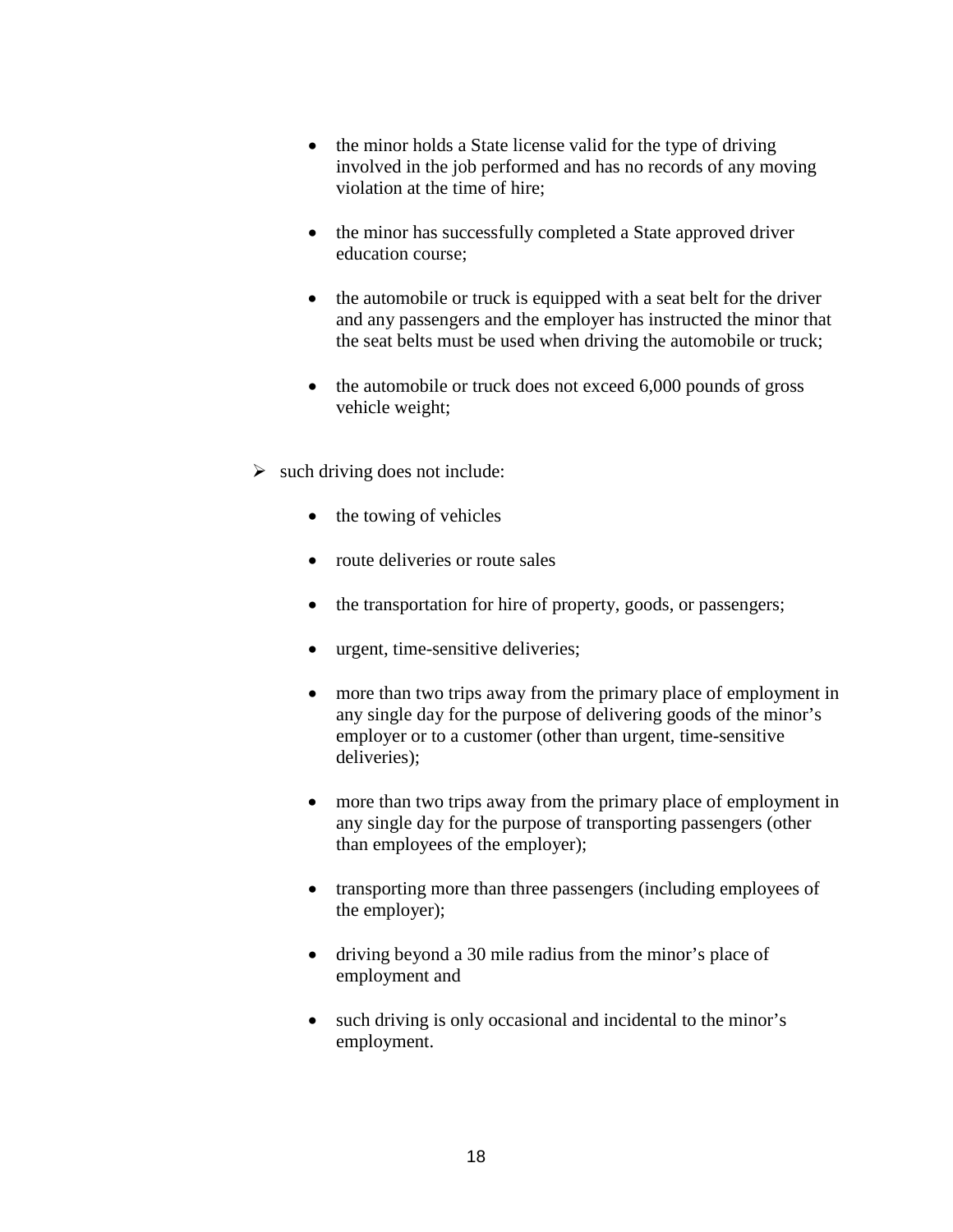The term "occasional and incidental" means no more than one-third of a minor's work time in any workday and nor more than twenty percent of a minor's work time in any work-week. [29 CFR 570.52]

**Minors under 16** may not be employed to drive a motor vehicle *in any capacity.* [LC 1294] However, certain exceptions are available for training programs in agriculture. (See Chapter 8 of this digest). **Minors under 16** may not deliver goods, merchandise, commodities, papers (except newspapers) or packages from a motor vehicle regardless of the vehicle's size or type {8 CCR 11701, LC 1294/4], serve as helpers on motor vehicles [LC 1294.1, 29 CFR 570.33], or be employed in any occupation which must be performed on any media of transportation. [LC 1294.1; 29 CFR 570.33]

Violation of the Labor Code or Title 8 regulations governing motor vehicles are Class A child labor violations. Penalties are explained in Chapter 11 of this digest.

**Persons under 21** may not be hired to transport hazardous materials. [VC 12515]

#### **Messengers**

**Sixteen** is the minimum age that minors may be permitted to work as a messenger for any telegraph, telephone or messenger company in the distribution or delivery of goods or messages. [LC 1297] This statute does not apply to any minor employed to deliver newspapers to consumers. Although, Labor Code Section 1297 makes additional reference to the lawful employment of minors under 16 in messenger occupations, federal standards adopted by inclusion by the state of California prohibit **minors under 16** from being employed or permitted to work in occupations in a public messenger service. [LC 1294.1; 29 CFR 570.33 (d)] Messengers have a unique spread of hours, which allows them to work only from 6 a.m. to 9 p.m.

**Fourteen and fifteen year olds** may be employed to run errands and make deliveries by foot, bicycle, or public transportation. [LC 1294.1 and 1294.3, 29 CFR 570.34]

Persons or companies engaged in the delivery of packages, letters, notes, messages or other matter and every manager, superintendent or other agent thereof, who sends any minor (that is, **any person under 18**) in the employ of the company or person to the keeper of any house of prostitution, variety theater or other places of questionable repute, or to any person connected with, or to any inmate of such house, theater or other place, or who permits any minor to enter such house, theater, or other place is guilty of a misdemeanor. [PC 273 (e)]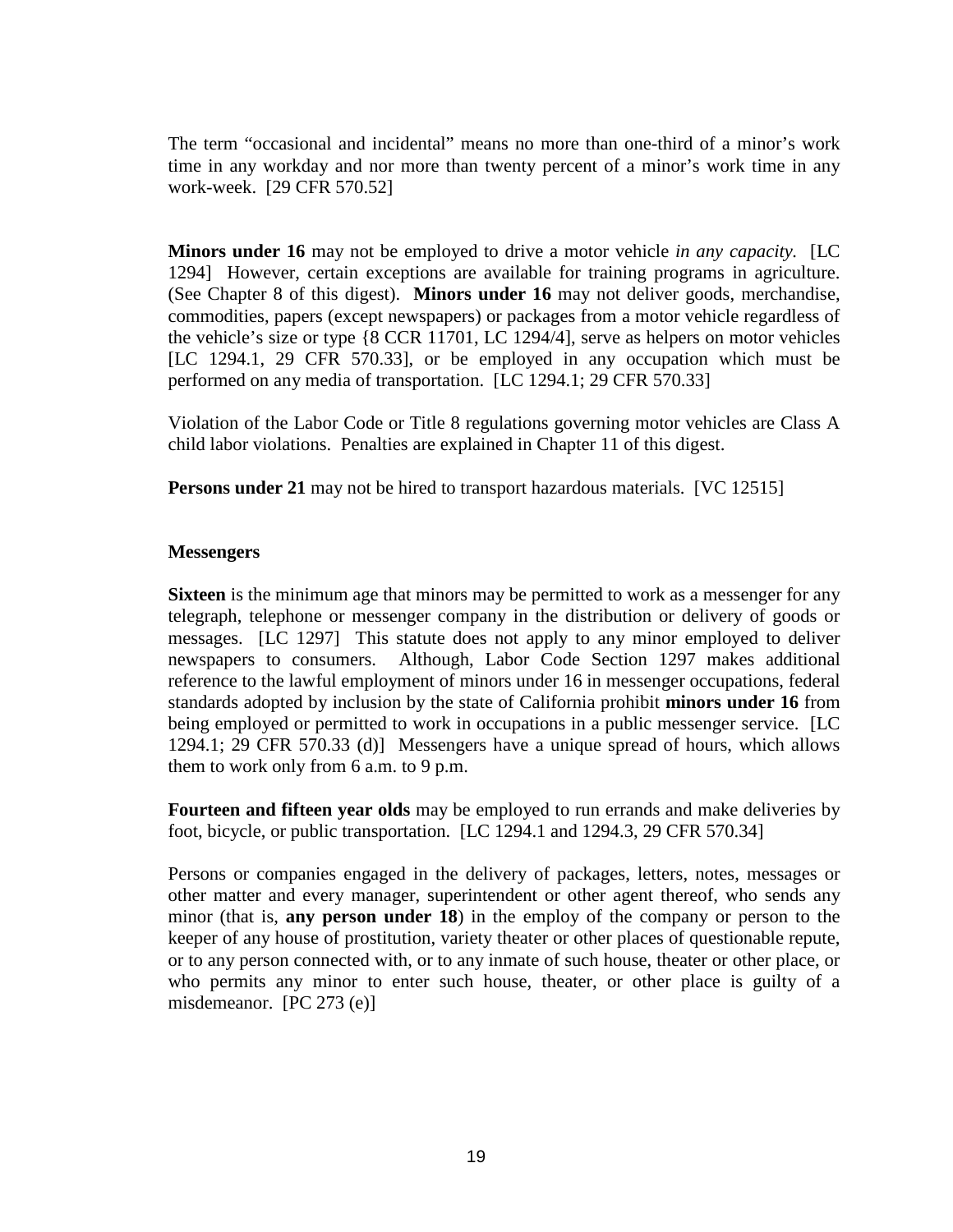#### **Newspaper and Magazine Sales**

**Twelve** is the minimum age that minors may be permitted to work in or in connection with the occupation of selling or distributing newspapers, magazines, periodicals or circulars. Nothing prohibits a minor engaged in the delivery of newspapers to consumers from making deliveries by foot, or bicycle, public transportation, or from an automobile driven by a person who is at least 18 years of age or older.  $[LC 1294.4]$ <sup>\*</sup> News carriers are exempt from occupational restrictions governing door-to-door sales. [8 CCR 11706.2] News carriers who are at least 14 years of age do not require work permits, whether or not they are self-employed. [EC 49112 (d)] News carriers are except from all work hour restrictions, except that they may not work more than 8 hours in a day. [EC 49112 and 49116, LC 1391 and 1392] Employment as news carriers does not exempt minors from compulsory school attendance requirements, and their work activities must be performed outside of school hours. News carriers' exemption from the federal FLSA is explained in Chapter 12 of this digest.

#### **Door-to-Door Sales**

"Door-to-door sales" has the same meaning as a "home solicitation contract or offer," which is any contract, whether single or multiple or any offer which is subject to approval, for the sale, lease, or rental of goods or services or both, made at other than appropriate trade premises. No minimum or maximum monetary amount whatsoever applies to this definition when applied to minors' door-to-door sales. [LC 1286 (e), CC 1689.5, 8 CCR 11706.1]

No minor under the age of 6 may be permitted to engage in the door-to-door sales or street sales of candy, cookies, flowers, or any other merchandise or commodities. [LC 1308.1] Because school officials may only issue a Permit to Employ and Work to a minor who is at least 12 years of age [EC 49111], and because an employer is required to keep on file all such permits [LC 1299], the effect of these two statutes is to vitiate the inference raised by [LC 1308.1] that a minor need only be 6 years of age in order to engage in these activities. (See Chapter 6 of this digest).

\*As of January 1, 1996, a minor may be 16 to drive an automobile for these purposes. However, if the minor is construed to be *hired* to drive upon the public streets, he or she must still be 18 [VC 12515]

#### **Minors under 16** MAY NOT:

• Sell to passing motorists newspapers, candy, flowers or other merchandise or commodities from a fixed location on a street, highway, freeway island or divider, freeway on or off ramp, or the side of a freeway or highway entrance or exit shoulder. [LC 1296, 8 CCR 11706]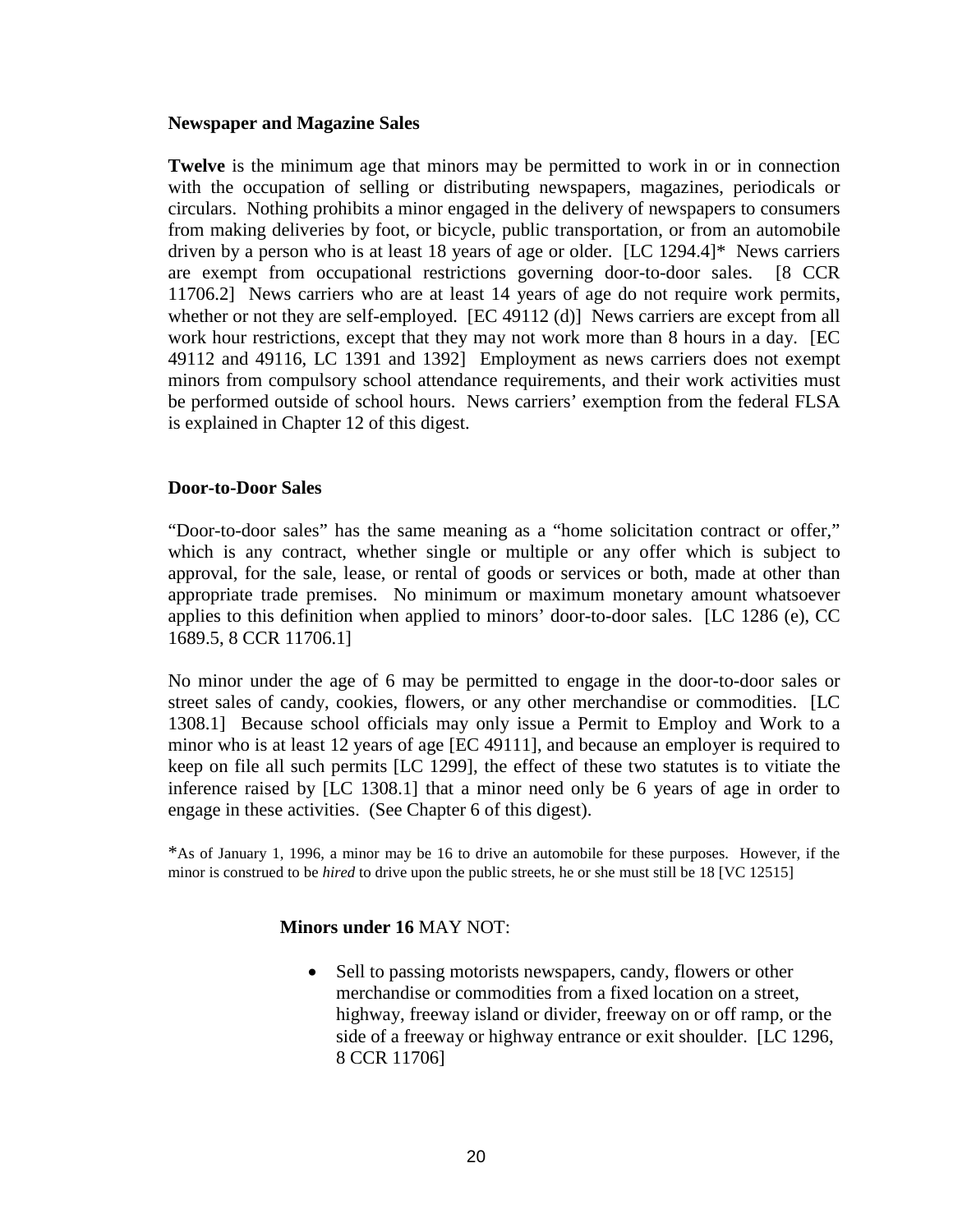- Sell newspaper or magazine subscriptions, candy, cookies, flowers or other merchandise or commodities door-to-door **unless all** of the following conditions are met [LC 1296, 8 CCR 11706]:
	- Minors so engaged work in pairs, as a team, on the same or opposite side of the street;
	- Minors so engaged must be supervised by an adult supervisor for each crew of 10 or fewer minors;
	- Minors must be within the sight or sound of the adult supervisor at least once every 15 minutes;
	- Minors must be returned to their respective homes or place of rendezvous daily after each day's work
	- In addition, the door-to-door sales activities (including newspaper or magazine subscriptions) must be performed within 50 miles of the minor's residence. [LC 1308.1]

**Note:** Door-to-door selling includes minors selling in parking lots or malls, whether alone or in pairs or teams. [8 CCR 11706.1] **Exception:** These regulations do not apply to news carriers who solicit subscriptions, or sell newspapers door-to-door when they are directly employed by the newspaper company and deliver the newspaper on a regular basis to an established readership for a requested consideration. [8 CCR 11706.2]

*Employers, supervisors and transporters of minors under 16 engaged in door-to-door sales more than 10 miles from the minor's residence must register with the Labor Commissioner.* [LC 1308.2, 1308.3 and 1308.4] (See Chapter 10 of this digest for individual information on registration requirements).

#### **Manufacturing and Processing**

Under state law 16 is the minimum age that minors may be employed, permitted or suffered to work in or in connection with any manufacturing establishment. [LC 1290] "Manufacturing" includes work done at any place upon the work of a manufacturing establishment or upon the materials entering into the products of a manufacturing establishment whether directly under any arrangement with the person in charge of the establishment or indirectly through contractors of third persons. [LC 1291]

Under federal regulation, adopted by inclusion by the state of California, **16** is the minimum age for employment in manufacturing and processing occupations. Minors under 16 may not be employed in manufacturing or processing in any occupation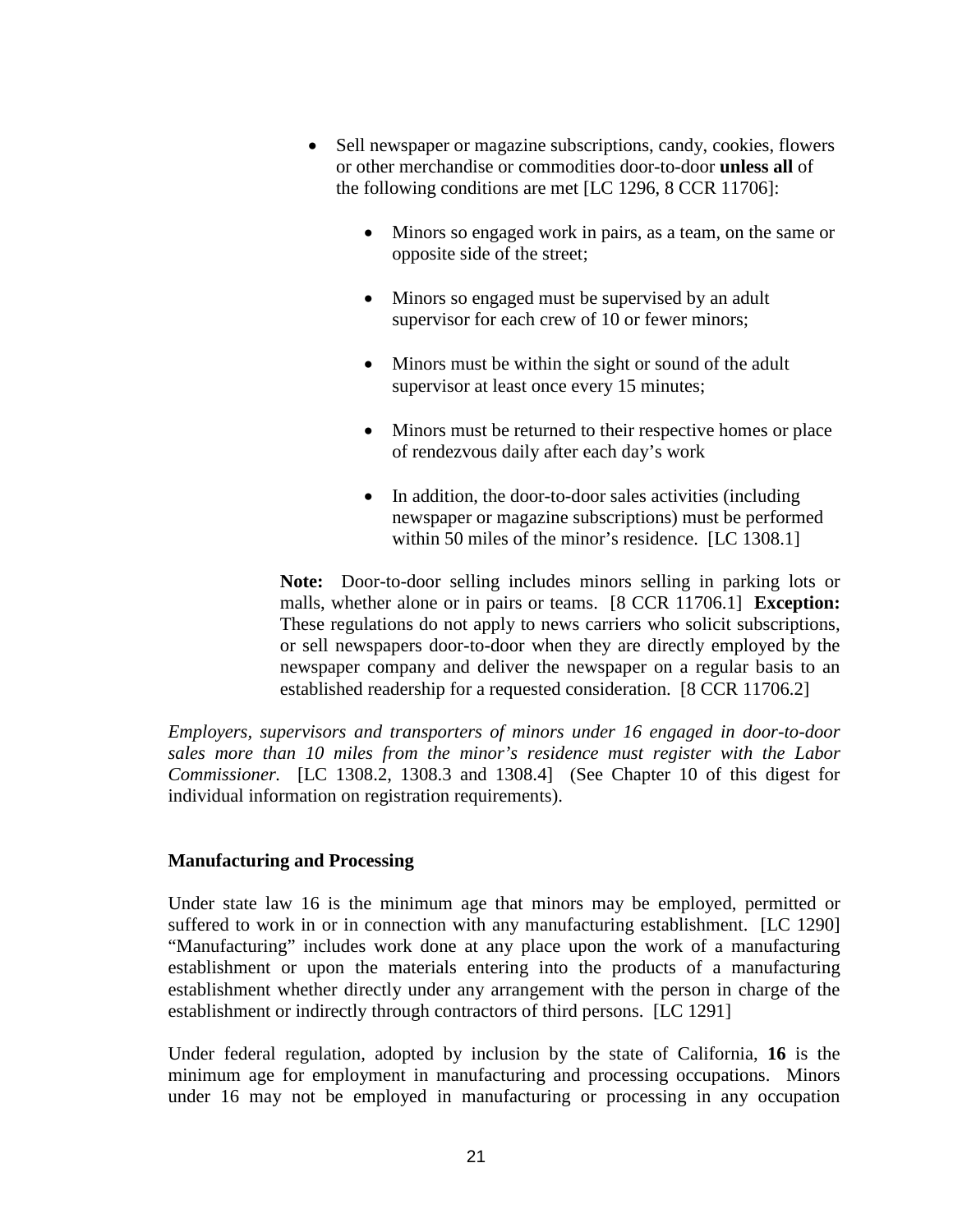performed in the work rooms or work places where goods are manufactured or processed, including occupations that would otherwise be permitted to 14 and 15 year olds. [LC 1294.1, 29 CFR 570.33 (a) and 570.34 (b)] Processing occupations include for example, filleting fish, dressing poultry, cracking nuts, commercial laundering, and dry cleaning (except in a retail, food service or gasoline service establishment in those occupations expressly permitted and listed in Chapter 7 or this digest).

Goods may only be manufactured or assembled in the home when both the employee and employer have special permits issued by the Labor Commissioner which allow industrial homework. [LC 2658 & 2659] A person must be at least 16 years of age to be issued a home worker permit. [LC 2661] Home worker permits are inexpensive and the fee may be waived if it causes financial hardship. [LC 2660] The following items may never be manufactured in a home, regardless of age or circumstances: Bandages and other sanitary goods, explosives, fireworks or similar items, drugs or poisons, tobacco, wearing apparel, toys, dolls, food, drink or articles connected with the serving of food and drink. [LC 2651]

#### **Household Occupations**

Minors who are *irregularly* employed in odd jobs in private households such as babysitting and yard work do not require permits to work or employ. [18 Ops. Cal. Atty. Gen. 114 (1951)] However, they may not be employed in these occupations during regular school hours or in any hazardous duty prohibited to the minor's age group.

Employment of minors in a household on a regular basis to perform domestic duties requires permits to work and employ. Wage and working condition requirements for these occupations are governed by IWC Order No. 15 and the employer must keep a copy of this Order available for inspection by the employee upon request. [IWC Order No. 15 Section 17] IWC Orders are available on the Internet at **<http://www.dir.ca.gov/IWC/iwc.html>** or from any Division of Labor Standards Enforcement office. (http://www.dir.ca.gov/dlse/DistrictOffices.htm)

IWC Order No. 15 defines two groups of domestic duties, household occupations and personal attendants: "*Household occupations*" are all services related to the care of persons or maintenance of a private household or its premises by an employee of a private householder. Said occupations shall include, but not be limited to, the following: butlers, chauffeurs, companions, cooks, day workers, gardeners, graduate nurses, grooms, housecleaners, housekeepers, maids, practical nurses, tutors, valets and other similar occupations. [IWC Order No. 15 Section 2 (c)].

"*Personal attendants*" includes babysitters and means any person employed by a private householder or by any third party employer recognized in the health care industry to work in a private household, to supervise, feed or dress a child or person who by reason of advanced age, physical disability or mental deficiency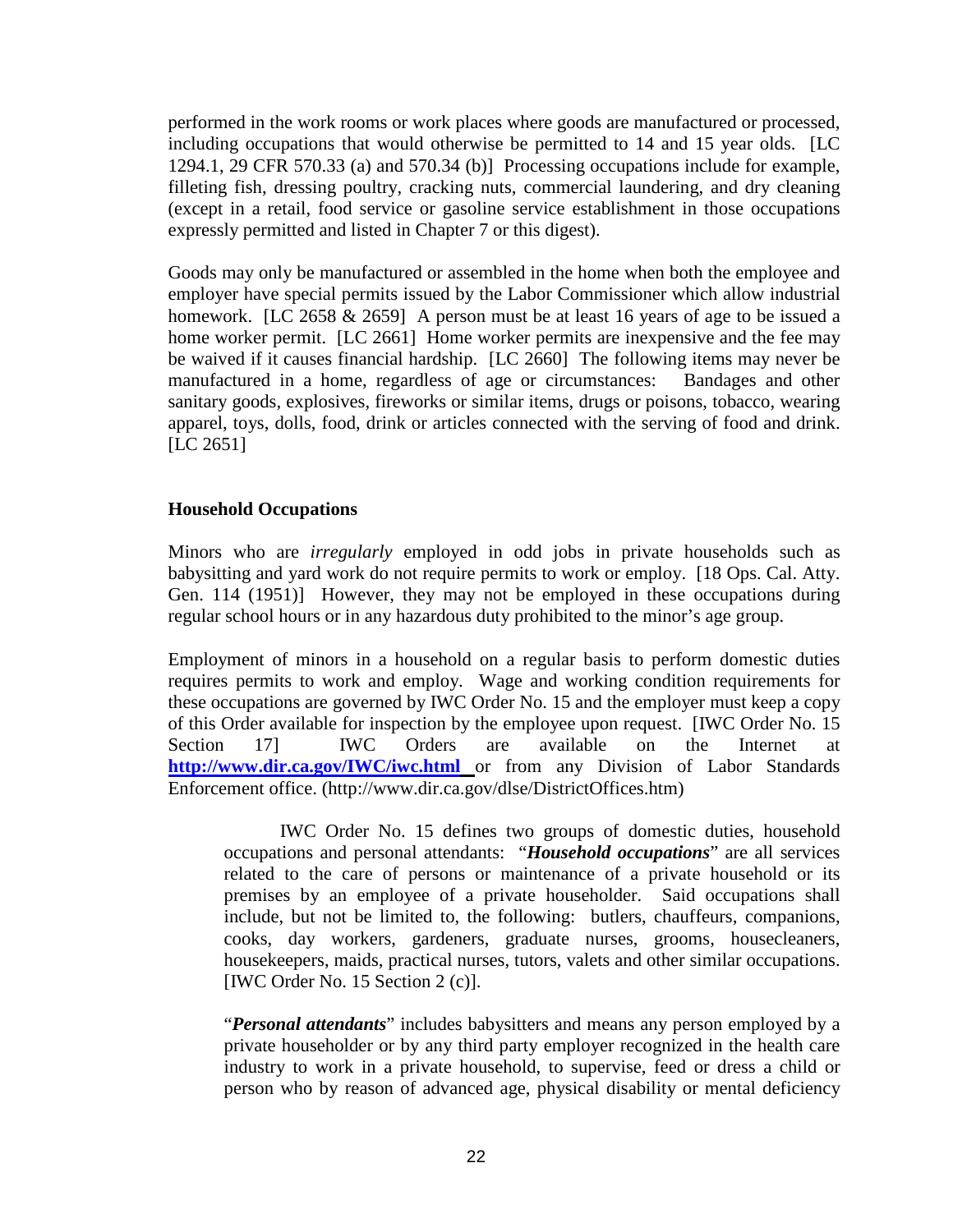needs supervision. The status of 'personal attendant' shall apply when no significant amount of work other than the foregoing is required. [IWC Order No. 15 Section 2 (i)].

Personal attendants are exempt from state minimum wage requirements. Personal attendants who are at least 16 years old may be issued a work permit to work in that occupation for more than 4 hours on a school day. [EC 49116, LC 1391]

Note however, that the duties of the personal attendant are sharply limited to 'supervising, feeding or dressing' a person, and that any significant duties in addition to these void the classification and its accompanying exemptions.

Minors employed in household occupations may be issued a permit to be employed for more than 8 hours in a day, but are still subject to the weekly maximum for their age group. [LC 1392] Minors may not be employed in all the household occupations; they are still prohibited form underage employment in any occupation prohibited to them by statute. For example, the occupation of chauffeur is a household occupation, but minors are prohibited from being employed to drive motor vehicles. Special exemptions for parent or guardian employers of their own minor children in domestic labor are explained in Chapter 10 of this digest.

The state's categories for household occupations do not precisely coincide with federal categories and standards, but there is an approximate equivalence. Under federal law, "domestic service employment," that is, duties performed in or about the private home of the employer [29 CFR 552.101] are exempt from the FLSA child labor provisions (like work hour restrictions, for example) [29 CFR 552.108], but not from federal minimum wage and overtime requirements. [29 CFR 552.99] Nevertheless, babysitters are exempt from federal wage requirements if their duties are performed on a casual basis. [29 CFR 552.104] "Casual" means that the work may not exceed 20 hours per week on a regular basis. Hours may occasionally exceed this maximum if performed for irregular or intermittent periods. [29 CFR 552.104] Sitters may accompany a family on a vacation for up to six weeks and still be exempt from federal wage requirements. [29 CFR 552.104] The 20 hours per week limitation does not apply to "companionship services," which includes the care of the aged and mentally or physically infirm. [29 CFR 552.6] Contact the local office of the Wage and Hour Division of the U.S. Department of Labor for further information regarding federal requirements for domestic service employment.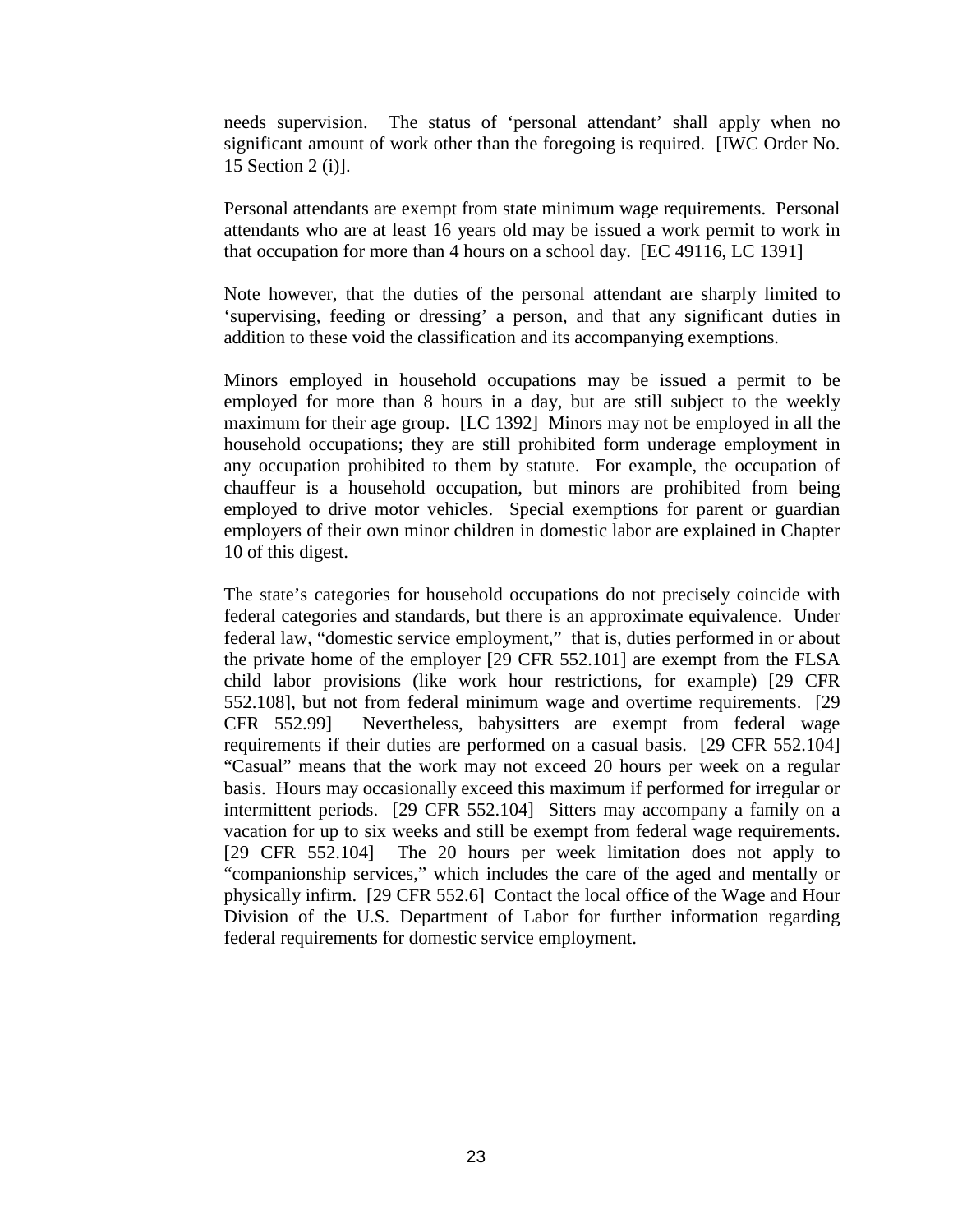#### **Immoral Places and Activities**

Any person, whether as parent, guardian, employer or otherwise and any firm or corporation who as employer or otherwise, sends, directs or causes to be sent or directed to any saloon, gambling house, house of prostitution or other immoral place **any minor under 18** is guilty of a misdemeanor. [PC 273 (f)].

Farm labor contractors who knowingly send **any minor** to any house of ill fame, gambling house or to any place where alcohol is sold to be consumed on the premises has committed a misdemeanor and may have their license suspended. [LC 1698.4, 1698.5, 1697 and 1690].

**Minors under 18** may not be exhibited, used or employed or in any manner under any pretense, sold, apprenticed, given away, let out or disposed of to another person who causes, procures or encourages the minor to engage in any obscene, indecent or immoral purpose, exhibition or practice whatsoever. [LC 1308 (a) (3) and 1309].

## **8. PROHIBITED OCCUPATIONS**

The prohibitions discussed in this chapter are strict and the penalties severe. Allowing underage minors to work in prohibited occupations in a Class A child labor violation carrying civil penalties that range from \$5000 on the first offense to a maximum of \$10,000. [LC 1288] Criminal misdemeanor penalties also apply. [LC 1303 and 1308] Moreover, responsible persons may not permit a minor to perform these work activities under any circumstances even if the minor is not technically his or her employee. Penalties are discussed in detail in Chapter 11 of this digest.

**Note:** When the state adopted these federal standards it also retained existing state standards for minors under 16. In some cases these two standards overlap and may appear to contradict. In all such instances, the more protective standard always applies. For example, Labor Code Section 1293 prohibits minors under 16 from working with band and circular saws, but minors under 18 are also prohibited from working with these saws. [LC 1294.1 (b), 29 CFR 570.65 (H.O. 14)] An employer who hires a 17 year old to operate a circular saw cannot use his or her compliance with Labor Code Section 1293 to justify noncompliance with the higher standard for that same occupation that is established in Labor Code Section 1294.1 (b) for minors under 18.

#### **Minors under 18**

The state of California has adopted by inclusion all federal standards for hazardous occupations for minors under 18 as they appear in the Code of Federal Regulation. The adoption of federal standards by inclusion automatically incorporates into state law any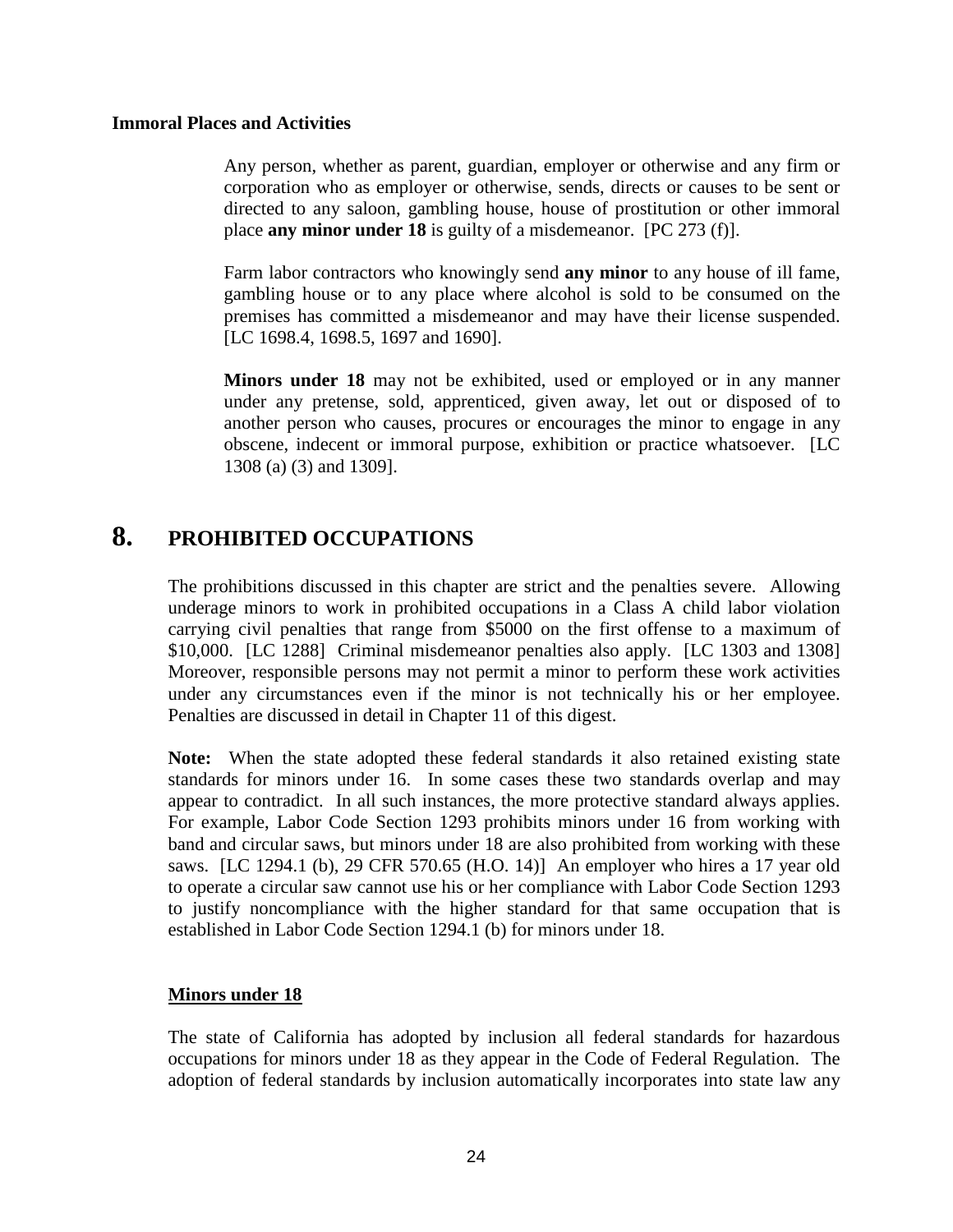changes that may be made in federal regulations in the future. [LC 1294.1, 29 CFR Part 570 Subpart E]\*

Under federal law, high school graduates under 18 are subject to all these prohibitions unless they have also completed an approved training program in the occupation in which they are to be employed. [29 CFR 570.50]

Restrictions, exceptions and detailed descriptions of the occupations declared hazardous in federal regulation to minors under 18 are complex and lengthy. The following is only a brief summary of those hazardous occupations. A complete text of the regulations in pamphlet is entitled *Child Labor Requirements in Nonagricultural Occupations*.

**Minors under 18** MAY NOT *be employed or permitted to work* in the following occupations declared hazardous in federal regulation and adopted by inclusion by the state of California [LC 1294.1, 29 CFR 570 Subpart E]:

- Occupations in or about plants or establishments manufacturing or storing explosives or articles containing explosive components, including for example: small arms ammunition [29 CFR 570.51 (H.O. 1)];
- Occupations of motor vehicle driver and outside helper [29 CFR] 570.52 (H.O. 2)] (See Chapter 7 of this digest);
- Coal mine occupations [29 CFR 570.53 (H.O. 3)];
- Occupations in connection with mining other than coal mining [29] CFR 570.60 (H.O. 9)];

\*These federal regulations are also referred to as the "Hazardous Occupation Orders." References to them are often abbreviated as H.O. and numbered 1, 2, etc.; this digest includes that identification as well as the legal citation.

- Logging, sawmill, lath mill, shingle mill or cooperage mill Occupations [29 CFR 570.54 (H.O. 4)];
- Occupations involved in the operation of power-driven Wood-working machines [29 CFR 570.55 (H.O. 5)];
- Occupations involved in the operations of circular saws, band saws and guillotine shears [29 CFR 570.65 (H.O. 14)];
- Occupations involving the operation of power-driven hoisting apparatuses, including, for example: operating or assisting to operate certain elevators, cranes, derricks, hoists, riggers or high lift trucks [29 CFR 570.58 (H.O. 7)];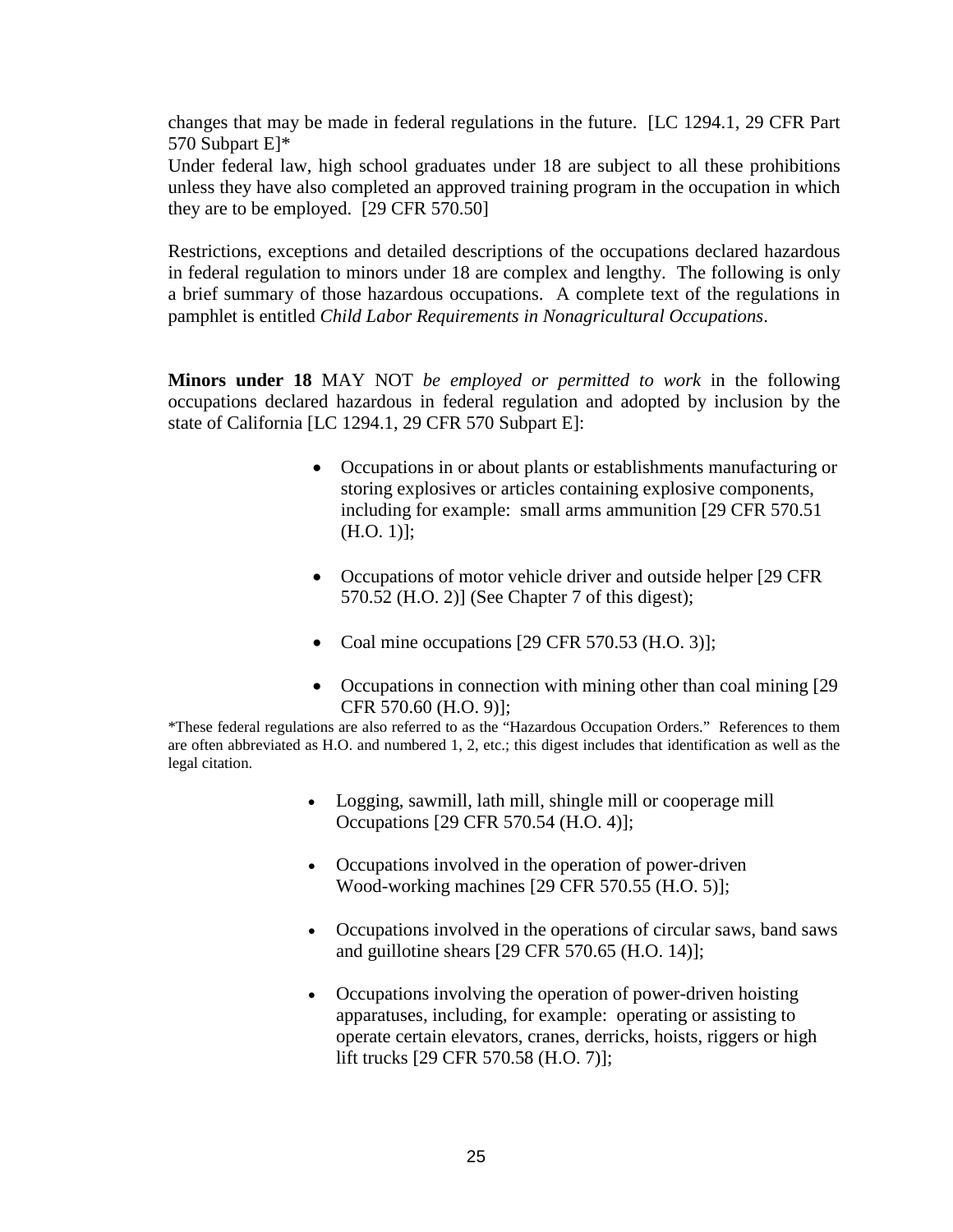- Occupations involved in the operations of power-driven metal forming, punching and shearing machines [29 CFR 570.59 (H.O. 8)];
- Occupations in the operation of power-driven meat processing machines and occupations involving slaughtering, meat packing or processing or rendering [29 CFR 570.61 (H.O. 10)];
- Occupations involved in the operation of bakery machines [29] CFR 570.52 (H.O. 11)];
- Occupations involved in the operation of paper products machines [29 CFR 570.62 (H.O. 12)];
- Occupations involved in the manufacture of brick, tile and kindred products [29 CFR 570.64 (H.O. 13)];
- Occupations involved in wrecking, demolition and ship-breaking operations [29 CFR 570.66 (H.O. 15)];
- Occupations in roofing operations [29 CFR 570.67 (H.O. 16)];
- Occupations in excavation operations [29 CFR 570.68 (H.O. 17)];
- Occupations involving exposure to radioactive substances and to ionizing radiations. [29 CFR 570.57 (H.O. 6)]

## **Minors under 16**

#### **Food Service, Retail and Gasoline Service Establishments**

**Minors under 16** MAY NOT *be employed or permitted to work* in the following occupations in retail, food service and gasoline service establishments as provided in federal regulation and adopted by inclusion by the state of California [LC 1294.1, 29 CFR 570.34 (b)]:

- Work performed in or about boiler or engine rooms;
- Work in connection with maintenance or repair of the establishment, machines or equipment;
- All work requiring the use of ladders, scaffolds or their substitutes, including outside window washing that involves working from sills;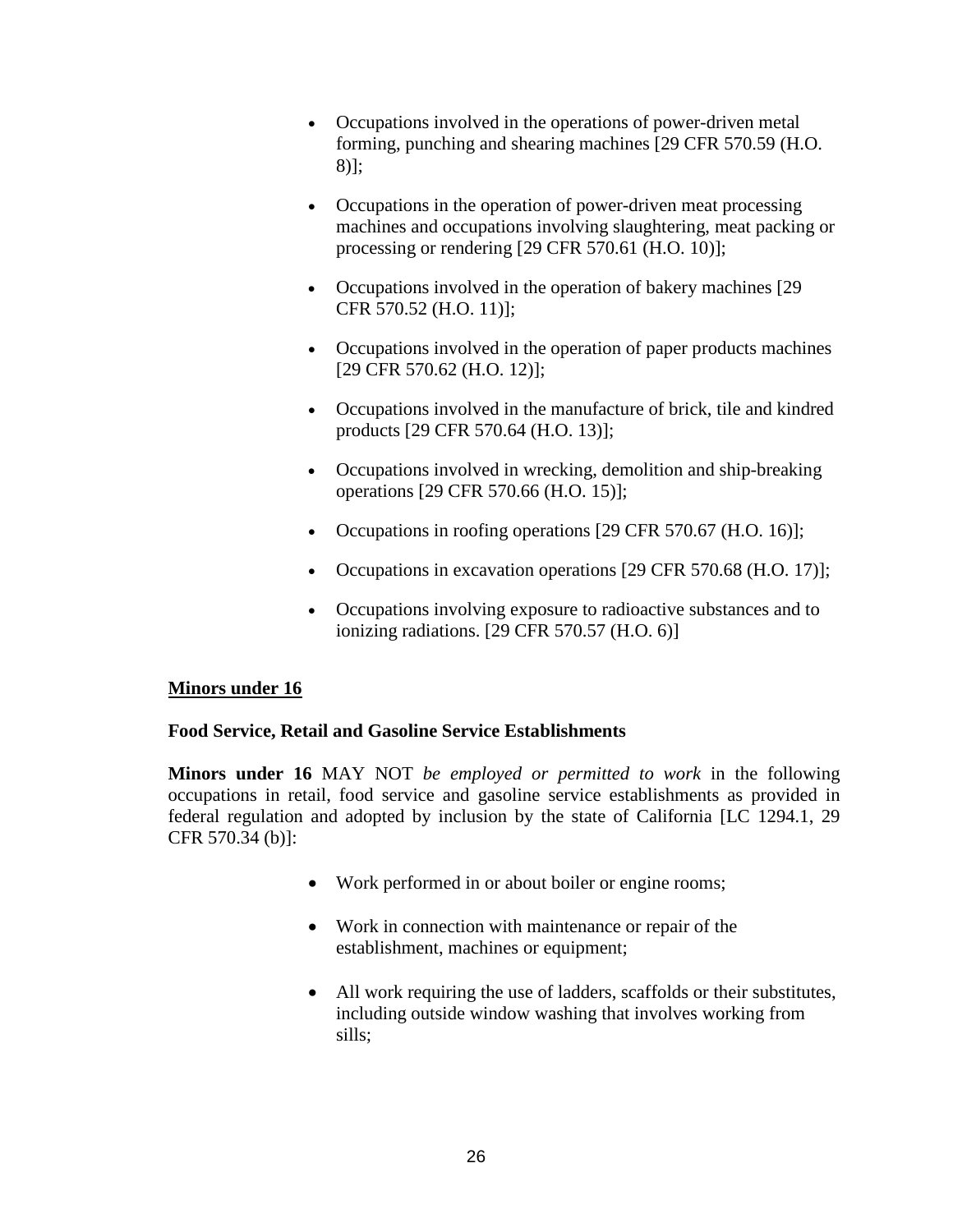- Cooking (except at soda fountains, lunch counters, snack bars or cafeteria serving counters where such cooking is performed in plain sight of customers and is not the minor's only duty);
- Baking;
- Occupations which involve operating, setting up, adjusting, cleaning, oiling, or repairing power driven food slicers, grinders, food choppers, cutters, and bakery type mixers;
- Work in freezers and meat coolers and all work in the preparation of meat for sale. Wrapping, sealing, labeling, weighing, pricing and stocking goods are permitted but only if these duties are performed in areas physically separate from freezers and meat coolers.
- Loading and unloading goods to and from trucks, railroad cars or conveyors;
- All occupations in warehouses except office and clerical work.

**Note:** The state of California has adopted higher standards than federal standards for minors employed in gasoline service establishments, but the prohibitions in this list apply to this age group under both federal and state law. (See Chapter 7 of this digest).

#### **Federal Prohibitions Adopted by California**

**Minors under 16** MAY NOT *be employed or permitted to work* in the following occupations prohibited by federal regulation and adopted by inclusion by the state of California [LC 1294.1, 29 CFR 570.33]:

- Manufacturing, mining or processing occupations, including duties of any kind in workrooms or workplaces where goods are manufactured, mined or processed.
- Occupations that involve the operation or tending of a hoisting apparatus or of any power driven machinery other than office machines.
- The operation of motor vehicles or service as helpers on such vehicles.
- Public messenger service.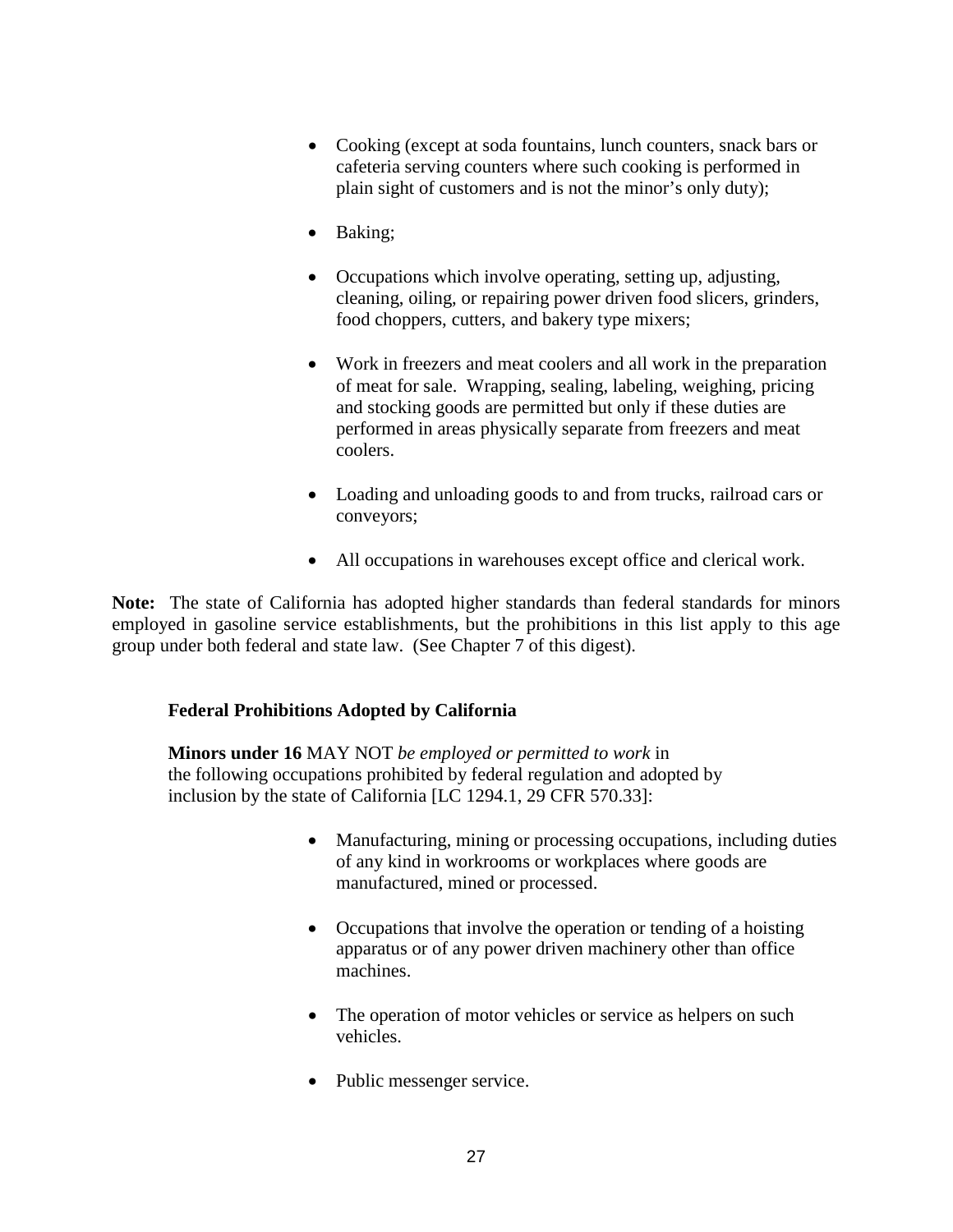- Occupations in connection with:
	- Transportation of persons or property by rail, highway, air, water, pipeline or other means;
	- Warehousing and storage;
	- Communications and public utilities;
	- Construction, including demolition and repair.

**Note: Fourteen and fifteen year olds** may work in these industries in the occupations generally permitted to them (and listed in Chapter 7 of this digest), but only if their duties are not performed on any media of transportation or at the actual site of construction. [LC 1294.1, 29 CFR 570.33 (e)]

#### **Additional State Prohibitions**

**Minors under 16** MAY NOT *be employed or permitted to work* **in any capacity** in [LC 1292]:

- Adjusting any belt to any machinery;
- Sewing or lacing machine belts in any workshop or factory;
- Oiling, wiping or cleaning machinery or assisting therein.

**Minors under 16** MAY NOT *be employed or permitted to work* **in any capacity** in operating or assisting in operating any of the following machines [LC 1293]:

- Circular or band saws: wood shapers, wood jointers, planers, sandpaper or wood polishing machinery, wood turning or boring machinery.
- Picker machines or machines used in picking wool, cotton, hair or other material; carding machines, leather burnishing machines, and laundry machinery.
- Printing presses of all kinds; boring or drill presses, stamping machines used in sheet metal and tinnier, in paper and leather manufacturing or in washer and nut factories, metal or paper cutting machines and paper lace machines.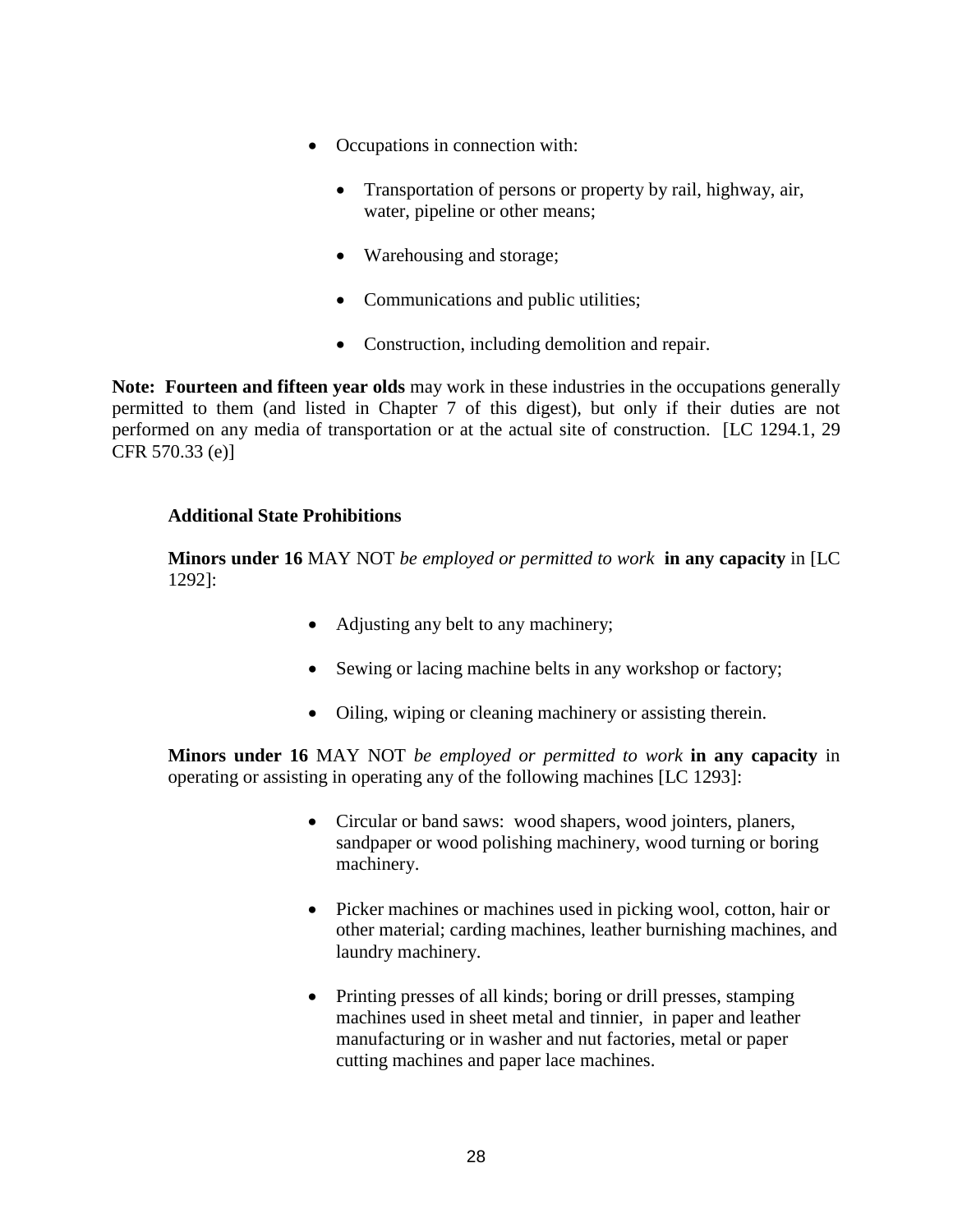- Corner-staying machines in paper box factories; corrugating rolls, such as are used in corrugated paper, roofing or washboard factories.
- Dough brakes or cracker machinery of any description.
- Wire or iron straightening or drawing machinery, rolling mill machinery, power punches or shears, washing, grinding or mixing machinery, calendar rolls in paper and rubber manufacturing, steam boilers; in proximity to any hazardous or unguarded belts, machinery or gearing.

**Minors under 16** MAY NOT *be employed or permitted to work* **in any capacity** [LC 1294]:

- Upon any railroad, whether steam, electric or hydraulic.
- Upon any vessel or boat engaged in navigation or commerce within the jurisdiction of this state.
- In, about, or in connection with any processes in which dangerous or poisonous acids are used in the manufacture or packing of paints, colors, white or red lead or in soldering.
- In occupations causing dust in injurious quantities, in the manufacture or use of dangerous or poisonous dyes, in the manufacture or preparation of compositions with dangerous or poisonous gases or in the manufacture or use of compositions of lye in which the quantity thereof is injurious to health.
- On scaffolding in heavy work in the building trades, in any tunnel or excavation or in, about, or in connect with any mine, coal breaker, coke oven or quarry.
- In assorting, manufacturing or packing tobacco.
- In operating any automobile, motor car or truck.
- In any occupation dangerous to the life or limb or injurious to the health or morals of the minor.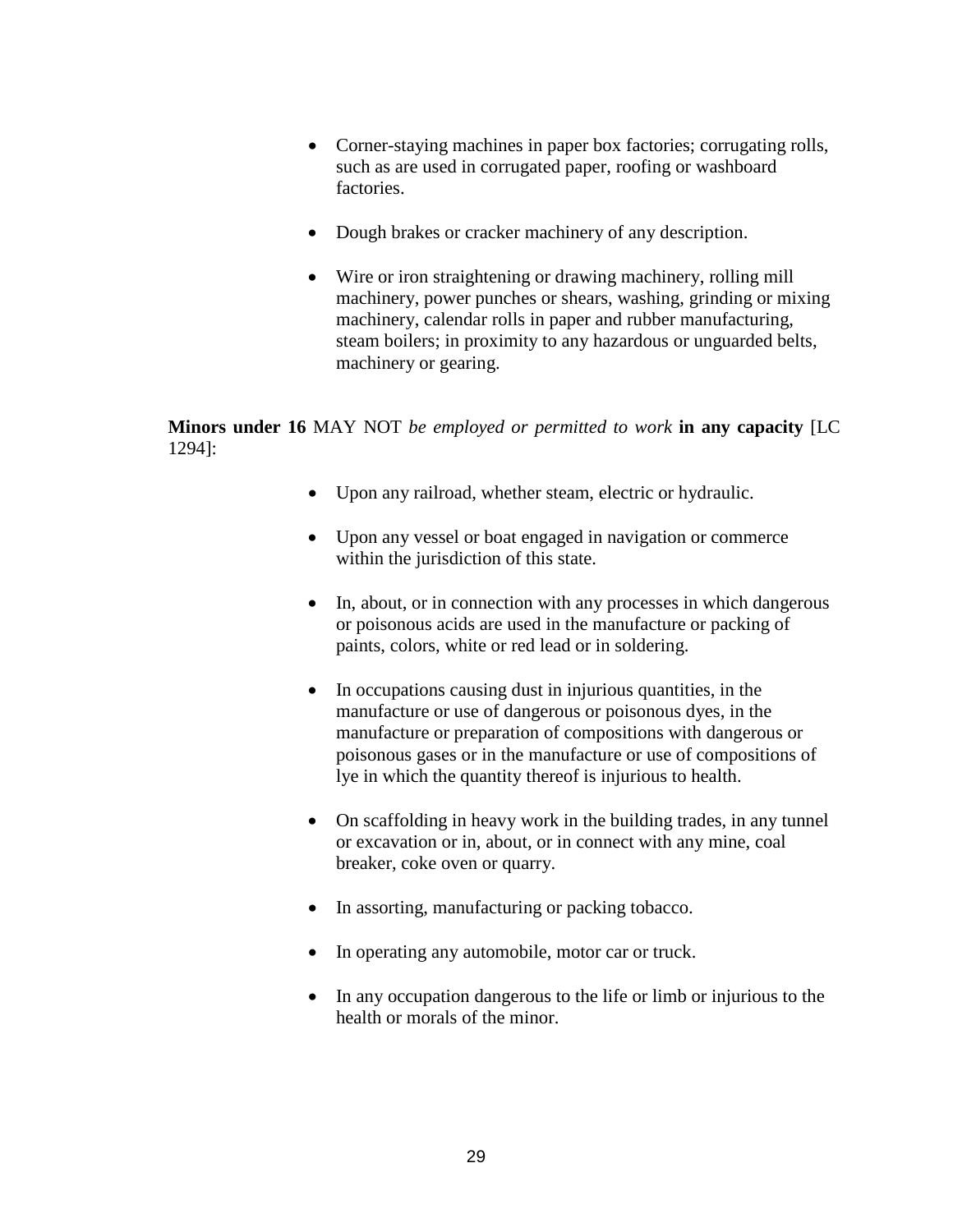**Minors under 16** MAY NOT *be employed or permitted to work* in the following occupations declared hazardous in state regulation [LC 1296]:

- All occupations where the minors come in close proximity to moving machinery. [8 CCR 11701]
- All building or construction work of any kind. [8 CCR 11701]
- Delivering goods, merchandise, commodities, papers or packages from motor vehicles. [8 CCR 11701] **Exception:** Newspaper industry as detailed in Chapter 7 of this digest.
- All occupations in or about any plant manufacturing explosives or articles containing explosive components and all occupations in the transportation and sale of explosives or articles containing explosive components. [8 CCR 11703]
- Working in close proximity to explosives or the functioning parts of unguarded and dangerous moving equipment, aircraft or vessels or of functioning blades or propellers. [8 CCR 11707]
- Door-to-door sales unless certain requirements are met. (See Chapters 7 and 10 of this digest).

**Minors under** 16 MAY NOT be exhibited, used or employed or in any manner or under any pretense, sold, apprenticed, given away, let out or disposed of by a parent, relative, guardian, employer or person otherwise having the care, custody or control of the minor to another person who causes, procures or encourages the minor to engage in any of the following. [LC 1308]:

- Any business, exhibition or vocation injurious to the health or dangerous to the life or limb of the minor.
- The vocation, occupation, service or purpose of singing or playing on musical instruments, except in a school or church or with an entertainment work permit issued by the Labor Commissioner; rope or wire walking, dancing, begging, peddling or as a gymnast, acrobat, contortionist or rider in any place whatsoever.
- Any mendicant or wandering business.
- Any rough stock rodeo event, circus or race involving animals competing on the same course. The prohibitions DO NOT apply to minors who participate in horseback riding exhibitions or contests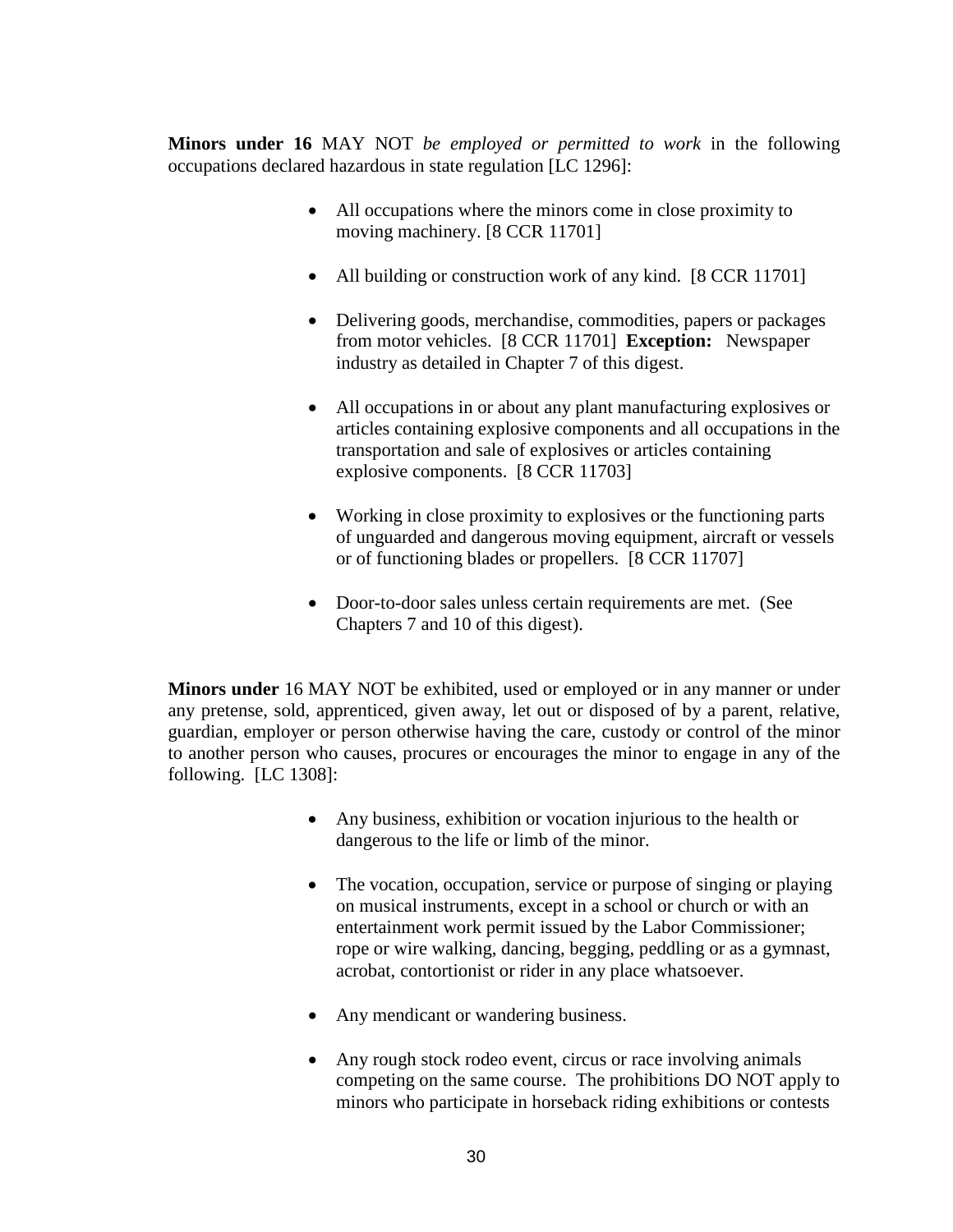or to minors who lead livestock in nonprofit fairs, stock parades, livestock shows or exhibitions. "Rough stock rodeo event" means any rodeo event operated for profit or operated by other than a nonprofit organization in which unbroken, little trained or imperfectly trained animals are ridden or handled by the participant and shall include, but not be limited to saddle bronc riding, bareback riding and bull riding." "Race" means any speed contest between two or more animals that are on a course at the same time and that is operated for profit or operated other than by a nonprofit organization."

**Note:** Entertainment activities are permitted under valid and current permits to work and employ issued by the Labor Commissioner. (See Chapter 9 of this digest).

#### **Federal Agricultural Prohibitions Adopted by California**

**Minors under 16** MAY NOT be employed or permitted to work in any of the following agricultural occupations declared hazardous in federal regulation and adopted by inclusion by the state of California. [LC 1294.1 (a), 29 CFR 570.71]:

- Operating a tractor of over 20 PTO horsepower, or connecting or disconnecting an implement or any of its parts to or from such a tractor.
- Operating or assisting to operate, including starting, stopping, adjusting, feeding or any other activity involving physical contact associated with the operation of any of the following machines:
	- Corn picker, cotton picker, grain combine, hay mower, forage harvester, hay baler, potato digger or mobile pea viner.
	- Power post-hole digger, power post driver or none walking type rotary tiller.
- Operating or assisting to operate, including starting, stopping adjusting, feeding or any other activity involving physical contact associated with the operation of any of the following machines:
	- Trencher or earth-moving equipment,
	- Forklift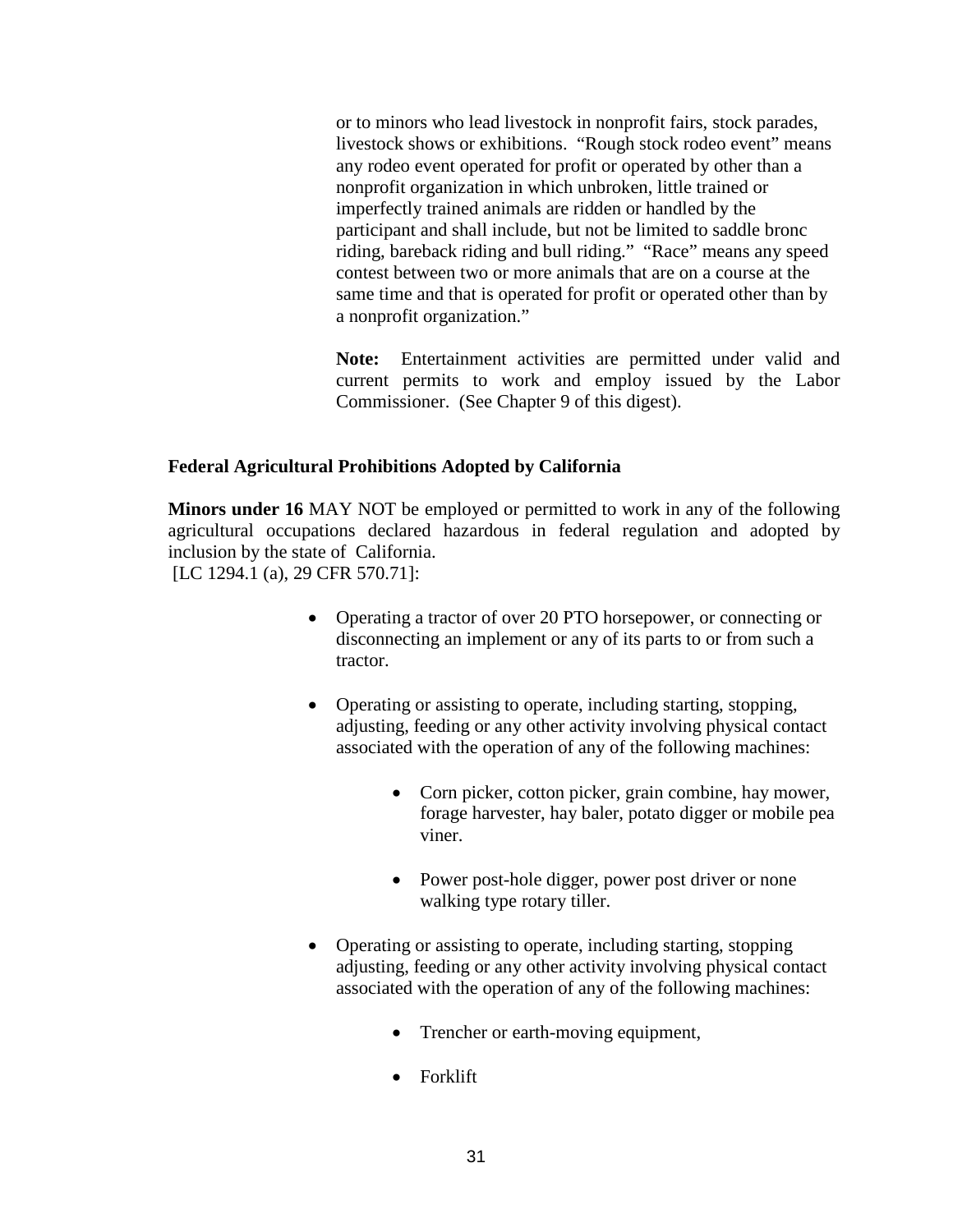- Potato combine or
- Power-driven circular, band or chain saw.
- Working on a farm in a yard, pen or stall occupied by a:
	- Bull, boar or stud horse maintained for breeding purposes or
	- Sow with suckling pigs or cow with newborn calf with umbilical cord present.
- Working from a ladder or scaffold; painting, repairing or building structures, pruning trees, picking fruit, etc. from a height of over 20 feet.
- Driving a bus, truck or automobile when transporting passengers or riding on a tractor as a passenger or helper.
- Working inside:
	- A fruit forage or grain storage designed to retain an oxygen deficient or toxic atmosphere,
	- An upright silo within 2 weeks after silage has been added or when a top unloading device is in operating position,
	- A manure pit or
	- A horizontal silo while operating a tractor for packing purposes.
- Handling or applying, including cleaning or decontaminating equipment, disposal or return of empty containers or serving as a flag-man for aircraft applying agricultural chemicals under Federal Insecticide, Fungicide and Rodenticide Act [7 USC 135 et seq.] as Category I of toxicity identified by the work "poison" and the "skull and crossbones" on the label or Category II of toxicity identified by the word "warning" on the label.
- Handling or using a blasting agent including but not limited to dynamite black powder, sensitized ammonium nitrate, blasting caps and primer cord or
- Transporting, transferring or applying anhydrous ammonia.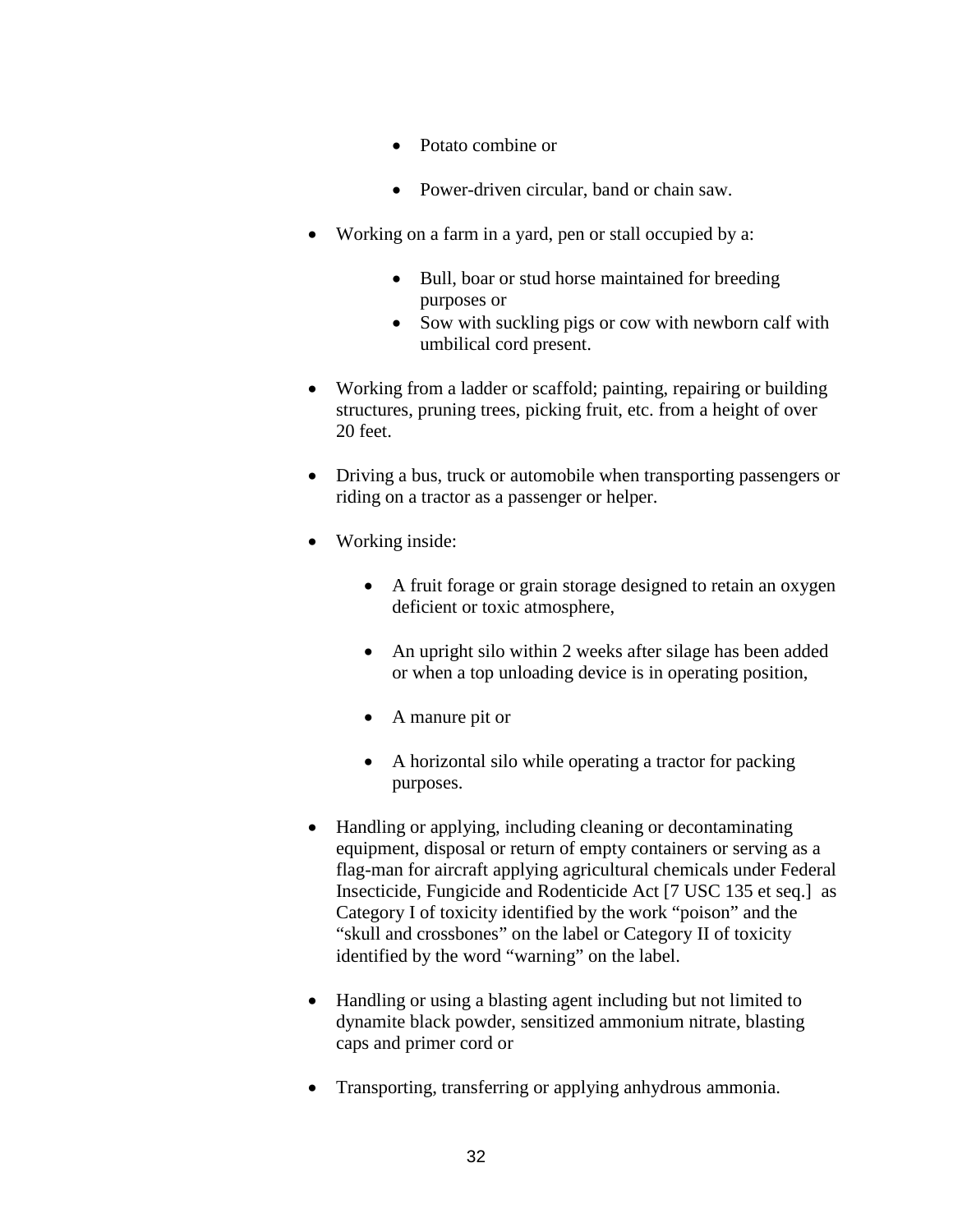**Note:** The terms describing machinery, equipment or facilities in these agricultural occupations are defined in the current edition of *Agricultural Engineering*, a dictionary and handbook published by Interstate Printers and Publishers; Danville, Illinois. Copies are available for examination in the Regional Offices of the Wage and Hour Division of the U.S. Department of Labor. [29 CFR 570.71 (b)] Exception: Parents and guardians have a special exemption when employing their children in agricultural occupations that is explained in Chapter 10 of this digest.

#### **Minors under 12 Agricultural Zone of Danger**

**Minors under 12** MAY NOT *be employed or permitted to work or accompany or be permitted to accompany* an employed parent or guardian in an agricultural zone of danger. "Agricultural zone of danger" means any of the following [LC 1293.1]:

- On or about moving equipment.
- In or about unprotected chemicals.
- In or about any protected water hazard.
- In any of the occupations declared hazardous for employment of minors under 16 in agriculture in Section 570.71 of Title 29 of the Code of Federal Regulations (See preceding list).
- Other hazards that constitute a zone of danger as may be determined in the future by the California Department of Industrial Relations.

**Exception**: Minors of any age employed in agriculture, horticulture, viticulture or domestic labor by their parents or guardian upon or in connection with premises the parent or guardian owns, operates or controls are exempt from these restrictions. [LC 1394]

#### **Training for Prohibited and Restricted Occupations**

With restrictions specified in federal regulation, **student learners and apprentices**, who must be at least **16**, MAY BE TRAINED ONLY in the following occupations declared hazardous by federal regulation [LC 1294.1, 29 CFR 570 Subpart E]:

- Occupations involved in the operation of power-driven woodworking machines [29 CFR 570.55 (H.O. 5)].
- Occupations involved in the operations of circular saws, band saws and guillotine shears [29 CFR 570.65 (H.O. 14].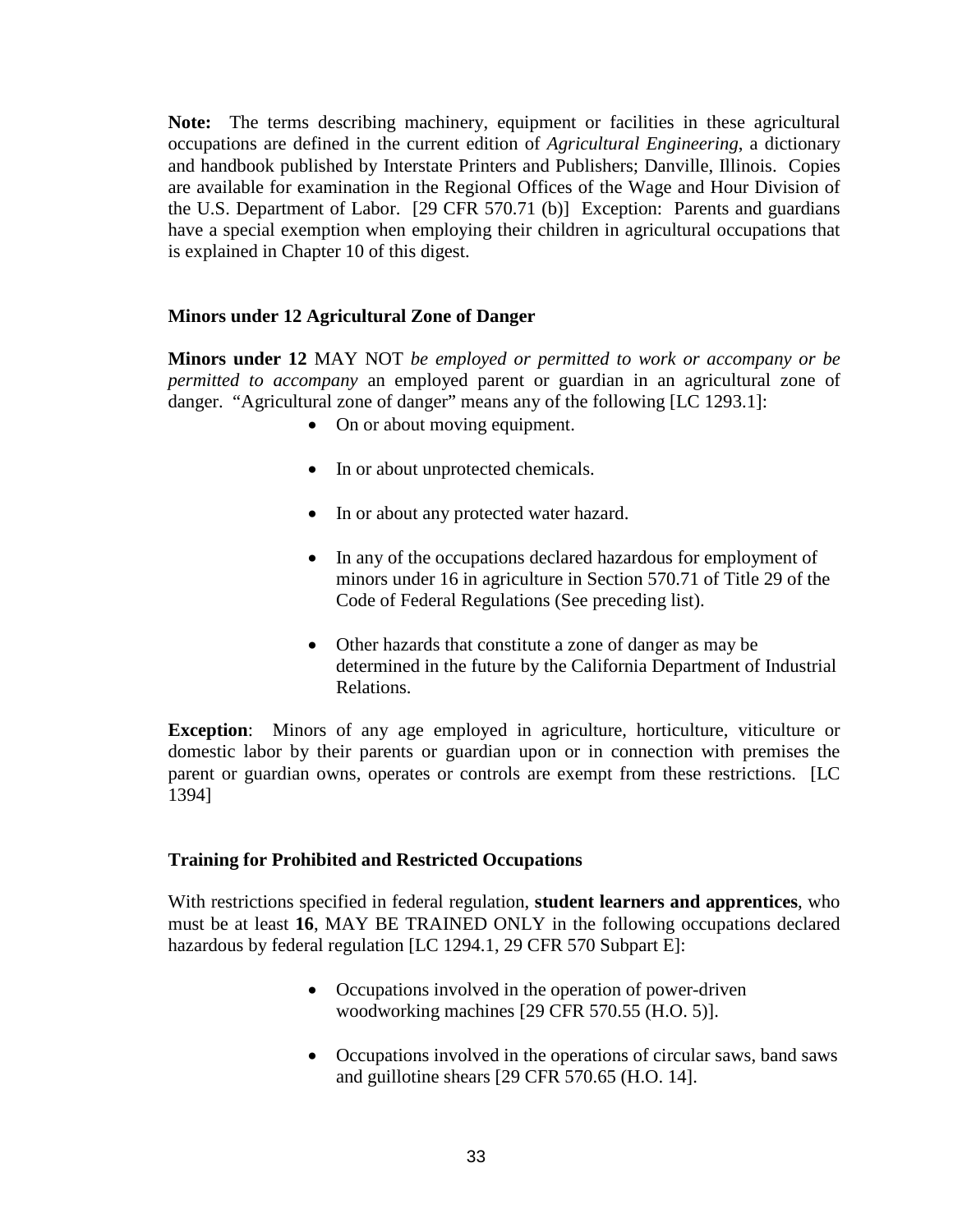- Occupations involved in the operations of power-driven metal forming, punching and shearing machines [29 CFR 570.59 (H.O. 8)].
- Occupations in the operation of power-driven meat processing machines and occupations involving slaughtering, meat packing or processing or rendering [29 CFR 570.61 (H.O. 10)].
- Occupations involved in the operation of paper products machines [29 CFR 570.63 (H.O. 12)].
- Occupations in roofing operations [29 CFR 570.67 (H.O. 16)].
- Occupations in excavation operations [29 CFR 570.68 (H.O. 17)].

Student learners must be enrolled in an approved cooperative vocational training program operated by state or local authorities. The student learner must be employed under a written agreement that provides: (1) the work of the student learner in the hazardous occupation is incidental to the training; (2) the work must be intermittent, brief and closely supervised by a qualified and experienced person; (3) safety instructions must be given by the school and correlated by the employer with on the job training; (4) a schedule of organized and progressive work processes to be performed on the job must be prepared, (5) the written agreement must contain the name of the student learner and the signatures of the employer and the school coordinator or principal, and (6) copies of the agreement must be kept on file by both the school and the employer. [29CFR 570.50 (c) and Part 520] Contact your local school district or the Wage and Hour Division of the U. S. Department of Labor for information regarding programs for student learners.

Apprentices must be in an approved apprenticeship program of a recognized apprentice trade. The work of the apprentice in the hazardous occupation must be incidental to the training. The work must also be intermittent and for short periods of time under the direct and close supervision of a journeyman level employee as a necessary part of the training. Laws governing apprentices appear in Chapter 4 of Division 3 of the Labor Code commencing at Section 3070. Apprenticeship programs are governed by the Division of Apprenticeship Standards, a part of the California Department of Industrial Relations. [LC 3070-3098, EC 51766, 29 CFR Parts 521 and 570.50 (b)]

**Minors under 16** MAY work in occupations otherwise prohibited by Labor Code Sections 1292, 1293, 1294 (listed above in this chapter) and 1294.5 gas station employment, but only in the following circumstances [LC 1295]:

> • Courses of training in vocational or manual training schools or in state institutions.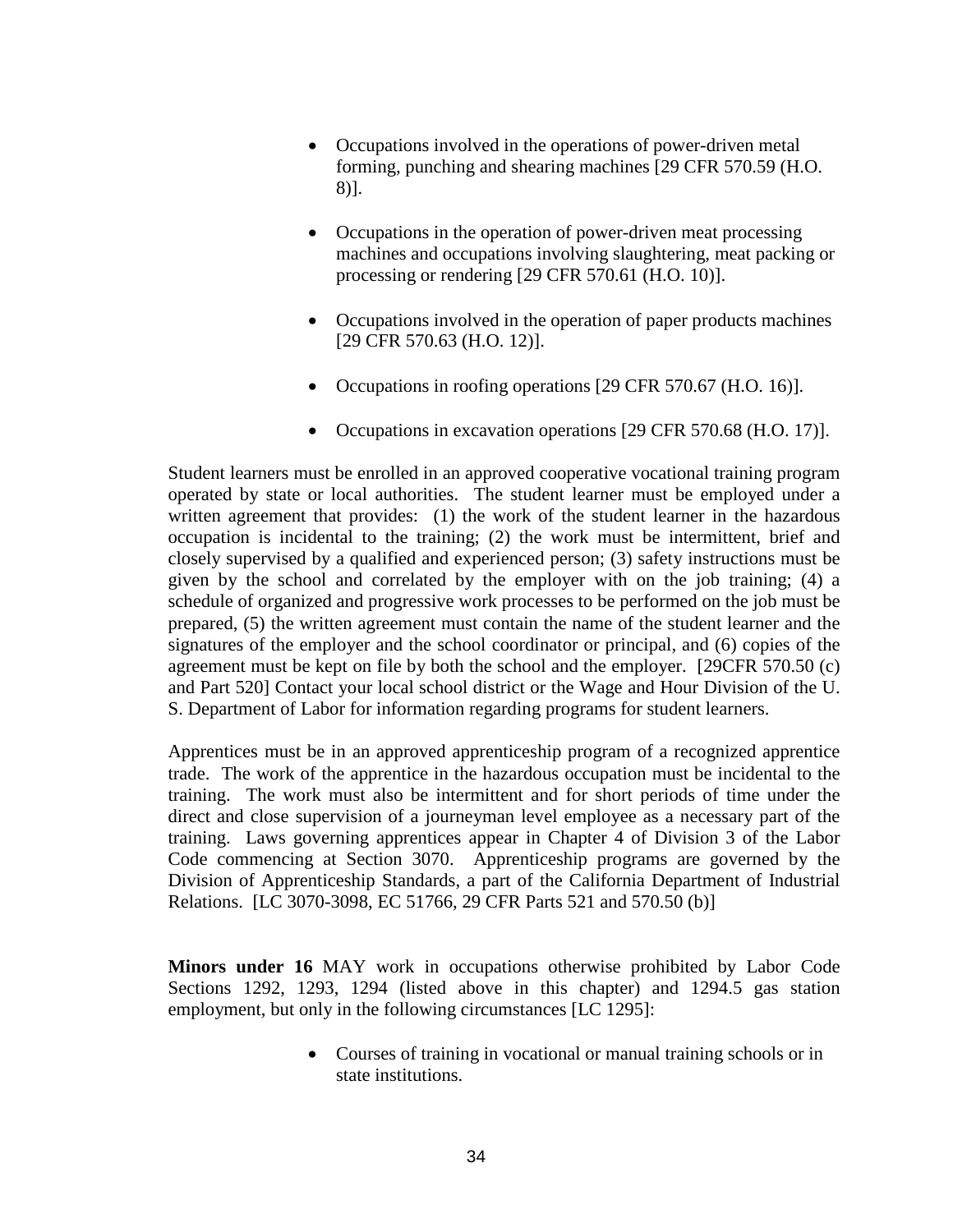- Training in an apprenticeship program established pursuant to Chapter 4 of Division 3 of the Labor Code, commencing at Section 3070.
- Work Experience Education programs conducted pursuant to the requirements of the Education Code [EC 51760, et seq.] if (1) the Work Experience teacher or coordinator determines that the students have been sufficiently trained in the employment or work otherwise prohibited by these sections, (2) parents approve and (3) the student's principal or counselor determines that the progress of the student toward graduation will not be impaired.

**Minors under 16 employed in agriculture** MAY work in occupations declared hazardous in federal regulation for minors under 16 in agriculture, but only in the following circumstances [LC 1295, 29 CFR 570.72 (a)]:

- Student learners in a bona fide vocational agriculture program working in the hazardous occupation under a written agreement that provides that the work is incidental to training and intermittent for short periods of time and under close supervision of a qualified person and includes all of the following:
	- Safety instructions given by the school and correlated with the student learner's on the job training.
	- A schedule of organized and progressive work processes for the student learner.
	- The name of the student learner and;
	- The signature of the employer and a school authority, each of whom must keep copies of the agreement.

**Fourteen and fifteen year olds** who hold certificates of completion of either a tractor operation or a machine operation program of the United States Office of Education Vocational Agriculture Training Program and are working in the occupations for which they have been trained. These certificates are valid only for the agricultural hazardous occupations. Farmers employing minors who have completed this program must keep a copy of the certificate of completion on file with the minors records.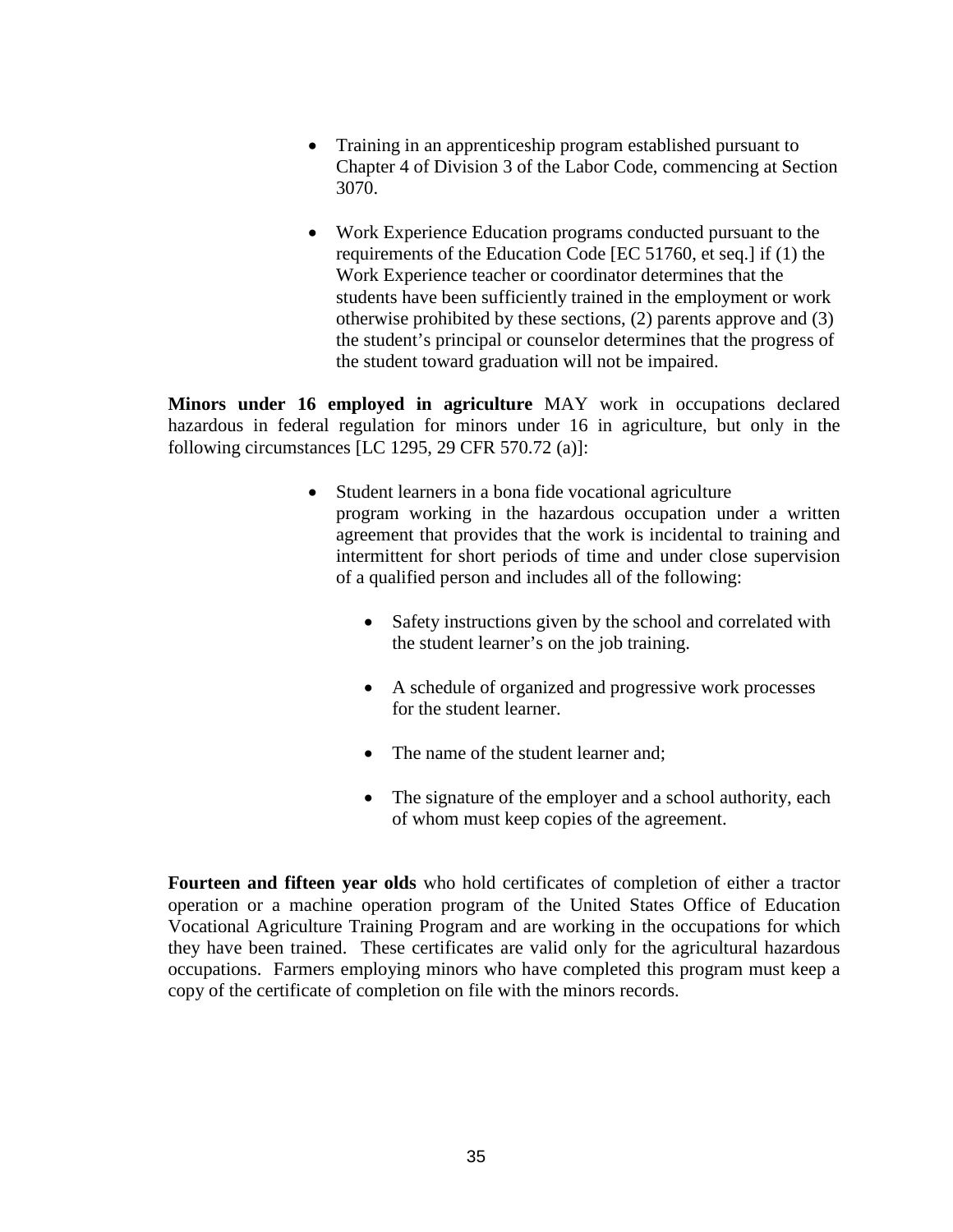## **9. ENTERTAINMENT INDUSTRY**

#### **Defined**

The entertainment industry is defined in state regulations as "…any organization, or individual, using the services of any minor in: motion pictures of any type (film, videotape, etc.), using any format (theatrical, film, commercial documentary, television program, etc.), by any medium (theater, television, videocassette, etc.); photography; recording; modeling; theatrical productions; publicity; rodeos; circuses; musical performances; and any other performances; and any other performances where minors perform to entertain the public." [8 CCR 11751]

#### **Permits to Work and Permits to Employ**

Minors aged 15 days\* to 18 years employed in the entertainment industry (as defined above) must have a permit to work and employers must have a permit to employ issued by the Division of Labor Standards Enforcement. [LC 1308.5, 8 CCR 11751 (b), 11752, 11753 and 11754] These permits are also required for minors making phonographic recordings or who are employed as advertising or photographic models. [LC 1308.5 (a) (6) and (7)] Permits are required even when the entertainment is non-commercial in nature. [LC 1308.5 (a) (5)]

Permits to work or employ will not be issued if the environment is improper for the minor, the employment conditions are detrimental to the minor's health, or if the minor's education is hampered. [LC 1308.6] The Labor Commissioner may require school officials to investigate these employment conditions. [LC 1308.6]

The Division of Labor Standards Enforcement issues two types of entertainment work permits, individual permits and blanket permits. An individual permit is issued or six months to the minor specifically named in the application and must be renewed in the same manner and under the same conditions as the original permit. [8 CCR 11753 (b)]

**<sup>\*</sup>**No infant under the age of one month may be employed on any motion picture set or location unless a licensed physician who is board certified in pediatrics provides written certification that the infant is at least 15 days old and in his or her medical opinion, the infant was carried to full term, was normal birth weight, is physically capable of handling the stress of filmmaking, and the infant's lungs, eyes, heart and immune system are sufficiently developed to with-stand the potential risks. [LC 1308.8 (a)]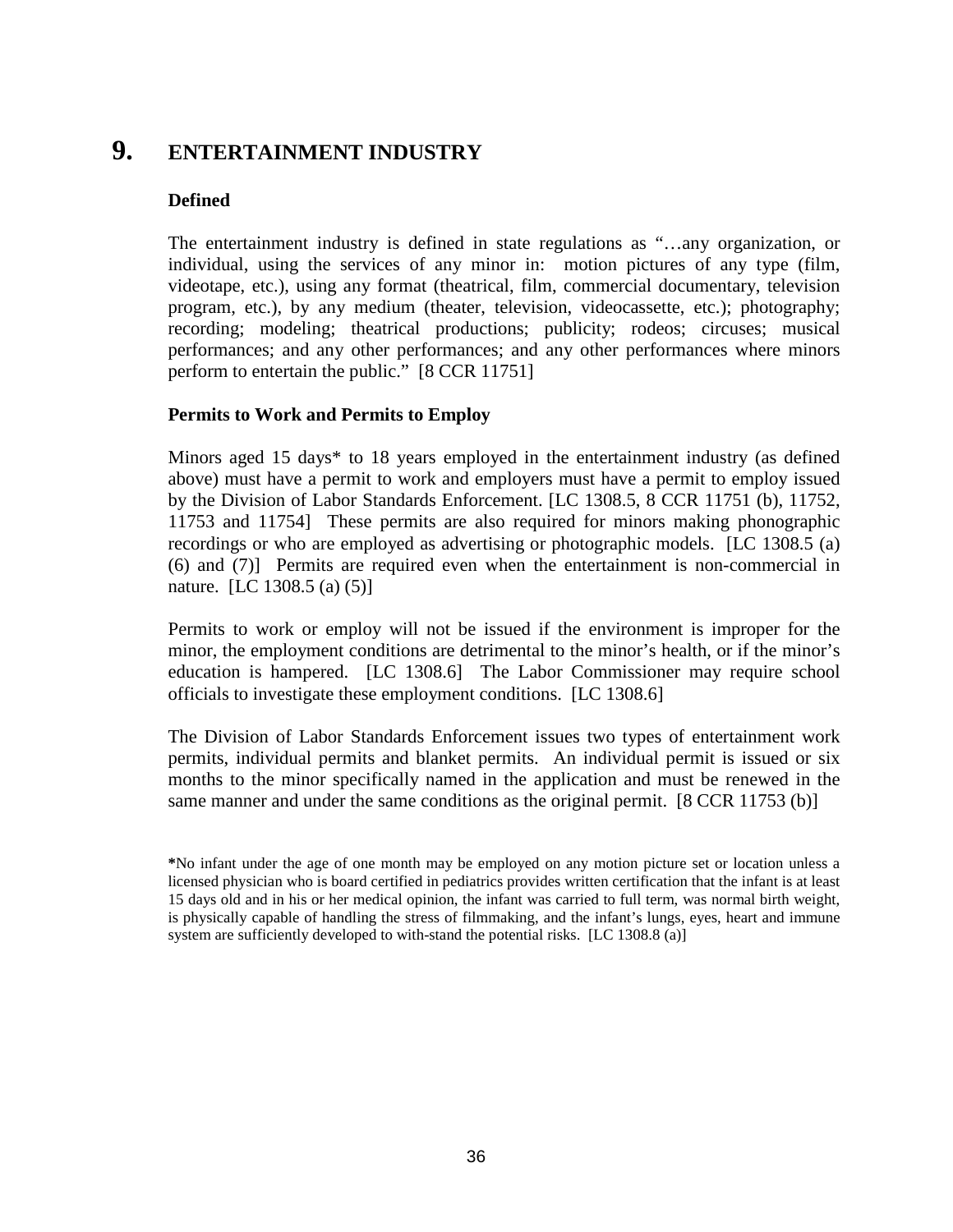#### **PROCEDURE FOR OBTAINING AN ENTERTAINMENT WORK PERMIT**

- Obtain the "Application for Permission to Work in the Entertainment Industry" from any Division of Labor Standards Enforcement office or online.
- The minor's parent or legal guardian must complete **all** of the requested information on the application, and print and sign her or his name.
- If the minor is of **school age** (first grade and above), an authorized school official (i.e., principal, vice principal, dean, headmistress, headmaster, counselor or the minor's teacher) must complete the "School Record" portion of the application, sign his or her name and print his or her title or position, and affix the school's seal or stamp. (See "School Age Children" section below for details).
- If the minor is **not of school age** (15 days through kindergarten) the minor's parent or legal guardian must provide **one** of the following:
	- o A certified copy of the minor's birth certificate;
	- o The minor's baptismal certificate;
	- o A letter on the hospital's letterhead from the hospital where the minor was born attesting to the birth of the minor; or
	- o The minor's passport.
- The completed application with original signatures and the school's seal or stamp affixed thereto must either be mailed or presented in person to any Division of Labor Standards Enforcement office for issuance of the minor's entertainment work permit. Faxed copies cannot be accepted.

#### **SCHOOL AGE CHILDREN**

Although school officials may not issue work permits for employment in the entertainment industry, written verification from the minor's school demonstrating a satisfactory academic and attendance record must accompany the application for an individual permit. The verification must come from an authorized school official. Minors who attend a charter school must obtain the written verification from either the minor's school or the authority that granted the school's charter. Minors who are schooled in a setting other than a public school classroom must obtain the written verification from either the local school district or the county office of education where the minor lives.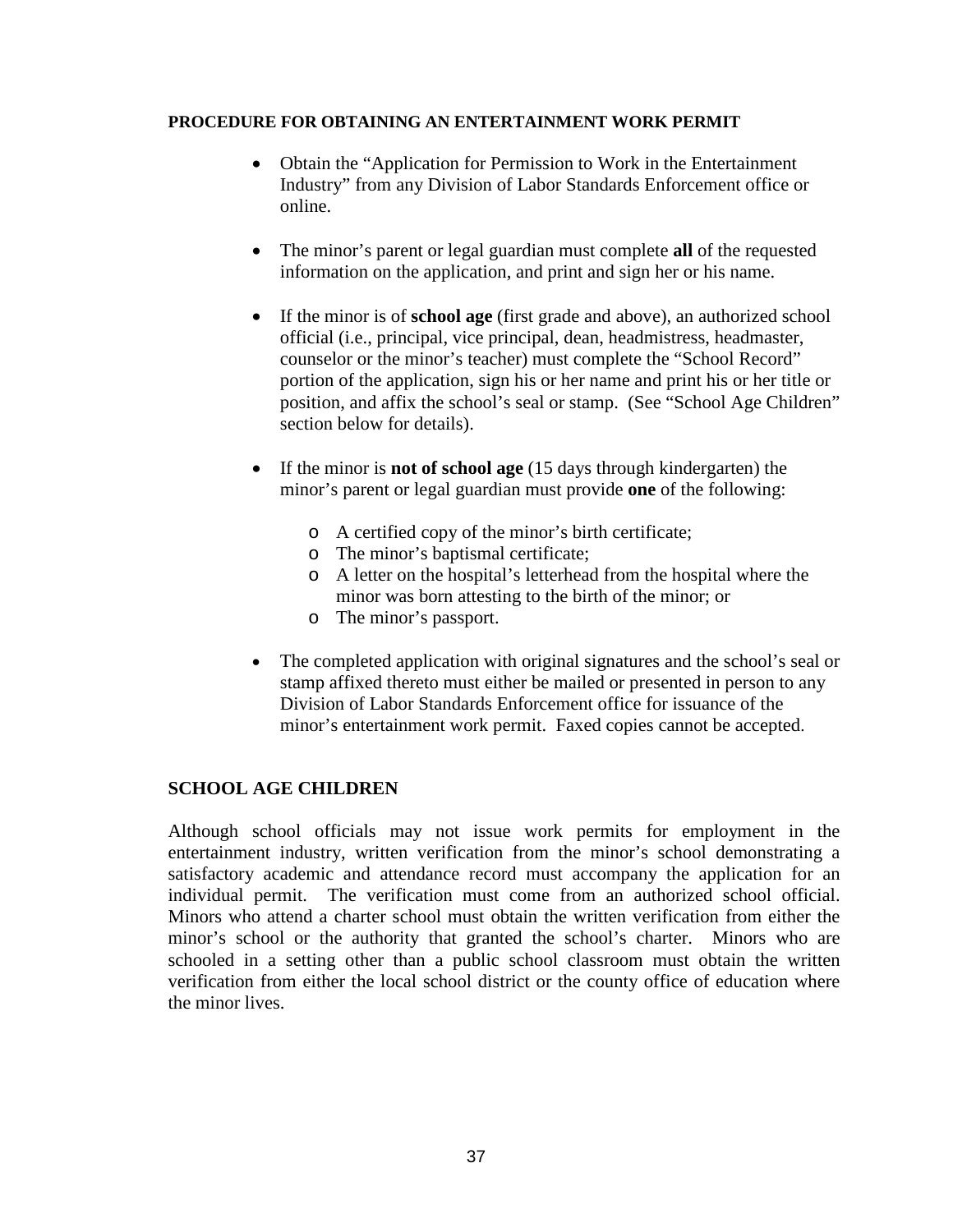#### **Exception:**

**(1)** Minors who attend a private full-time day school [EC 48222] must obtain the written verification from the principal or other person having charge of the private school.

**(2)** Minor's who are instructed by a private tutor pursuant to EC 48224 must obtain the written verification from either the local school district or the county office of education where the minor lives.

**(3)** Minors who participate in independent study through the local public school system [EC 51745, et seq.] must obtain the written verification from either the minor's school, the local school district or the county office of education where the minor lives. If school is not in session (i.e., school break, vacation, holiday, etc.), either the minor's most recent report card or a letter on school letterhead from the principal or other person having charge of the minor's school or a letter on district letterhead from an official of the local school district where the minor lives or a letter on the county board of education's letterhead from an official of that agency, indicating that the minor's scholastic record, attendance and health are all satisfactory or better, is required. An entertainment work permit based on the minor's report card or any of the aforementioned letters will be effective only for the particular period during which the minor's school is not in session. If a minor is from out of state, either the minor's most recent report card or a letter on school letterhead from the principal or other person having charge of the minor's school indicating that the minor's scholastic record, attendance and health are all satisfactory or better, is required.

The Division of Labor Standards Enforcement may also require a physical examination to ensure that the minor is physically able to perform the duties required. [8 CCR 11753]

Blanket permits are issued for groups of minors hired for special events or particular productions lasting a limited time. [8 CCR 11754] Employers obtain these permits after demonstrating proof of workers' compensation coverage and that a parent or guardian will accompany each group of 20 minors or fraction thereof. [8 CCR 11754] The Division of Labor Standards Enforcement requires that school verification and parental consent forms for each minor accompany the application. Minors are not individually named on the permit, but a list of the minors' names submitted by the employer is attached. Appropriate numbers of studio teachers must be supplied. [8 CCR 11754] Special arrangements must be made for groups of 100 minors or more. [8 CCR 11754] These permits expire at the end of the special event for which they are issued.

Employers in the entertainment industry must posses a Permit to Employer Minors in the Entertainment Industry issued by the Division of Labor Standards Enforcement when employing minor under either an individual or blanket permit. [8 CCR 11751 (b)] Application forms for these permits may be obtained from any Division of Labor Standards office. Employers must demonstrate proof of workers' compensation coverage. The permit is issued for an indefinite period, but the Division of Labor Standards Enforcement's policy requires that any interruption of workers' compensation coverage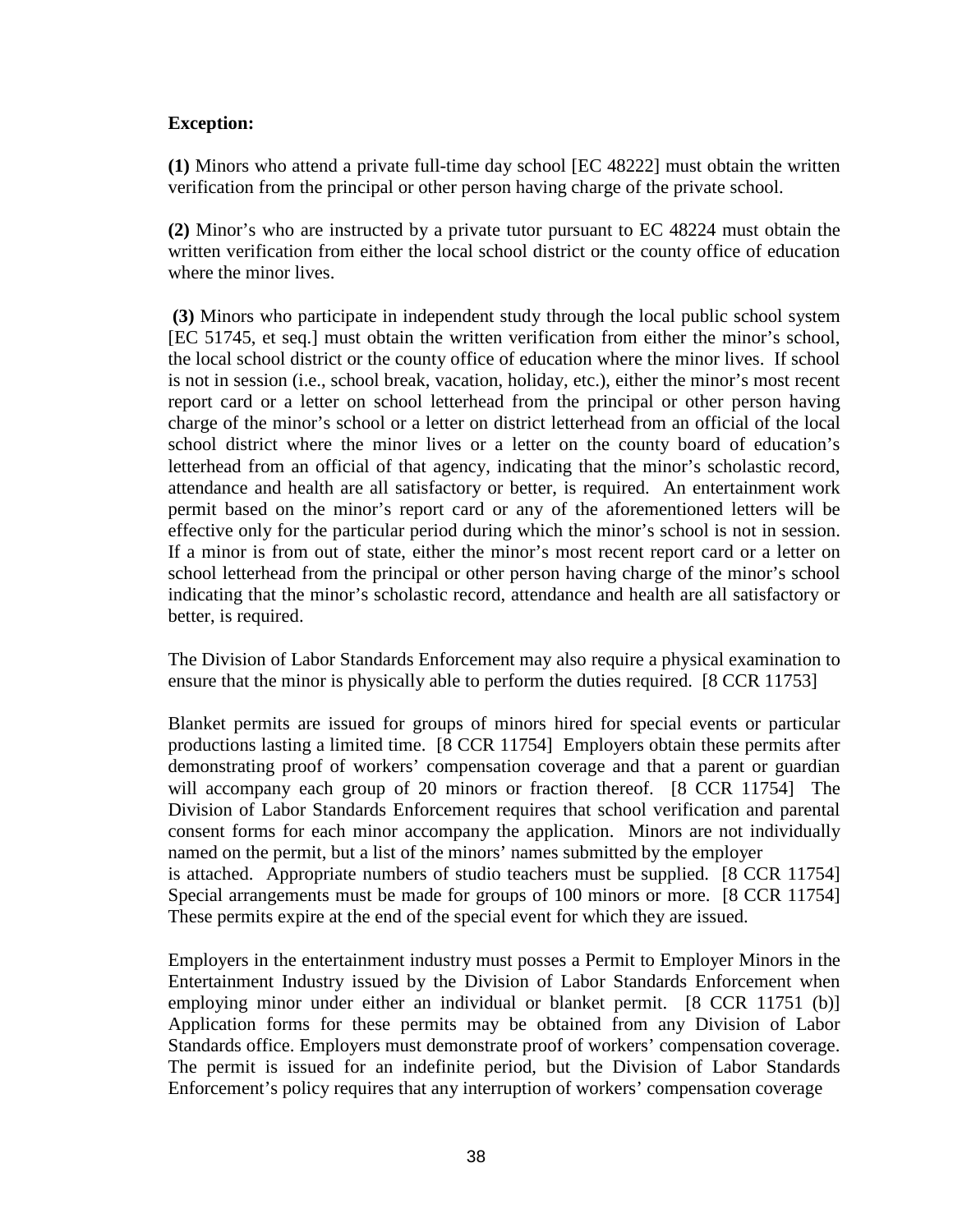requires a new application. Permits to employ may be denied, revoked or suspended for any violation of law or regulation or any discrimination against a studio teacher for performing duties authorized and required by law and regulation for the protection of their minor charges. [8 CCR 11758 and 11758.1]

**Exception:** Minors of any age may appear in the following venues without permits [LC 1310]:

- In any church, public or religious school or community entertainment;
- In any school entertainment or in any entertainment for charity or for children, for which no admission fee is charged;
- In any radio or television broadcasting exhibition, where the minor receives no compensation directly or indirectly therefor and where the engagement of the minor is limited to a single appearance lasting not more than one hour and where no admission fee is charge for the radio broadcasting or television exhibition;
- At any one event during a calendar year, occurring on a day on which school attendance is not required or on the day preceding such a day, lasting four hours or less, where a parent or guardian of the minor is present, for which the minor does not directly or indirectly receive any compensation.
- High school graduates and minors who have been awarded a certificate of proficiency pursuant to EC 48412 (such certificate being equivalent to a high school diploma), also do not require permits. [LC 1286 (c), 8 CCR 11750]

#### **Excused School Absences**

A school may excuse the absences of a pupil who holds an entertainment work permit or who participates with a not-for-profit arts organization in a performance for a public school audience. [EC 48225.5] The law limits the number of excused absences for a child holding an entertainment work permit to five absences per school year, each of which may consist of up to five days. A child who is absent due to participation in a nonprofit public school performance is limited to five excused absences per school year.

A child who receives an excused absence for participation in a not-for-profit arts organization performance at a public school must be allowed to make-up missed assignments and receive credit for all work satisfactorily completed. A child excused from school attendance because of employment in the entertainment industry must be instructed during the absence by a studio teacher certified by the Labor Commissioner in accordance with Section 11755 of Title 8 of the California Code of Regulations.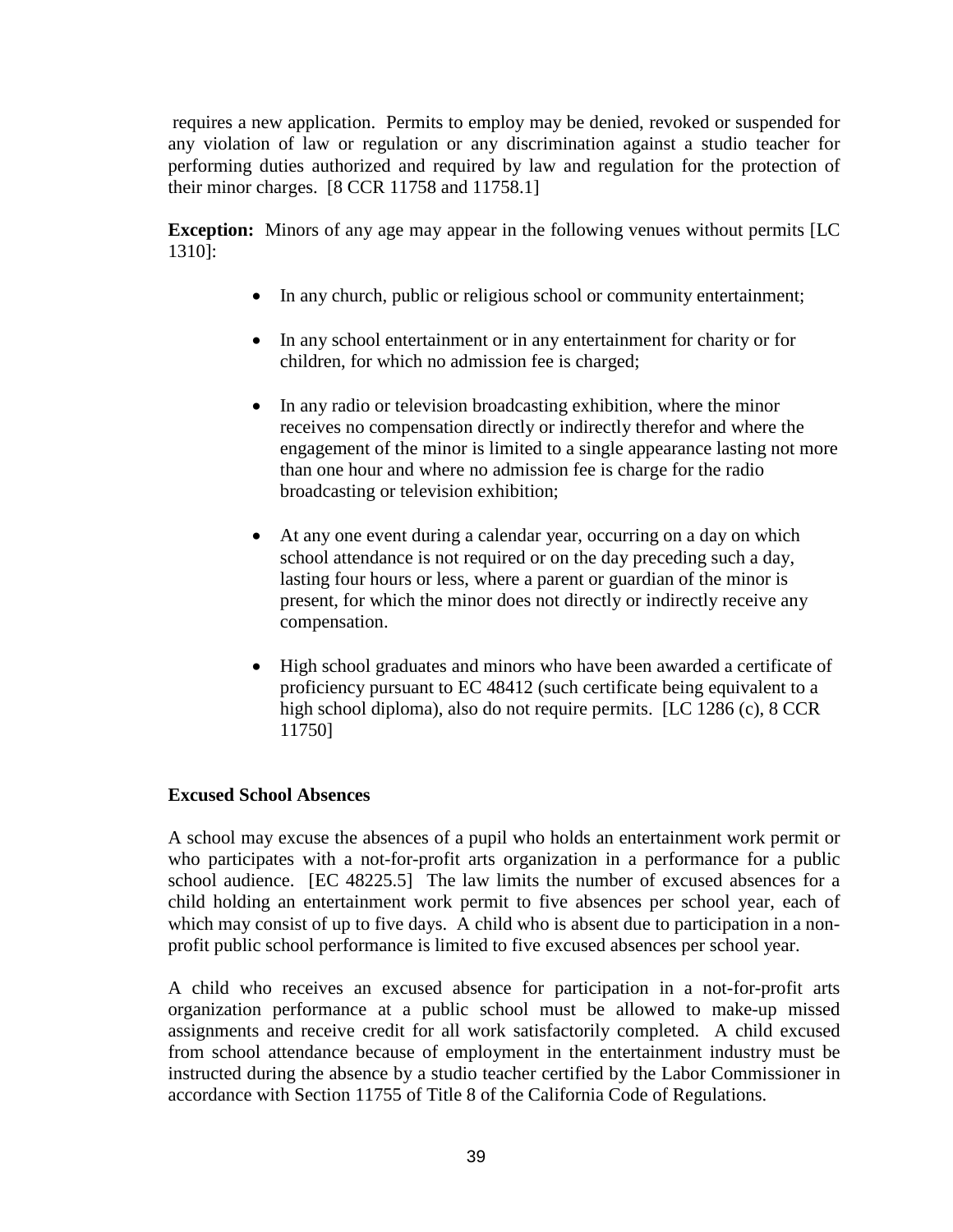#### **Hours of Work and Concurrent Requirements**

Minors in the entertainment industry may not work more than eight hours in a day [LC 1308.7 and 1392] or more than 48 hours in a week. [LC 1308.7] They may only work between the hours of 5 a.m. and 10 p.m. (to 12:30 a.m. on days preceding a non-schoolday). [LC 1308.7] "Schoolday" means any day that a minor is required to attend school for 240 minutes or more. [LC 1308.7] **Exception:** Upon the Labor Commissioner's approval following a written request (submitted 48 hours in advance); a minor aged eight to eighteen may continue his or her part past 10 p.m. up to12 midnight preceding a school-day in a "presentation, play, or drama" which begins before 10:00 p.m. [LC 1308.5 (a) (4)] *This exception may never be construed to allow the minor to be at the place of employment more than the maximum number of hours permitted in law or regulation.* In addition, state regulation establishes minimum work hour standards for individual age groups as described below.

**Infants aged 15 days to 6 months** may be at the place of employment for one period of two consecutive hours, which must occur between 9:30 a.m. and 11:30 a.m. or between 2:30 p.m. and 4:30 p.m. [8 CCR 11764] Actual work may not exceed 20 minutes under any circumstances. [8 CCR 11760] Infants may not be exposed to light exceeding 100 foot-candles for more than 30 seconds at a time. A studio teacher and a nurse must be present for each three or fewer infants aged 15 days to 6 weeks. A studio teacher and a nurse must be present for each 10 or fewer infants aged 6 weeks to 6 months. [8 CCR 11755.2 and 11760] A parent or guardian must always be present. [8 CCR 11757]

**Minors aged 6 months to 2 years** may be at the place of employment for up to four hours and may work up to two hours. The remaining time must be reserved for the minor's rest and recreation. [8 CCR 11760]

#### **Minors aged 2 years to 6 years** may be at the place of

employment for up to six hours and may work up to three hours. The remaining time must be reserved for the minor's rest and recreation. [8 CCR 11760]

**Minors aged 6 years to 9 years** when school is in session may be at the place of employment for up to eight hours, the sum of four hours work, three hours schooling and one hour of rest and recreation. When school is not in session, work time may be increased up to six hours, with one hour of rest and recreation. [8 CCR 11760]

**Minors aged 9 years to 16 years** when school is in session may be at the place of employment for up to nine hours, the sum of five hours work, three hours schooling and one hour of rest and recreation. When school is not in session, work time may be increased up to seven hours, with one hour of rest and recreation. [8 CCR 11760]

**All minors aged 6 months to 16 years** must be provided with one studio teacher for each group of ten or fewer minors when school is in session and for each group of twenty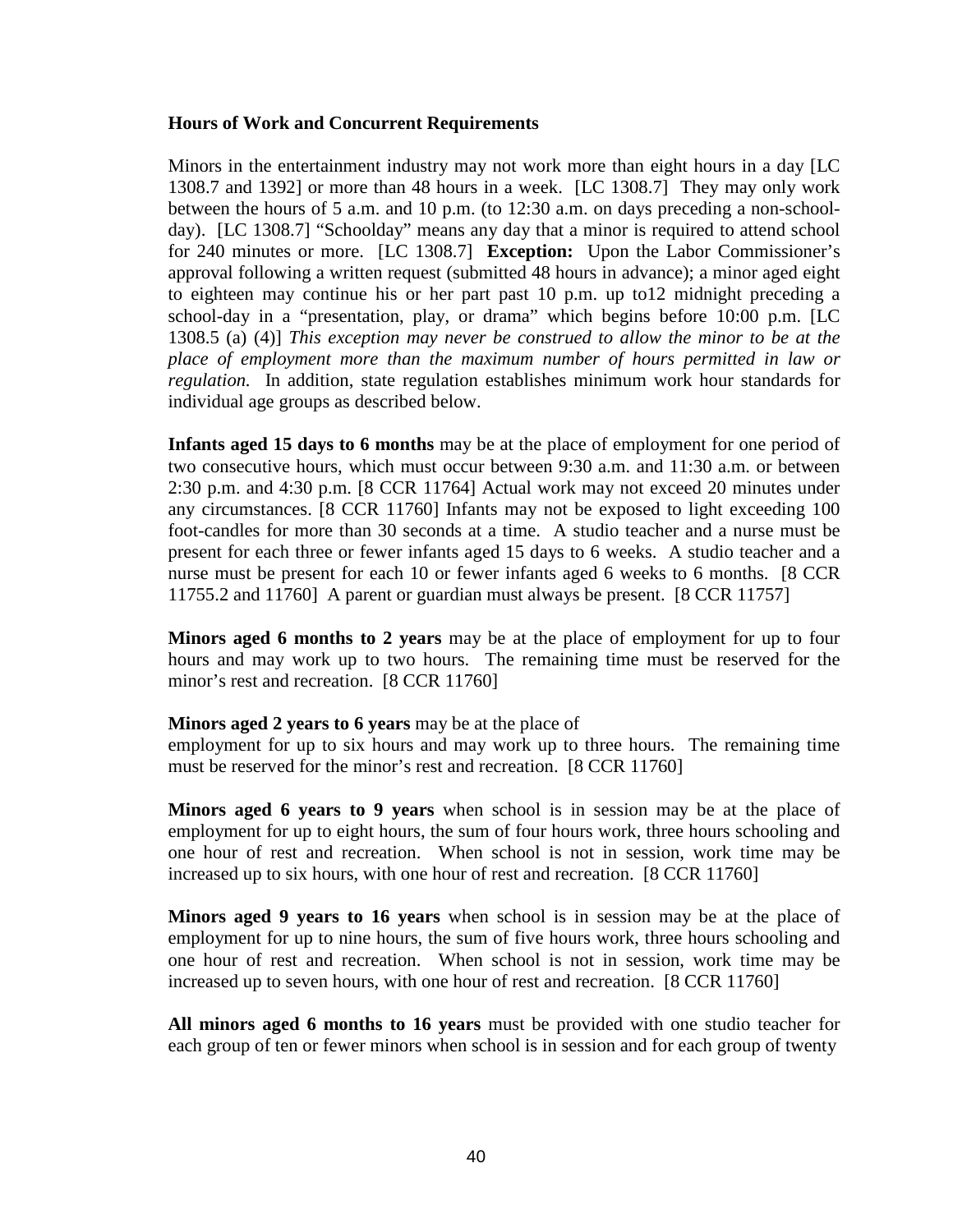or fewer minors on Saturdays, Sundays, holidays or during school vacations. [8 CCR 11755.1] In addition to the studio teacher, a par or guardian must always be present. [8 CCR 11757] **Exception: Minors under 16** do not require the presence of a studio teacher for up to one hour for wardrobe, make-up, hair-dressing, promotional publicity, personal appearances or audio recording if these activities are not on the set, if school is not in session *and* if the parent or guardian is present. [8 CCR 11762]

**Minors aged 16 years to 18 years** when school is in session may be at the place of employment for up to ten hours, the sum of six hours work, three hours schooling and one hour of rest and recreation. When school is not in session, work time may be increased up to eight hours, with one hour of rest and recreation. [8 CCR 11760] Studio teachers need only be present for the minors' schooling, if schooling is still required. [8 CCR 11760] A parent or guardian need not be present.

The time minors may be permitted at the place of employment may be extended by no more than one-half hour for a duty-free meal period. [8 CCR 11761]

All travel time between the studio and a location counts as work time. Up to forty-five minutes travel from on-location overnight lodging to a worksite is generally considered work time. Travel between school, home and the studio is not work time. [8 CCR 11759]

All time spent in make-up or hair-dressing in the minor's home, with the assistance of studio personnel, is considered work time. No make-up person or hair-dresser may work on a minor in the minor's home before 8:30 a.m. Twelve hours must lapse between the time the minor is dismissed on one day and the time make-up or hair-dressing begins on the following day. [8 CCR 11763]

Twelve hours must elapse between the minor's time of dismissal and call time on the following day. If the minor's regular school starts less than twelve hours after his or her dismissal time, the minor must be schooled the following day at the employer's place of business. [8 CCR 11760 (i)]

Minors who attend regular school may not work in the entertainment industry for the same number of hours as minors tutored by studio teachers. Minors tutored by studio teachers need only be instructed for three hours a day [EC 48224; 8CCR 11760] while minors in regular school are generally required to attend school for a much longer time. Clearly, minors who attend regular school cannot assume the same work hour burden as tutored minors. Consequently, the Division of Labor Standards Enforcement adopted an enforcement policy for minors who attend regular school by subtracting six hours from the maximum number of hours that tutored minors are permitted on set when school is in session. For example, tutored minors 9 to 16 years of age are permitted to be on set for up to nine hours, therefore minors who attend regular school on a work day would be permitted to be on set for up to three hours. Such work days for minors attending regular school do not require a one hour rest and recreation period, but they may be extended one-half hour by a meal period. Finally, the Division of Labor Standards Enforcement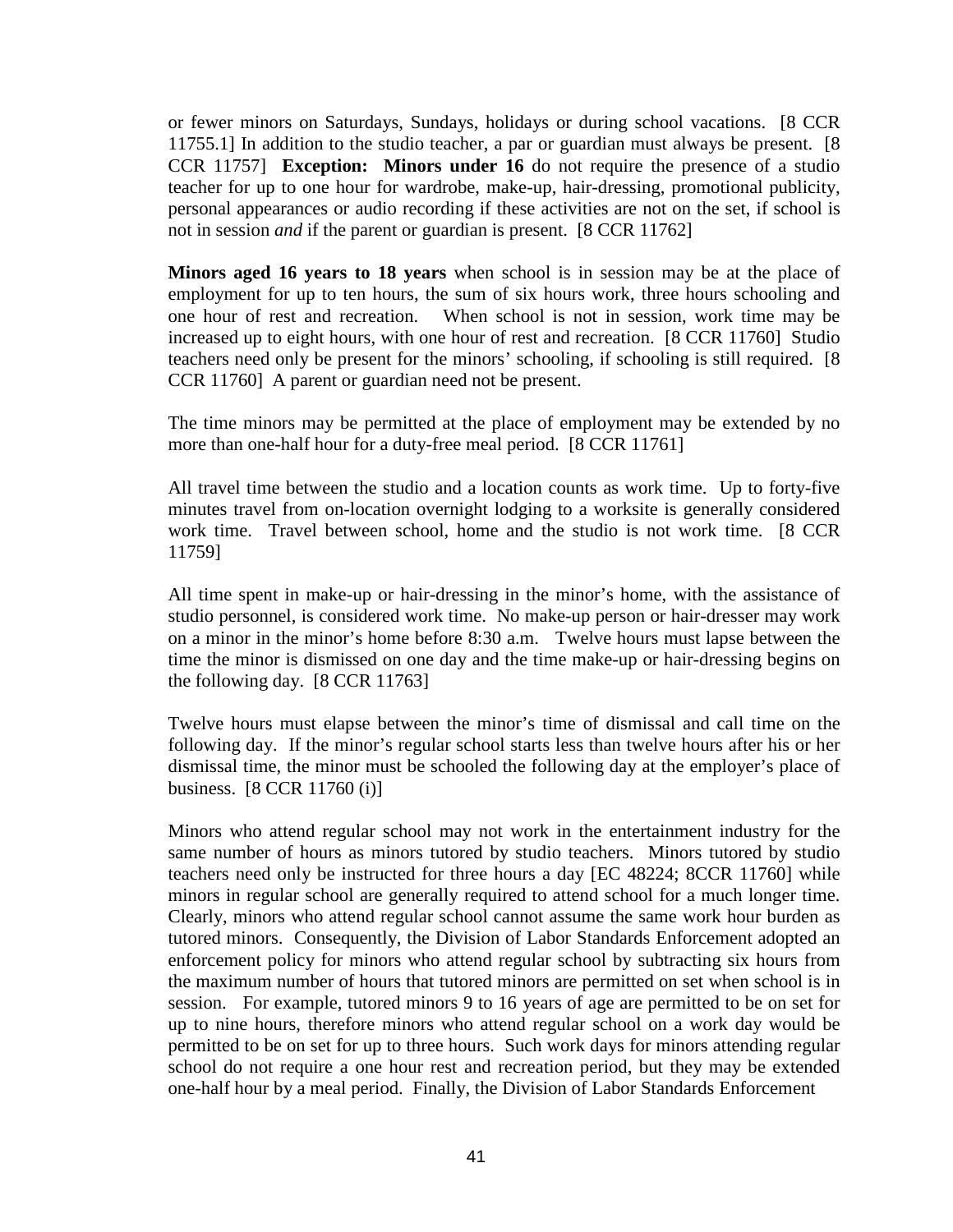policy *always* assumes that the minor who attends regular school *always* attend for at least six hours. Thus, in an effort to safeguard the minor's educational interest, an artificially shortened regular school day is never allowed to result in an employer benefit of extended work hours.

Nothing in the Division of Labor Standards Enforcement policy for minors who attend regular school may be construed to allow those minors to work during regular school hours. The Division of Labor Standards Enforcement policy is specifically designed to dissuade any interruption of a minor's regular school attendance requirements. There is only one exception. A minor 14 years of age or older who attends regular school may work up to eight hours during regular school hours for each of two consecutive days upon the written permission of the minor's school. [8 CCR 11760 (h)]

No law exempts minors employed in the entertainment industry from any of the prohibited occupations listed in Chapters 7 and 8 of this digest, except those entertainment activities cited in Labor Code Section 1308.

*Neither studio teachers nor the Labor Commissioner are empowered to waive, at any time or under any circumstances, any minimum labor standard established in law or regulation.* **Exception:** The special exemption described above allowing minors aged 8 to 18 to work past 10 p.m. up to 12 midnight on a school night.

#### **Wages**

As set forth in the IWC Orders (Section 1 (B) of Orders 11 and 12), **professional actors** are exempt from the minimum wages and overtime pay requirements of the California Industrial Welfare Commission. Minors employed in the entertainment industry who are not professional actors must be paid at least the minimum wage and overtime after eight hours in a work day and forty hours in a workweek.

#### **Out of State Locations**

California employers who are bound by contractual arrangements made in California to employ minors residing within the state to work on location outside of the state, must comply with all California regulations, including the use of studio teachers. [8 CCR 11756]

#### **Studio Teachers**

Studio teachers tutor minors whose employment responsibilities in this special industry does not allow them to attend full-time regular school. Excerpts of the California Code of Regulations, Title 8 that apply to studio teachers are reproduced below: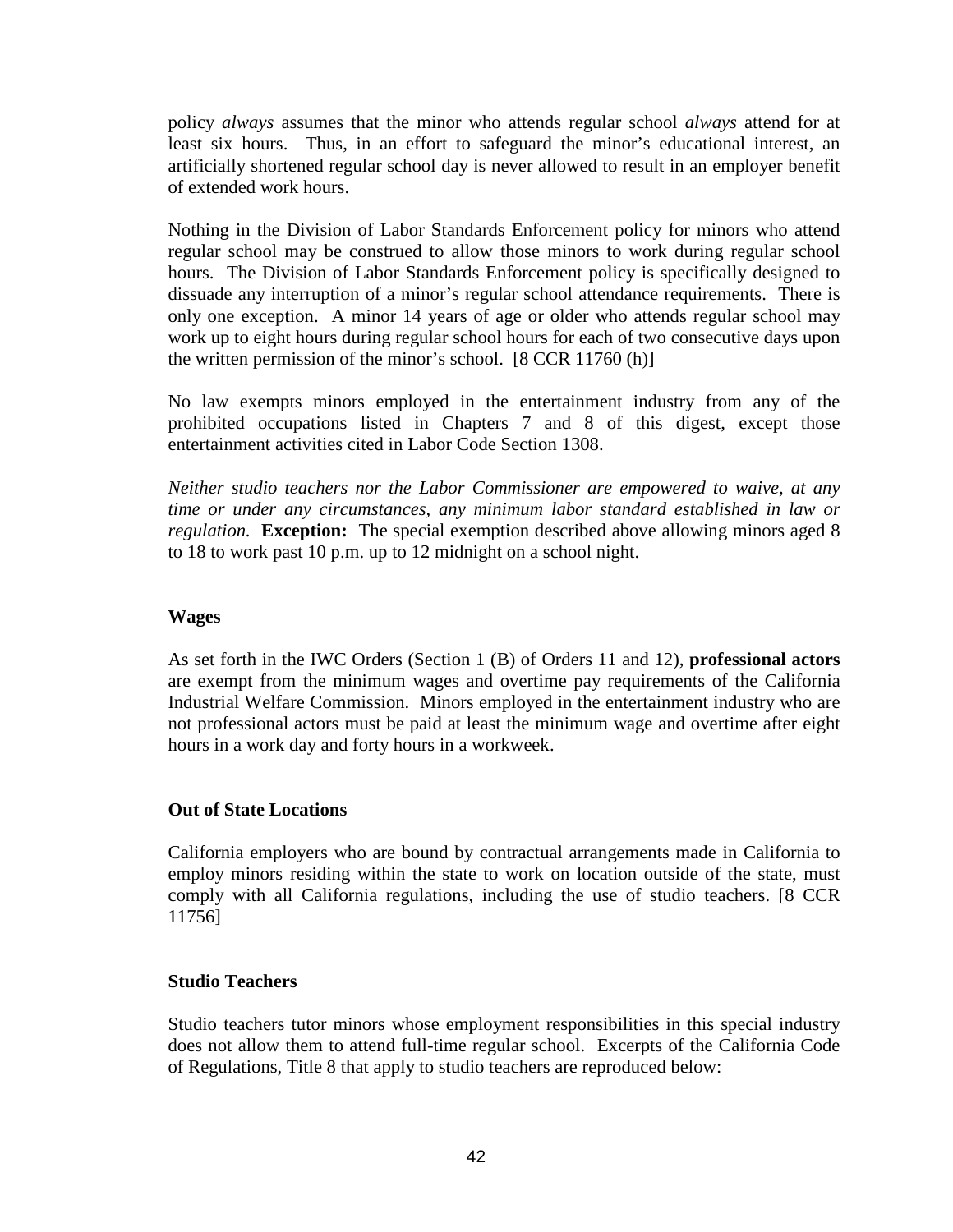#### **8 CCR Section 11755. Studio Teacher; Definition and Certification**

(a) A studio teacher within the meaning of these regulations must be a certificated teacher who holds one California teaching credential listed in paragraphs (1) through (4) of subsection (d) of this section and one California teaching credential listed in (5) or (6) of subsection (d) of this section must be in one of the following subject areas: English, Math, Social Science or Foreign Language.

(b) Certification by the Labor Commissioner shall be for a maximum three year period, not to exceed the earliest expiration date of any one of the qualifying teaching credentials submitted in support of certification. A written examination will be required of the studio teacher by the Labor Commissioner at the time of certification or renewal. Such examination shall be designed to ascertain the studio teacher's knowledge of the labor laws and regulations of the State of California as they apply to the employment of minors in the entertainment industry. In addition, each studio teacher applicant will be required to successfully complete a twelve hour course of instruction designed by the Labor Commissioner to instruct the applicant in the duties and responsibilities of the studio teacher. Every studio teacher, as a condition of renewal of certification by the Labor Commissioner must complete three hours of instruction in a class designed by the Labor Commissioner to ensure that the studio teacher remains abreast of any changes in the laws and regulations and duties and responsibilities of the studio teacher.

- (c) For the purpose of this section:
	- (1) "English" means composition, creative writing, debate, forensics, humanities, journalism, language arts, literature, public speaking, speech (oral communication), writing, and other subjects with consent related to English.
	- (2) "Math" means algebra, calculus, geometry, mathematical analysis, number systems, probability and statistics, trigonometry and other subjects with content related to mathematics.
	- (3) "Social Science" means American government and politics, anthropology, comparative government, economics, ethnic studies, European history, geography, government, history, humanities/cultural studies, international politics, psychology, sociology, United States history, world history and other subjects with content related to social science.
	- (4) "Science" means astronomy, biology, botany, chemistry, conservation, general science, geology, physics, physiology, zoology and other subjects with content related to science.
	- (5) "Foreign Language" means any language other than English.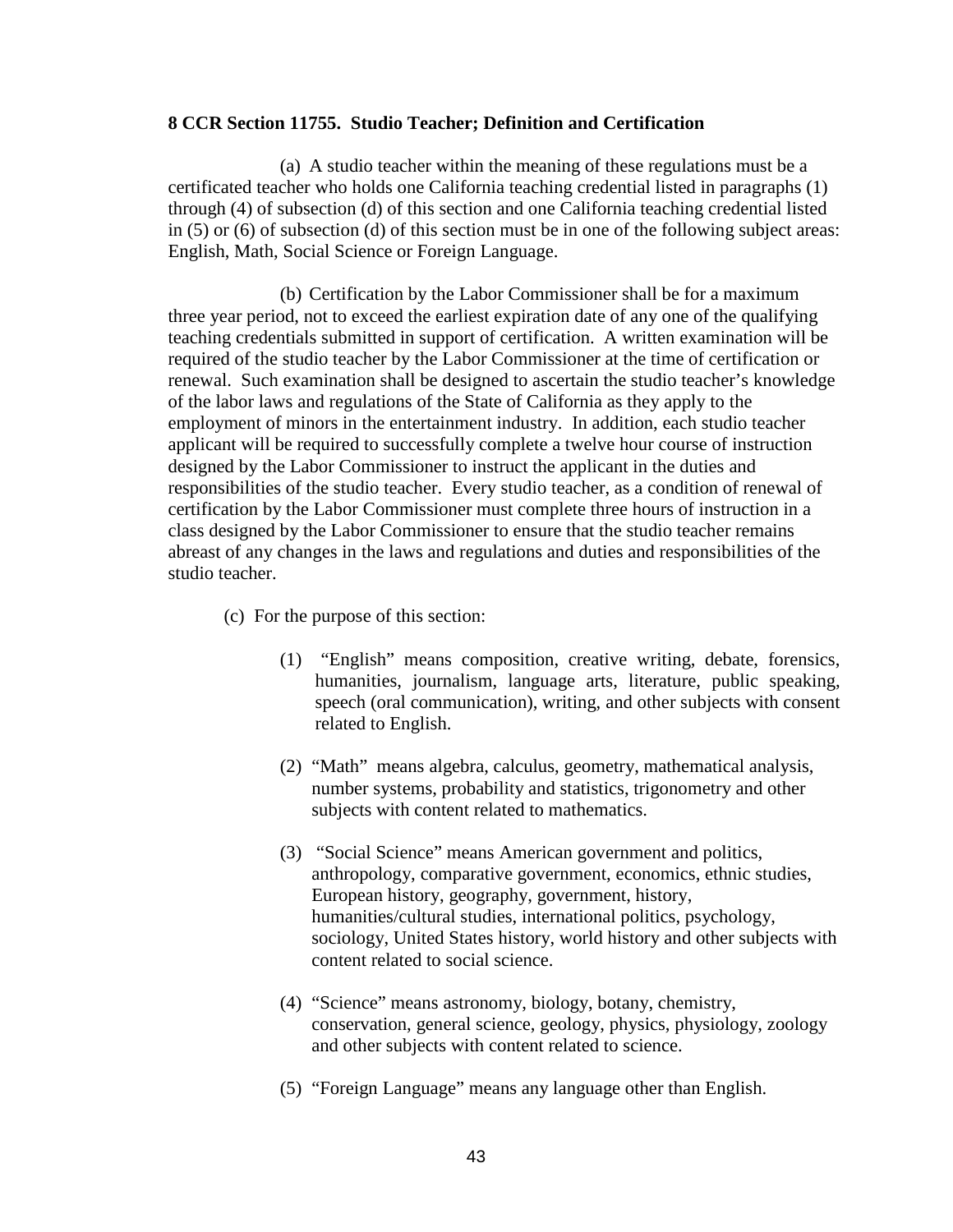- (d) The California teaching credentials that satisfy subsection (a) are as follows:
	- (1) A Multiple Subject credential issued under the provisions of the Teacher Credentialing Law of 1988 [EC 44200] *et seq.,* as amended (commonly known as the Bergeson Act) or issued under the provisions of the Teacher Preparation and Licensing Act of 1970 [EC 44200] *et. seq.,* (commonly known as the Ryan Act) as amended;
	- (2) An Elementary credential issued under the provisions of the Education Code in effect prior to the enactment of the Ryan Act (former EC 13101 *et seq.,* commonly known as the Fisher Act; a co-called "Standard Credential");
	- (3) An Early Childhood Education credential issued under the provisions of the Education Code in effect prior to the enactment of the Ryan Act (former EC 13101 *et. seq.,* as amended; a so-called "Standard Credential');
	- (4) An Elementary credential issued under the provisions of the Education Code in effect prior to the enactment of the Fisher Act (former EC 12025 *et. seq.,* as amended; a so-called "General Credential");
	- (5) A Single Subject credential issued under the provisions of the Teacher Credentialing Law of 1988 [EC 44200] *et. seq.,* as amended (commonly known as the Bergeson Act), or issued under the provisions of the Teacher Preparation and Licensing Act of 1970, [EC 44200] et. seq., (commonly known as the Ryan Act) as amended, in one of the following subject areas: English, Math, Social Science, Science or Foreign Language;
	- (6) A Secondary credential issued under the provisions of the Education Code in effect prior to the enactment of the Ryan Act (former EC 13101 *et. seq.,* commonly known as the Fisher Act; a so-called "Standard Credential"), in one of the following subject areas: English, Math, Social Science, Science or Foreign Language;
	- (7) A General Secondary Teaching credential or a Special Secondary Teaching Credential in Speech Arts issued under the provisions of the Education Code in effect prior to the enactment of the Fisher Act (former EC 12025 *et. seq.,* as amended; a so-called " General Credential").
- (e) A studio teacher who already possesses a certification by the Labor Commissioner and who possesses only one of the credentials listed in subsections (1) through (7) of subsection (d) above may continue to be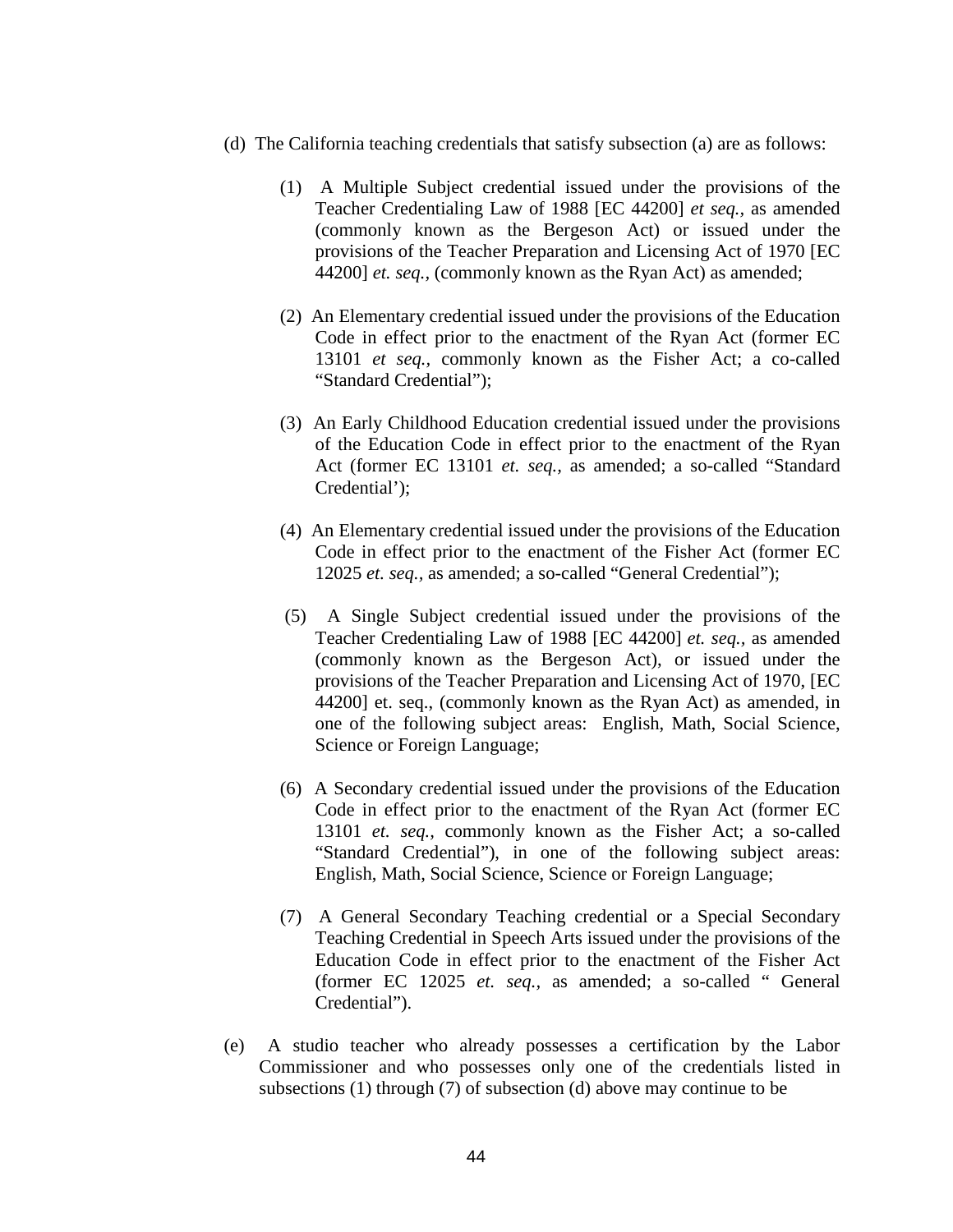certified by the Labor commissioner, provided that the applicant is currently in the process of obtaining a second credential to meet the requirements of subsection (a) above and such credential is obtained by the applicant no later than December 31, 2000. After December 31, 2000 no person shall be permitted to continue to be certified as a studio teacher who has not obtained two credentials of a type provided for in subsections (d)  $(1)$ ,  $(2)$ ,  $(3)$  or  $(4)$ and subsection (d)  $(5)$ ,  $(6)$  or  $(7)$  of this section.

(f) The Labor Commissioner may issue a special certificate as a studio teacher for a limited purpose where it is shown that a particular child actor may benefit from a particular applicant who may hold credentials of a special nature in order to meet the particular needs of that child actor. Studio teachers holding special certificates do not count toward satisfying the studio teacher to minor ratios specified in section. [8 CCR 11755.2]

#### **8 CCR Section 11755.2 Use of Studio Teachers**

Employers shall provide a studio teacher on each call for minors from age 15 days to their sixteenth birthday and fro minors from age 16 to 18 years when required for the education of the minor. One studio teacher must be provided for each group of 10 minors or fraction thereof. With respect to minor's age 15 days to 16 years, one studio teacher must be provided for each group of 20 minors or fraction thereof on Saturdays, Sundays, holidays or during school vacations.

#### **8 CCR Section 11755.3 Studio Teacher's Authority**

The studio teacher, in addition to teaching, shall also have the responsibility for caring and attending to the health, safety and morals of minors under 16 years of age for whom they have been provided by the employer, while such minors are engaged or employed in any activity pertaining to the entertainment industry and subject to these regulations. In the discharge of these responsibilities, the studio teacher shall take cognizance of such factors as working conditions, physical surroundings, signs of the minor's mental and physical fatigue and the demands placed upon the minor in relation to the minor's age, agility, strength and stamina. The studio teacher may refuse to allow the engagement of a minor on a set or location and may remove the minor there-from, if in the judgment of the studio teacher, conditions are such as to present a danger to the health, safety or morals of the minor. Any such action by the studio teacher may be immediately appealed to the Labor Commissioner who may affirm or counter-mend such action.

#### **8 CCR Section 11755.4 Studio Teacher's Remuneration**

The remuneration of the studio teacher shall be paid by the employer.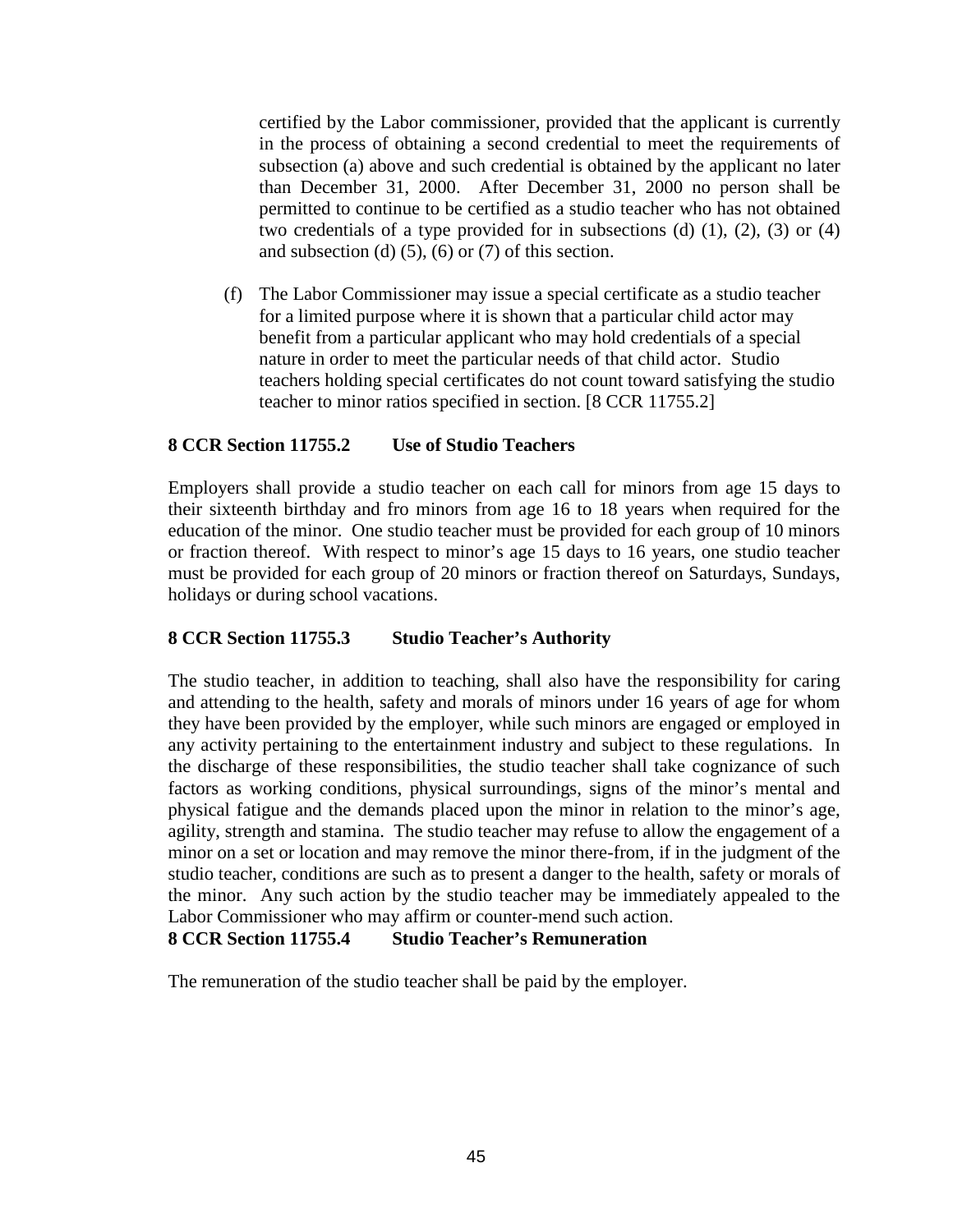## **ENTERTAINMENT INDUSTRY - SUMMARY CHART**

| <b>AGE</b>                       | <b>WORK TIME</b><br><b>SCHOOL IN</b><br><b>SESSION</b>            | <b>WORK TIME</b><br><b>SCHOOL NOT</b><br><b>IN SESSION</b> | <b>CONCURRENT</b><br><b>REQUIREMENTS</b>                                                                                                                           |
|----------------------------------|-------------------------------------------------------------------|------------------------------------------------------------|--------------------------------------------------------------------------------------------------------------------------------------------------------------------|
| 15 days<br>to                    |                                                                   | 20 minutes work activity                                   | Permits to work and employ required. [8 CCR 11751]                                                                                                                 |
| <b>6</b> months                  |                                                                   | 2 hrs. max at employment site                              | Parent or guardian must be present. [8 CCR 11757]                                                                                                                  |
|                                  |                                                                   |                                                            | 1 studio teacher and 1 nurse must be present for each 3<br>or fewer infants 15 days to 6 weeks old. [8 CCR<br>11760, 11755.2]                                      |
|                                  |                                                                   |                                                            | 1 studio teacher and 1 nurse must be present for each<br>10 or fewer infants 6 weeks to 6 months old. [8 CCR<br>11760, 11755.2]                                    |
|                                  |                                                                   |                                                            | May not be exposed to light exceeding 100 footcandles<br>for more than 30 seconds. [8 CCR 11760]                                                                   |
|                                  | between 2:30 p.m. and 4:30 p.m. [8 CCR 11764].                    | May only be employed between 9:30 a.m. and 11:30 a.m. or   |                                                                                                                                                                    |
| <b>6</b> months<br>to<br>2 years |                                                                   | 2 hours work activity<br>4 hours max at employment         | Permits to work and employ required unless the minor<br>is a high school graduate or equivalent. [8 CCR 11751]<br>High School graduates may be employed as adults. |
|                                  |                                                                   | site                                                       |                                                                                                                                                                    |
|                                  |                                                                   | Balance for rest and recreation                            |                                                                                                                                                                    |
|                                  | May only be employed between 5 a.m. and 12:30 a.m. [LC<br>1308.7] |                                                            | Parent or guardian must be present. [8 CCR 11757]                                                                                                                  |
| 2 years<br>to                    |                                                                   | 3 hours work activity                                      | Studio teacher must be present. [8 CCR 11751.1]                                                                                                                    |
| 6 years                          |                                                                   | 6 hours max at employment<br>site                          | 1 studio teacher required per 10 minors. [8 CCR]<br>11755.1]                                                                                                       |
|                                  |                                                                   | Balance for rest and recreation                            |                                                                                                                                                                    |
|                                  | 1308.7]                                                           | May only be employed between 5 a.m. and 12:30 a.m. [LC     | 1 studio teacher per 20 minors on weekends, holidays,<br>and school breaks and vacations. [8 CCR 11755.1]                                                          |
| <b>6</b> years<br>to             | 4 hours work activity                                             | 6 hours work activity                                      | Studio teachers are responsible for the health, safety,<br>and morals of the minor. [8CCR 11755.2]                                                                 |
| 9 years                          | 3 hours school                                                    | 1 hour rest and recreation                                 |                                                                                                                                                                    |
|                                  | 1 hour rest and recreation                                        |                                                            |                                                                                                                                                                    |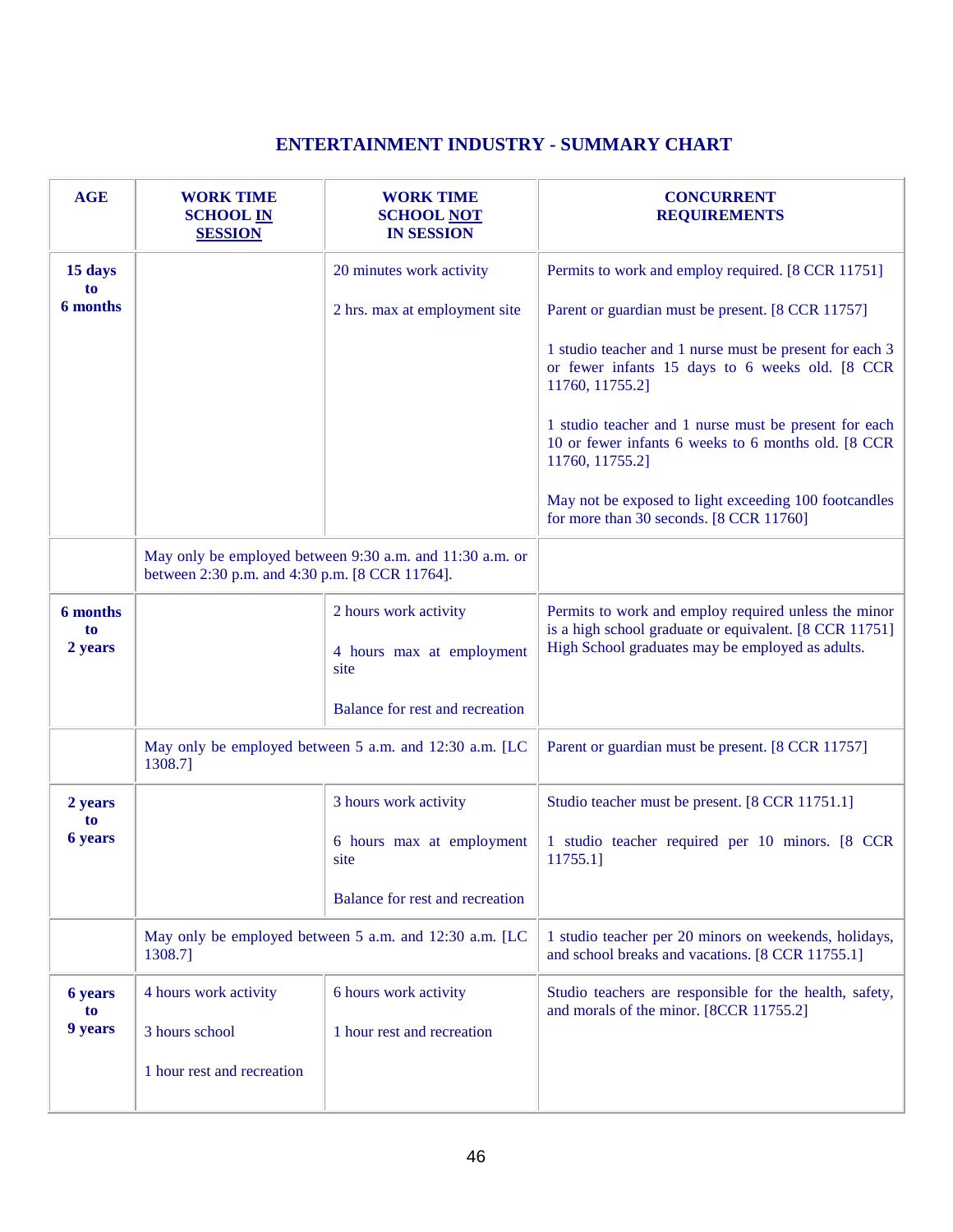|                                                                                  | site                                                                                                                                                                                                                                                                                                                                                                                                                                                                                                                                                                                                                                                                  | 8 hrs. max at employment                                                                                                    |                                                           |                                                                                                                                                                                                            |  |
|----------------------------------------------------------------------------------|-----------------------------------------------------------------------------------------------------------------------------------------------------------------------------------------------------------------------------------------------------------------------------------------------------------------------------------------------------------------------------------------------------------------------------------------------------------------------------------------------------------------------------------------------------------------------------------------------------------------------------------------------------------------------|-----------------------------------------------------------------------------------------------------------------------------|-----------------------------------------------------------|------------------------------------------------------------------------------------------------------------------------------------------------------------------------------------------------------------|--|
|                                                                                  |                                                                                                                                                                                                                                                                                                                                                                                                                                                                                                                                                                                                                                                                       | p.m. preceding schooldays $\geq$ 4 hours). [LC 1308.7]                                                                      | May only be employed between 5 a.m. and 12:30 a.m. (to 10 | Minors in grades one through six must be tutored<br>between the hours of 7 a.m. and 4 p.m. Minors in<br>grades seven through twelve must be tutored between<br>the hours of 7 a.m. and 7 p.m. [EC 48225.5] |  |
| 9 years<br>to<br>16 years                                                        | site                                                                                                                                                                                                                                                                                                                                                                                                                                                                                                                                                                                                                                                                  | 5 hours work activity<br>3 hours school<br>1 hour rest and recreation<br>9 hrs. max at employment                           | 7 hours work activity<br>1 hour rest and recreation       | Permits to work and employ required unless a high<br>school graduate or equivalent. High school graduates<br>may be employed as adults.                                                                    |  |
|                                                                                  |                                                                                                                                                                                                                                                                                                                                                                                                                                                                                                                                                                                                                                                                       | p.m. preceding schooldays $\geq$ 4 hours). [LC 1308.7]                                                                      | May only be employed between 5 a.m. and 12:30 a.m. (to 10 |                                                                                                                                                                                                            |  |
| 16 years<br>to<br>18 years                                                       | 10                                                                                                                                                                                                                                                                                                                                                                                                                                                                                                                                                                                                                                                                    | 6 hours work activity<br>3 hours school<br>1 hour rest and recreation<br>hrs.<br>max<br>at                                  | 8 hours work activity<br>1 hour rest and recreation       | Studio teacher need only be present for minors'<br>schooling<br>if minor still required to attend school.                                                                                                  |  |
|                                                                                  |                                                                                                                                                                                                                                                                                                                                                                                                                                                                                                                                                                                                                                                                       | employment site<br>p.m. preceding schooldays $\geq$ 4 hours). [LC 1308.7]                                                   | May only be employed between 5 a.m. and 12:30 a.m. (to 10 |                                                                                                                                                                                                            |  |
| <b>Regular</b><br><b>School</b><br><b>Attendance</b><br>and Work<br><b>Hours</b> | Compute work hours for each age group by subtracting 6 hours from the max time at employment site for tutored<br>minors when school in session. The difference is the maximum work hours for these minors. Thus, 9 to16 year-<br>olds who attend regular school may only work up to 3 hours on a schoolday. The 1 hour of rest and recreation is<br>not required, but the workday may be extended one-half hour by a meal period. No work permitted during regular<br>school hours. Exception: Minors 14 and over may work up to 8 hours during regular school hours for each of 2<br>consecutive days if excused with the school's written permission. [8 CCR 11760] |                                                                                                                             |                                                           |                                                                                                                                                                                                            |  |
| <b>Max</b><br>Day/Week                                                           |                                                                                                                                                                                                                                                                                                                                                                                                                                                                                                                                                                                                                                                                       | No minor may be employed over 8 hours in a day. [LC 1308.7, 1392] or over 48 hours in a week. [LC 1308.7] No<br>exceptions. |                                                           |                                                                                                                                                                                                            |  |
| <b>Meal Periods</b>                                                              | Meal periods are not work time. Workdays extended up to one-half hour for a meal period. [8 CCR 11761] Meals<br>must be within 6 hours of call time and/or previous meal period. Teachers may require an earlier meal period.                                                                                                                                                                                                                                                                                                                                                                                                                                         |                                                                                                                             |                                                           |                                                                                                                                                                                                            |  |
| <b>Travel Time</b>                                                               | Travel between studio and location is work time. Up to 45 minutes travel from on-location, overnight lodging to<br>work site is not generally considered work time. Travel between school or home and studio is not work time. [8<br><b>CCR11759</b>                                                                                                                                                                                                                                                                                                                                                                                                                  |                                                                                                                             |                                                           |                                                                                                                                                                                                            |  |
| Day's End                                                                        | 12 hours must elapse between dismissal and next day's call time. No exceptions. [8 CCR11760]                                                                                                                                                                                                                                                                                                                                                                                                                                                                                                                                                                          |                                                                                                                             |                                                           |                                                                                                                                                                                                            |  |
| <b>Make-up</b>                                                                   |                                                                                                                                                                                                                                                                                                                                                                                                                                                                                                                                                                                                                                                                       | Make-up in minor's home by persons employed on the same project is work time, and may not begin before 8:30                 |                                                           |                                                                                                                                                                                                            |  |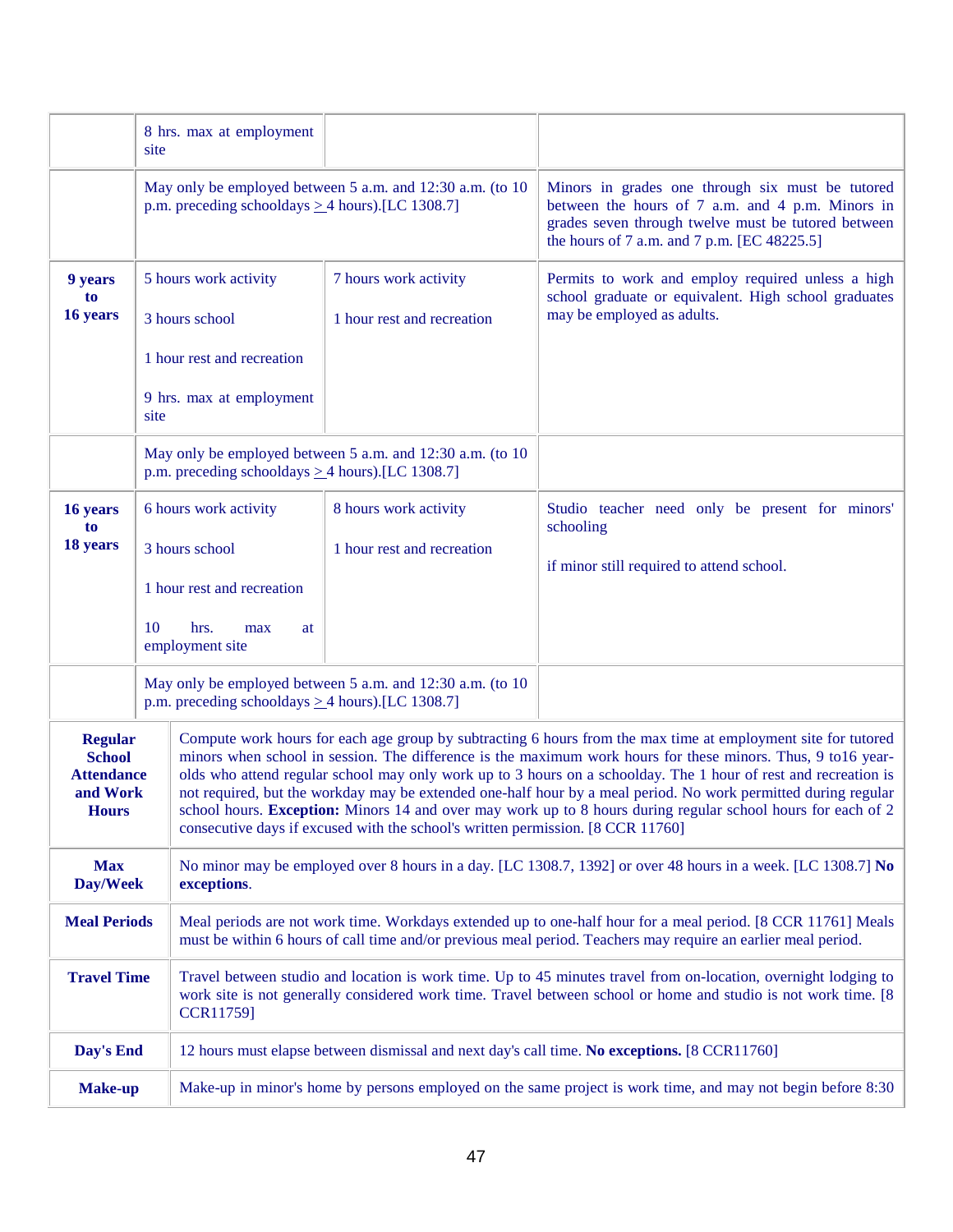| <b>Off Set</b>      | a.m. 12 hours must elapse between dismissal and the beginning of the next day's make-up/hairdressing. [8 CCR<br>11763]                                                                                           |
|---------------------|------------------------------------------------------------------------------------------------------------------------------------------------------------------------------------------------------------------|
| <b>Out of State</b> | California employers who employ resident minors outside of California under contractual arrangements made<br>within California, must comply with all California child labor laws and regulations. [8 CCR 11756]. |

Note: Daily work and school hour schedules for tutored minors of all age groups are provided in 8 CCR 11760.

## **10. EMPLOYER REQUIREMENTS**

#### **Recordkeeping**

Employers must keep on file all Permits to Employ and Work**.** Records must be open at all times for inspection by school authorities and officers of the Division of Labor Standards Enforcement. [LC 1299, EC 49161, EC 49164 and EC 49181] Failure to produce Permits to Employ and Work is *prima facie* evidence of the illegal employment of minors and subjects the employer to a \$500 fine on the first offense. [LC 1304, LC 1288 and EC 49181]

Employers of minors must keep for three years a record showing the names, ages (*dates of birth*) and addresses of all minors employed as well as time and payroll records required by the applicable Industrial Welfare Commission Order. Employers must furnish this information when requested. [LC 1174 and LC 1175]

Permits to Employ and Work issued during the school year expire five days after the opening of the next succeeding school year and must be renewed [EC 49118]. **Exception:** Entertainment Work Permits issued by the Labor Commissioner have different expiration dates (See Chapter 9 of this digest).

An employer who employ student learners must keep a copy of the written agreement with the minor's other employment records. [LC 1295] (See Chapter 8 of this digest)

All employers must furnish each of his or her employees, at the time the wages are paid, a separate or detachable itemized statement of deductions. [LC 226]

#### **Worker's Compensation Coverage**

Every employer in California except the state must either carry workers' compensation insurance or have the consent of the Director of the Department of Industrial Relations to self-insure by furnishing proof that he, she or the employer has the ability to self-insure and to pay any compensation that may become due to his, her or its employees. [LC 3700] Failure on the part of an employer to secure the payment of compensation to his,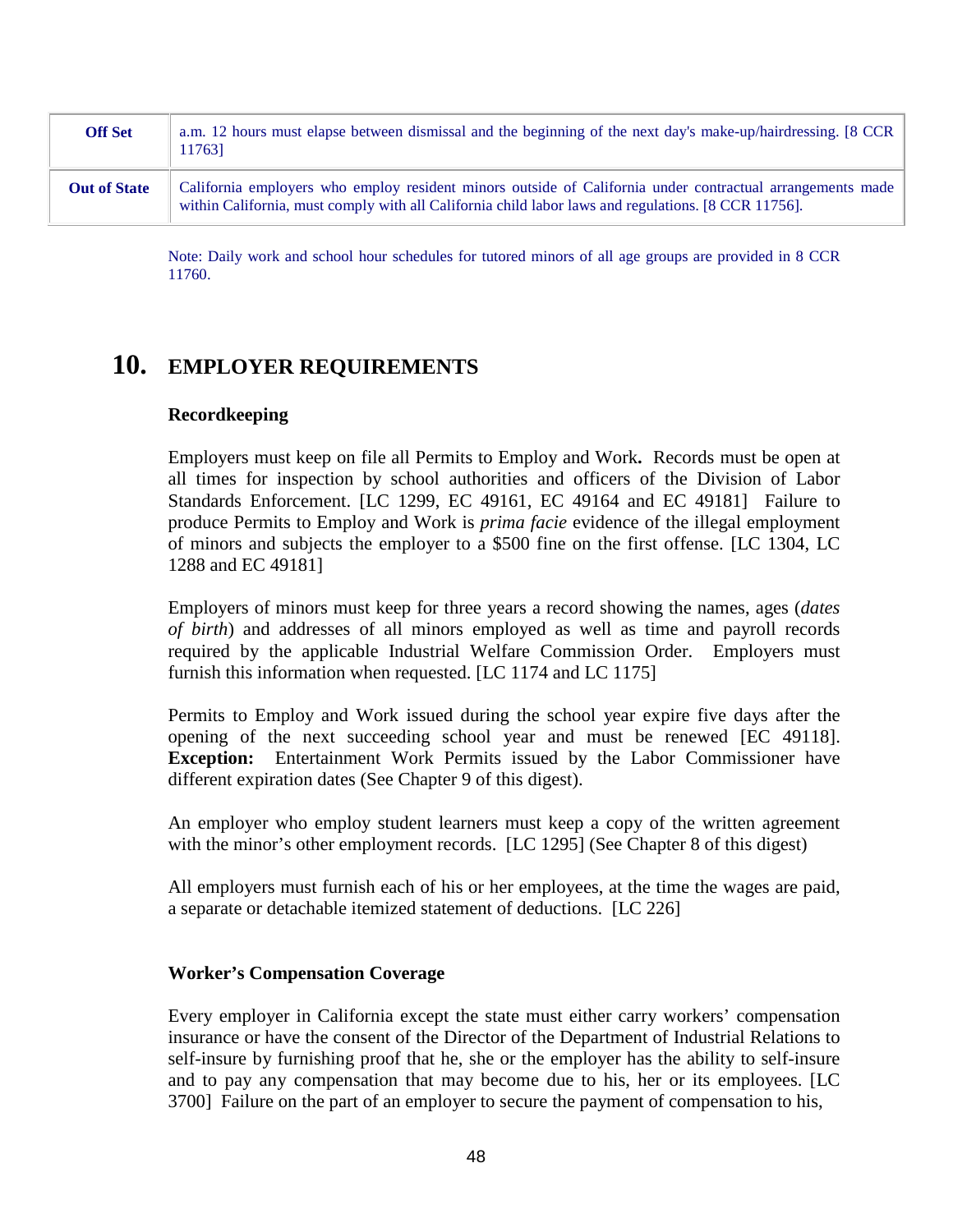her or its employees is a very serious violation with severe consequences.**\*** Where an employer has failed to secure the payment of compensation, the Division of Labor Standards Enforcement (The Labor Commissioner's office) will issue a "stop order" prohibiting that employer from using employees until he, she or it complies with Labor Code Section 3700. Concurrently with the issuance and service of the stop order, a penalty will be assessed against the employer in the sum of \$1,500 per employee at the time the order is issued and served. [LC 3722] When a stop order is issued, any employee affected by the work stoppage will be paid by the employer for such work time loss, up to and including ten days. [LC 3710.1]

All employers must have a *written* Injury and Illness Prevention Program (IIPP). [8 CCR 3203] The program and associated records must be presented to Cal/OSHA inspectors upon request. Cal/OSHA provides information pamphlets, work books and consultation services to help employers comply with this requirement and develop an effective IIPP.

#### **Required Postings**

Employers are required to post many types of notices, some specific to certain industries. The following are some of the postings required by the state of California **(***this list is not all inclusive***):**

#### **DLSE and IWC Required Postings**

- The Industrial Welfare Commission Order for the industry or occupation in which the minor is employed. [LC 1183] IWC Orders are available from any Division of Labor Standards Enforcement office, the Industrial Welfare Commission or may be downloaded and printed off the Internet at [http://www.dir.ca.gov/IWC/iwc.html.](http://www.dir.ca.gov/IWC/iwc.html)
- A Minimum Wage poster available from any Division office or the Industrial Welfare Commission.
- A Pay Day Notice specifying the regular pay days and the time and place of payment for employees. [LC 207] Employers may make their own notice. A sample notice can be obtained from any Division of Labor Standards Enforcement office.

#### **Other Required Postings**

- A Cal/OSHA Safety Rules and Regulations notice available from the Division of Occupational Safety and Health. [LC 6328]
- A Workers' Compensation Insurance Coverage notice available from the employer's workers' compensation insurance carrier. [LC 3550]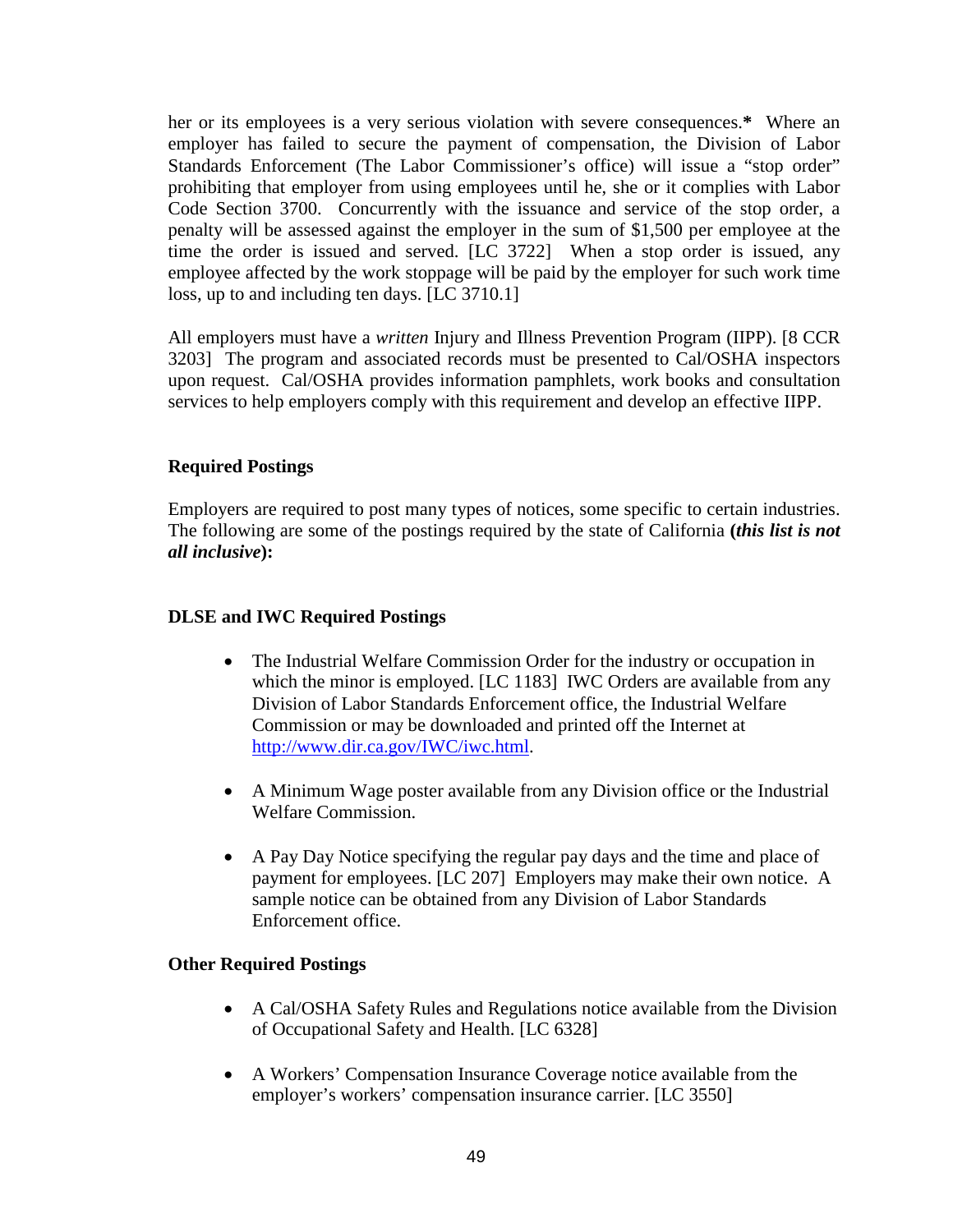- A Discrimination in Employment is Prohibited by Law notice available from the Department of Fair Employment and Housing. [GC 12950]
- Every owner, tenant or operator of a farm employing parents having minor children in their immediate care and custody must conspicuously post a notice, where it may be easily read by employees, stating that minor children are not allowed to work unless permits to work have been secured. Notices must be printed in both English and Spanish. [EC 49140] Employers must furnish their own notices.
- State Disability and Unemployment Insurance Notice available from the Employment Development Department.

#### **Parent or Guardian Employers**

Generally, when parents or guardians employ their minor children they must meet all the child labor requirements imposed upon other employers. Parents or guardians who employ their minor children in "manufacturing, mercantile or similar commercial enterprises" must obtain permits to work and employ. [EC 49141] The phrase "or similar commercial enterprises" is broadly construed to mean any business in which parents or guardians employ their children.

The only parent or guardian employers who are exempt from California child labor laws are those who employ their minor children in agriculture, horticulture, viticulture or domestic labor on or in connection with premises that the parent or guardian owns, operates or controls. [LC 1394]

**\***The willful failure to secure the payment of compensation is a misdemeanor, punishable by either a fine of up to \$10,000 or imprisonment in the county jail for up to one year or both [LC 3700.5].

These parent or guardian employers are uniquely exempt from work permit requirements, most work hour restrictions and hazardous occupation prohibitions. Minors may not be employed by their parent(s) or guardian(s) in these exempted occupations during school hours even if the minor is under school age. [LC 1394] Under federal law, minors employed on a farm owned or operated by his or her parent or person standing in place of the parent are exempt from the FLSA's child labor provisions, including hazardous occupations, but they may not be employed in any mining or manufacturing occupation on the farm. [29 USC 213 (c) (1) and (2), 29 CFR 570.123 (c)]

The "domestic labor" exemption should not be construed to mean the employment in the parent or guardian's home of a minor in an occupation otherwise prohibited. Domestic labor refers to the type of duties performed, that is, household duties, not the location where labor is performed. For example, minors may not be freely employed to manufacture goods in their parents' home; they must be at least 16 and possess a home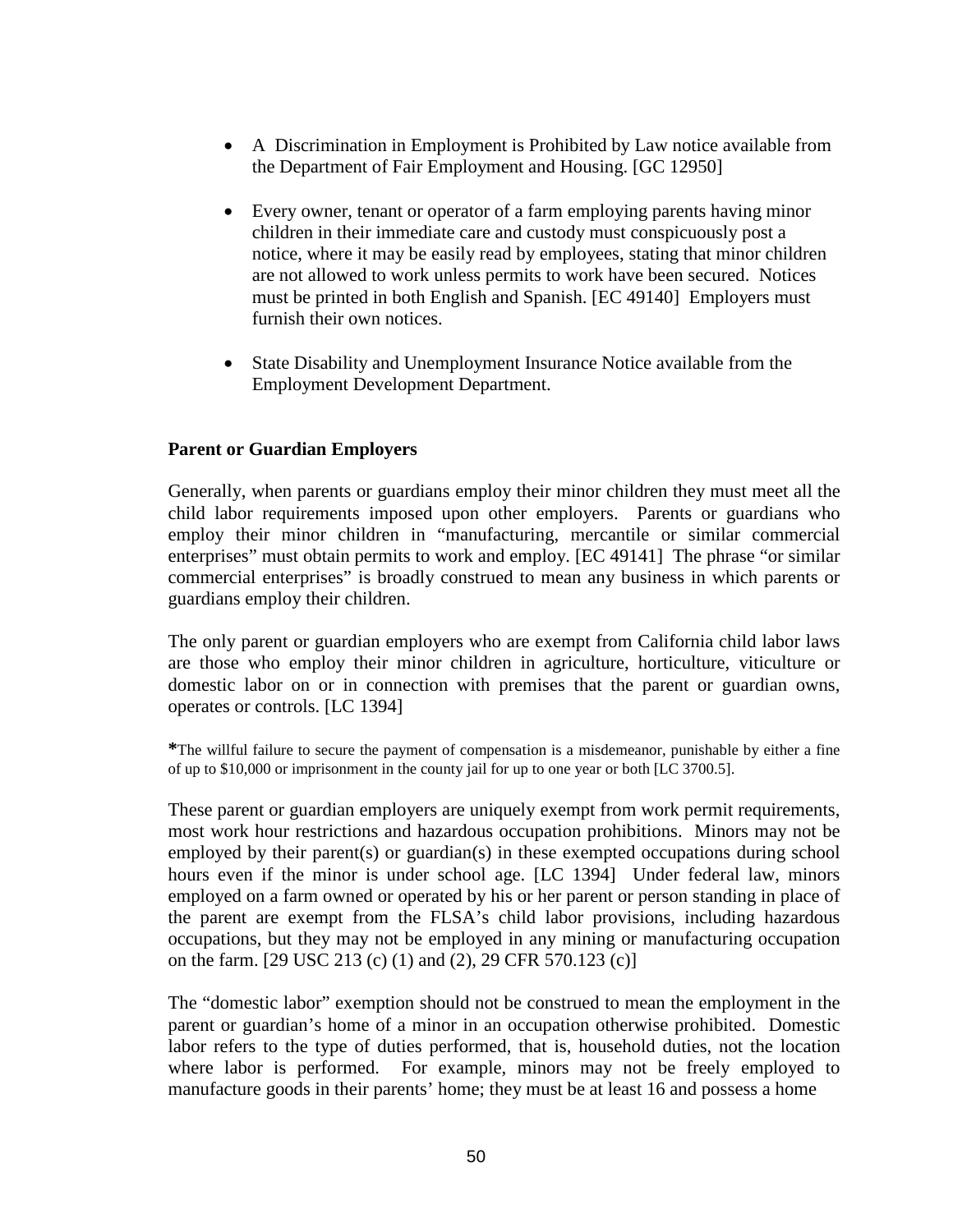worker permit issued by the Labor Commissioner in addition to possessing a work permit issued by the minor's school. [LC 2659 and LC 2661]

Similarly under federal law, parents do not have carte blanche when they employ their own children. Parents or guardians may not employ their minor children under 16 in mining or manufacturing; nor may they employ their children in the occupations declared hazardous for persons under 18 in federal regulations. (See Chapter 8 of this digest) [29] USC 203 91) (1) and (2), 29 CFR 570 Subpart E] Under federal law, parents or guardians may employ their children under 16 in any other occupation. However, where state law imposes a more protective occupational standard, that standard applies to parent employers. State law does not permit parents or guardians to employ their underage children in prohibited occupations, except in agriculture on premises the parent or guardian owns, operates or controls. [LC 1394]

Parent or guardian employers are entirely exempt from both state and federal minimum wage and overtime pay requirements. Parents or guardians need not pay their employee children any wages at all. [IWC Orders Section 1, USC 203 (s) (2)]

Finally, parents or guardians have special liability for violations of certain child labor laws even when they are not the employer. (See Chapter 11 of this digest).

#### **Registration for Employers, Transporters and Supervisors of Minors Engaged in Door-to-Door Sales**

Employers, transporters and supervisors of minors engaged in door-to-door sales are required to register with the Labor Commissioner. The following definitions apply to the registration:

"Door-to-door sales" is defined in accordance with Labor Code Section 1286 (e) and Section 11706.1 of the California Code of Regulations. [8 CCR 13760]

A "door-to-door sales operation" is broadly construed to mean any activity directly or indirectly associated with the door-to-door sales activity including, but not limited to, a person's business activities, recruitment or any activity directly or indirectly involving a minor employed or used in door-to-door sales. [8 CCR 13670]

"Persons" means an individual, corporation, partnership, limited liability company, association or other legal entity. [8 CCR 13670]

"Employer" means a person subject to Labor Code Section 1308.3 and Subchapter 10 of Title 8 of the California Code of Regulations who exercises control, direction or supervision, either directly, of minors engaged in door-to-door sales operations. [8 CCR 13670]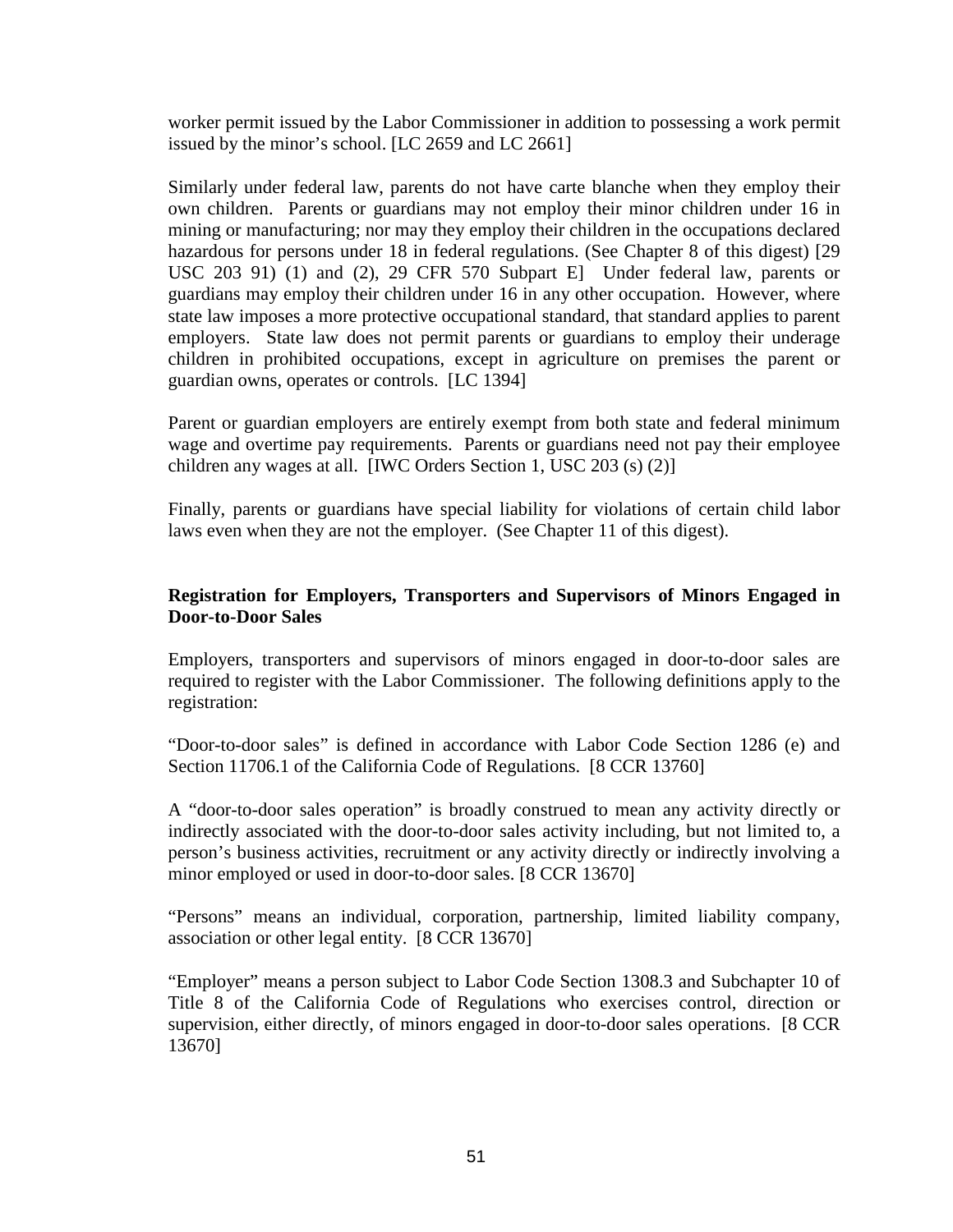"Transporter" and/or "Supervisor" mean *an individual* subject to Labor Code Section 1308.2 and Subchapter 10 of Title 8 of the California Code of Regulations, who is at least 18 years of age and who does one or more of the following: (1) recruits, (2) solicits, (3) hires, (4) directs, or (5) controls, directly or indirectly any activity that facilitates a minor's participation in door-to-door sales operations. A "Transporter" and/or "Supervisor" also includes *any employer* who does one or more of the following: (1) recruits, (2)solicits, (3) hires, (4) directs, or (5) controls, directly or indirectly, any activity that facilitates a minor's participation in door-to-door sales operations. [8 CCR 13670]

Registration requirements for minors' door-to-door sales are construed to apply to employers who employ minors to deliver newspapers to consumers. [LC 1286 (e)]

**Exceptions:** Registration requirements do not apply to the parent or guardian of the minor; persons acting on behalf of a bona fide trustee of charitable assets or on behalf of a charitable organization; government agencies (including schools); any religious corporation or organization which holds property for religious purposes or any officer, director or trustee thereof who holds property for like purposes; a bona fide cemetery corporation; a bona fide political committee; or a bona fide charitable corporation organized and operated primarily as a religious organization, educational institution, hospital or licensed health care service plan. [LC 1308.2 and LC 1308.3; GC 12582, GC 12582.1 and GC 12583]

Applications for registration as an employer, transporter or supervisor of minors engaged in door-to-door sales are available from the Division of Labor Standards Enforcement's Licensing and Registration Unit.

## **11. PENALTIES FOR VIOLATING CHILD LABOR LAWS**

#### **Civil Penalties**

The state of California provides two types of civil penalties for violations of Child labor laws, Class A and Class B. [LC 1288]\*

Class A violations are the more severe, generally involving underage employment in hazardous occupations. Class A violations include violations of Labor Code Sections 1290 (manufacturing and underage employment); 1292, 1293, 1293.1, 1294, 1294.1, 1294.5, 1308 (hazardous occupations); 1308.1 (door-to-door sales); 1392 (eight hour day); Title 8 California Code of Regulations Sections 11701, 11703, 11707 (hazardous activities), 11706 (door-to-door dales); and any other violations that the Director of Industrial Relations present an imminent danger to minor employees or a substantial probability that death or serious physical harm would result there-from. [LC 1288; 8 CCR 11780] The violation of Labor Code Section 1391 (work hours) for the third or subsequent occasions also constitutes a Class A violation. [LC 1288]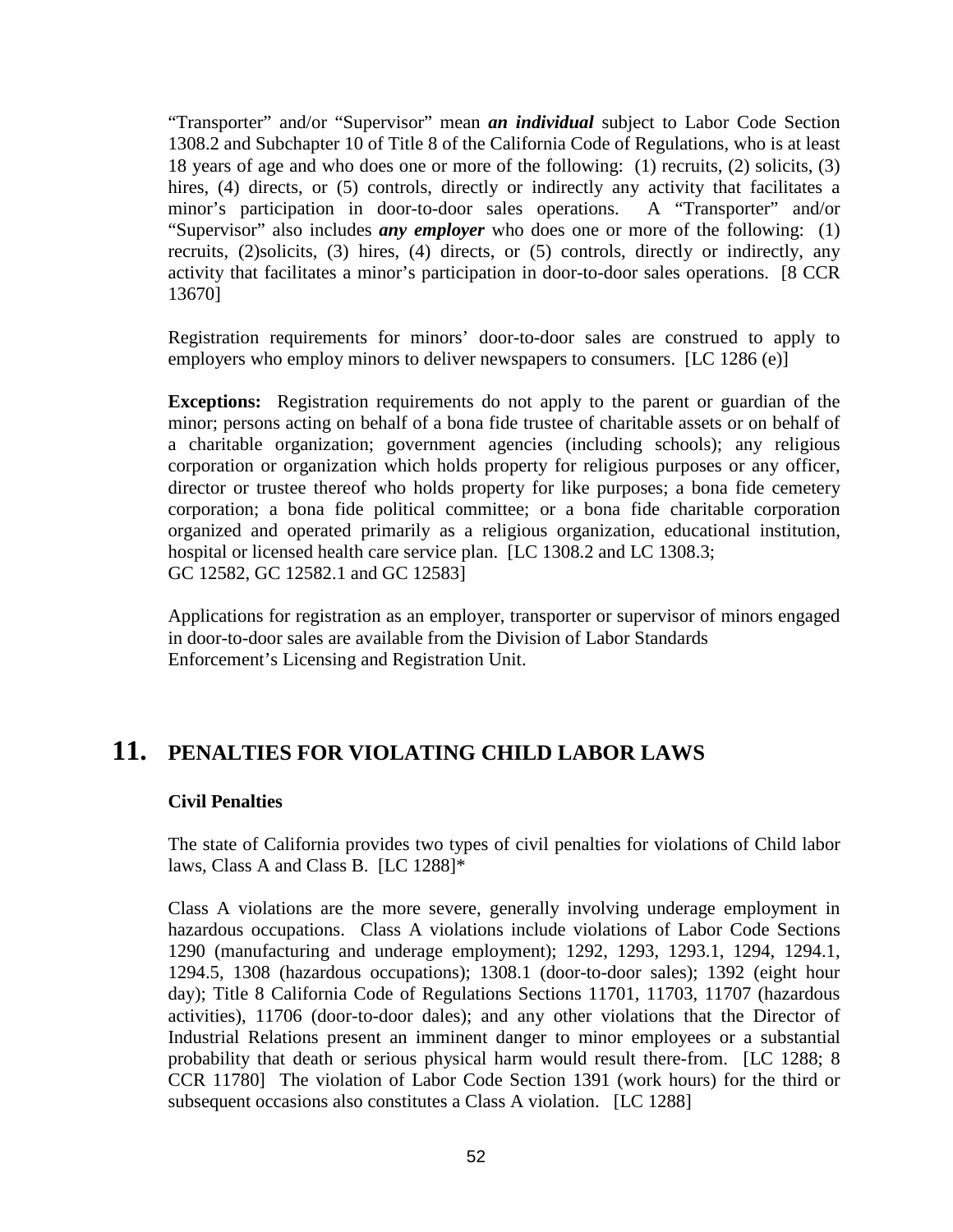Class A violations incur penalties of not less than \$5,000 and up to \$10,000 for each and every violation. [LC 1288; 8CCR 11779 and 11779.1]

Class B violations include violations of Labor Code Sections 1299 (work permits), 1308.5 (entertainment industry) and such other violations that the Director of Industrial Relations determines have a direct or immediate relationship to the health, safety or security of minor employees other than Class A violations. [LC 1288, 8 CCR 11782] The violation of Labor Code Section 1391 (work hours) is a \$500 Class B violation upon the first violation and a \$1,000 Class B violation on the second violation. [LC 1288]

Class B violations carry civil penalties of not less than \$500 and up to \$1000 for each and every violation. [LC 1288 (b), 8 CCR 11781 and 11781.1]

In addition, any employer may be liable for civil penalties for:

- Failure to pay the applicable minimum wage. [LC 1197.1]
- Failure to carry workers' compensation insurance. [LC 3722]
- Failure to provide a written deduction statement. [LC 226]

#### **Criminal Penalties**

Criminal violations of child labor laws are misdemeanors punishable by fines ranging up to \$10,000 or by confinement in the county jail for periods up to 6 months or both fine and imprisonment. [LC 1175, 1199, 1303, 1308, 1308.2, 1308.3, 1308.5 1308.7, 1309, 1309.5, 1391 and 1392; EC 48454, 49182 and 49183]

In essence, almost all the child labor laws, as well as the compulsory education laws have some misdemeanor penalty attached to them.

#### **Liability for Child Labor Penalties**

The employer, never the minor is liable for child labor violations.

All statutes governing prohibited occupations (listed in Chapter 8 of this digest) make liable any person who employs *or permits* underage minors to work in the prohibited occupation. This means that any person, even if they are not the employer who permits and underage minor to perform a hazardous duty no matter how voluntary the act is on the part of the minor is liable for Class A penalties. Even minors who regard themselves as self-employed may not engage in these prohibited activities. A client who permits such a minor to engage in the prohibited activity would be liable for Class A penalties. This type of liability also extends to underage employment in any of the federally regulated occupations adopted by the state of California. For example, minors under 16 may not be employed or *permitted to* work in occupations involving mining, manufacturing, processing, or perform any duties in related work-rooms. [LC 1294.1 and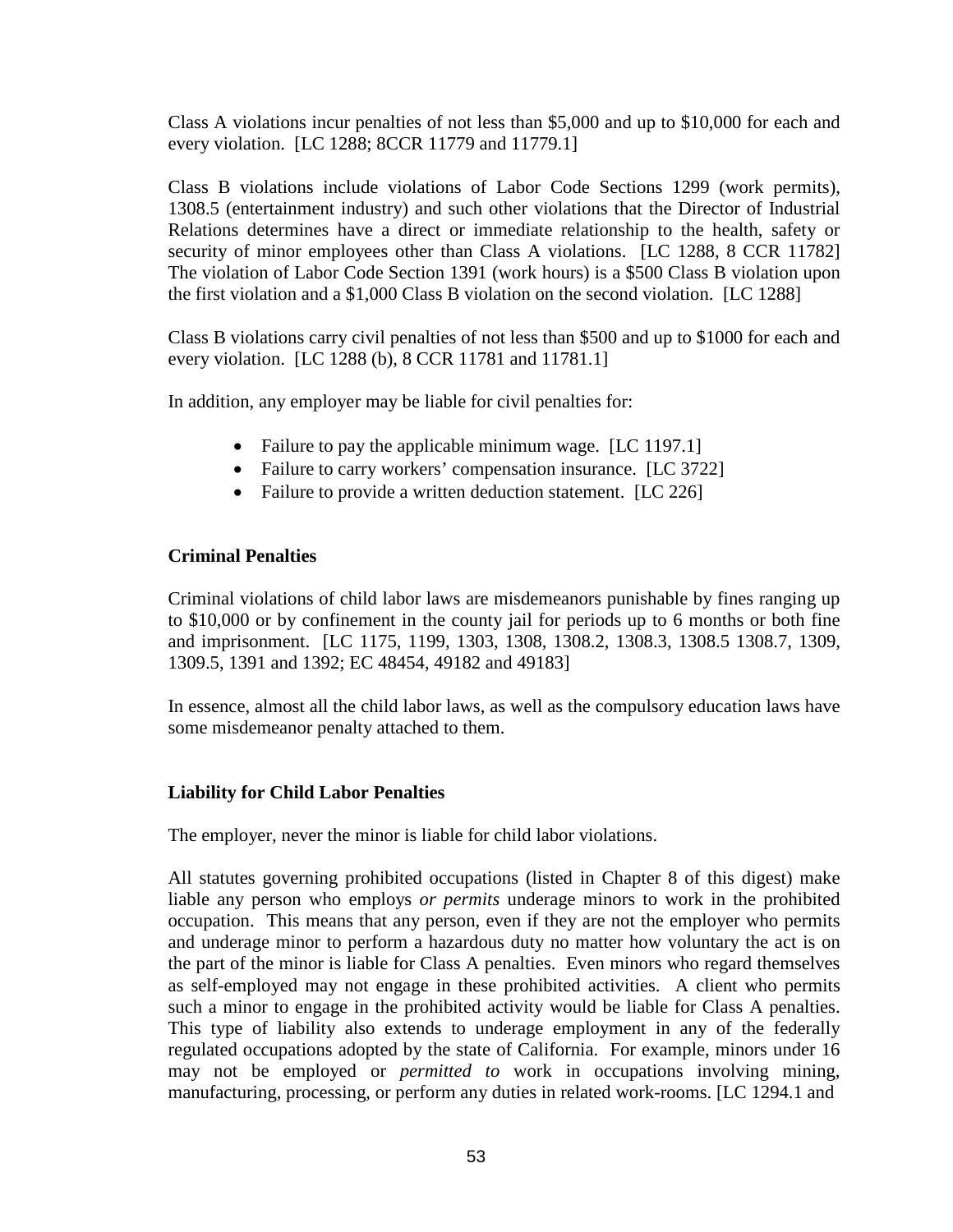LC 1290] Moreover, minors under 14, for example, may not be employed or permitted to work in clerical or food service occupations since a minor must be at least 14 to engage in these activities. [LC 1294.1]

Owners of real property who knowingly benefit from child labor violations are subject to all applicable civil penalties, whether or not the person is the minor's employer. [LC 1301]

"Any person…who as parent, guardian, relative, employer, or otherwise having control of any minor, exhibits, uses, or employs, or in any manner or under any pretense for or who uses, procures, or encourages the minor to engage in…[a]ny business, exhibition, or vocation injurious to the health or dangerous to the life or limb of the minor" or in any of the activities specified in Labor Code 1308 are liable for any civil and criminal penalties which arise from its violation. [LC 1308] Occupations prohibited in Labor Code 1308 are listed in Chapter 8 of this digest.

\*Civil penalties for statutes listed are effective as of January 1, 1996. Until that date, Labor Code Section 1290 is a Class B violation, while Labor Code Section 1294.5 and 1308.1 have only a misdemeanor penalty attached to their violation. All other listed statutes currently carry the penalties as described and those penalties will continue unchanged after January 1, 1996.

Parents or guardians (in addition to employers, agents, managers, etc.) who permit the minor to be employed unlawfully in the entertainment industry (which includes any violation of state regulations governing minors in the entertainment industry are liable for any civil and criminal penalties that arise from the violation. [LC 1308.5]

Garment manufacturers who within a two year period commit a second violation involving child labor, minimum wage, or maximum hours of labor, in any combination of violations, may be required by the Labor Commissioner to post a surety bond. Upon a third or subsequent violation within a two year period, the Labor Commissioner may suspend a garment manufacturer's registration for up to one year and confiscate any partially or fully assembled garments. [LC 2679(b)]

#### **Filing a Complaint**

Complaints for violations of state child labor standards and wage laws may be filed with the nearest Division of Labor Standards Enforcement office. The Division of Labor Standards Enforcement will accept anonymous and confidential complaints. Employees are urged to keep their own records to substantiate their claims, especially with regard to hours and wages. It is unlawful for employers to discharge or discriminate against any employee who files or threatens to file a bona fide complaint or claim with the Labor Commissioner. [LC 98.6] Employers may not adopt policies or retaliate against employees who disclose information to a government agency with the reasonable belief that the information reveals a violation of state or federal law. [LC 1102.5]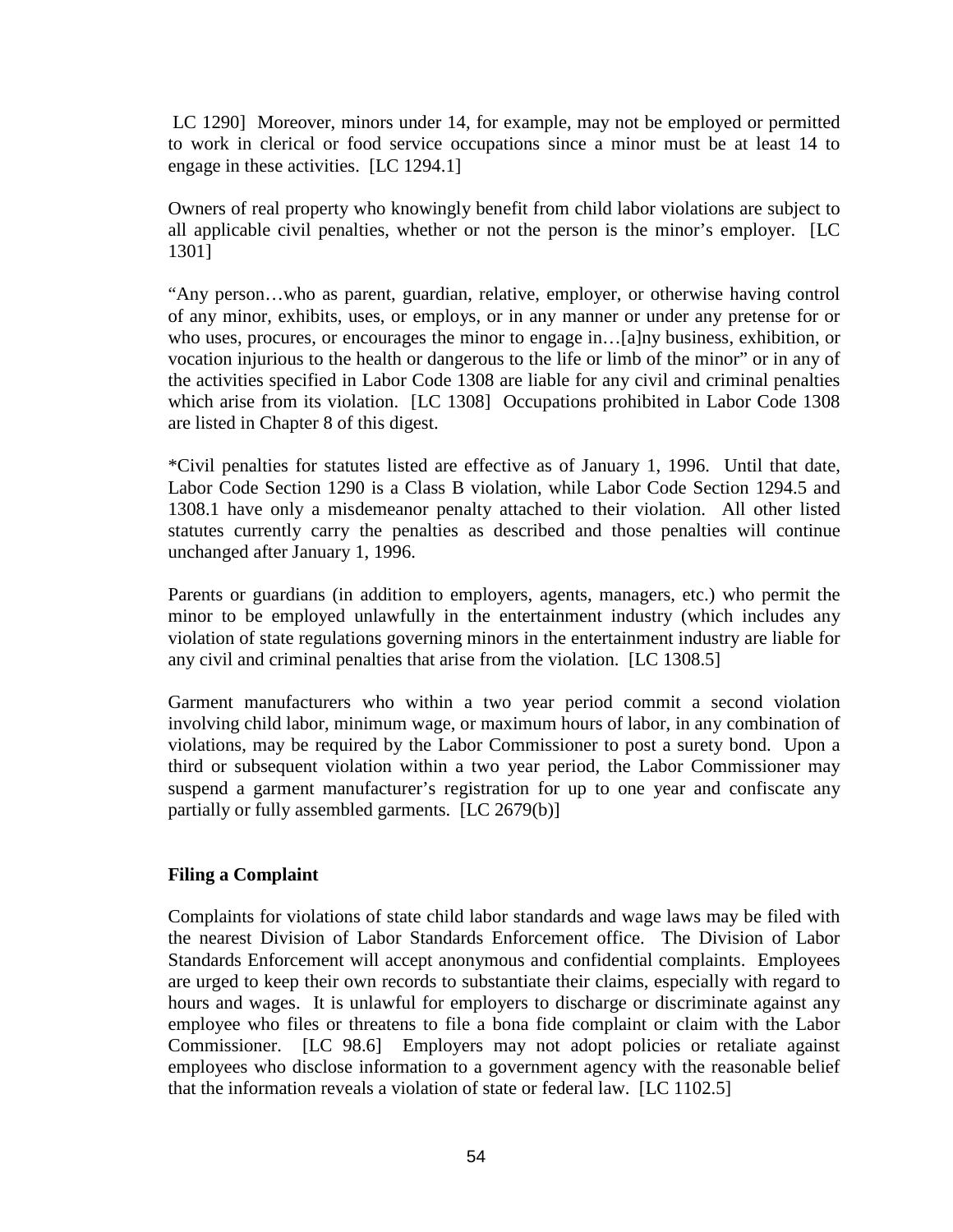Safety and health hazards that are not specifically part of the child labor protections outlined in this booklet should be reported to the nearest office of the California Division of Occupational Safety and Health (Cal/OSHA). Employees may not be discriminated or retaliated against for filing health and safety complaints with Cal/OSHA. [LC 6310 and LC 6311]

Complaints regarding federal child labor standards as well as federal wage and hour standards may be filed with the nearest office of the Wage and Hour Division of the U.S. Department of Labor.

## **12. FEDERAL FAIR LABOR STANDARDS ACT**

In addition to being governed by the California child labor laws, most employees are governed by the federal Fair Labor Standards Act (FLSA). Generally, employees are covered by the FLSA if their activities meet either one or both of two tests, the employee test or the enterprise test. Under the employee test, employees must be engaged in commerce or in the production of goods for commerce or in activities closely related and directly essential to commerce. [29 CFR 776] "Commerce" means interstate or foreign trade, commerce, transportation, transmission, or communication and has the broadest interpretation. For example, "transactions" need not be commercial, "transportation" includes person and things, and "transmission" may refer to tangibles or intangibles. The employee need not directly affect commerce, but merely be engaged "in the channels of commerce." [29 CFR 776.8]

Under the enterprise test, employees of specified enterprises (which include related activities performed through a unified operation or common control by any person(s) for a common business purpose) are covered by the FLSA if they merely work on goods or materials that have been moved in or produced for commerce. [29 USC 203(r) and (s)] Thus, enterprises specified in the FLSA that use anything (even, for example, paper and pencils) that has crossed a state line or national border places all employees of the enterprise under the FLSA regardless of their individual duties. Those specified enterprises include [29 USC 203(s) (1)]:

- Enterprises whose annual gross volume of sales or business done is at least \$500,000 (exclusive of excise taxes at the retail level that are separately stated);
- Enterprises engaged in the operation of a hospital, an institution primarily engaged in the care of the sick, the aged, or the mentally ill or defective who reside on the premises of such institution, a school for mentally or physically handicapped or gifted children, a preschool, elementary or secondary school, or an institution of higher education, whether or not such institutions are public, private, for profit, or not for profit.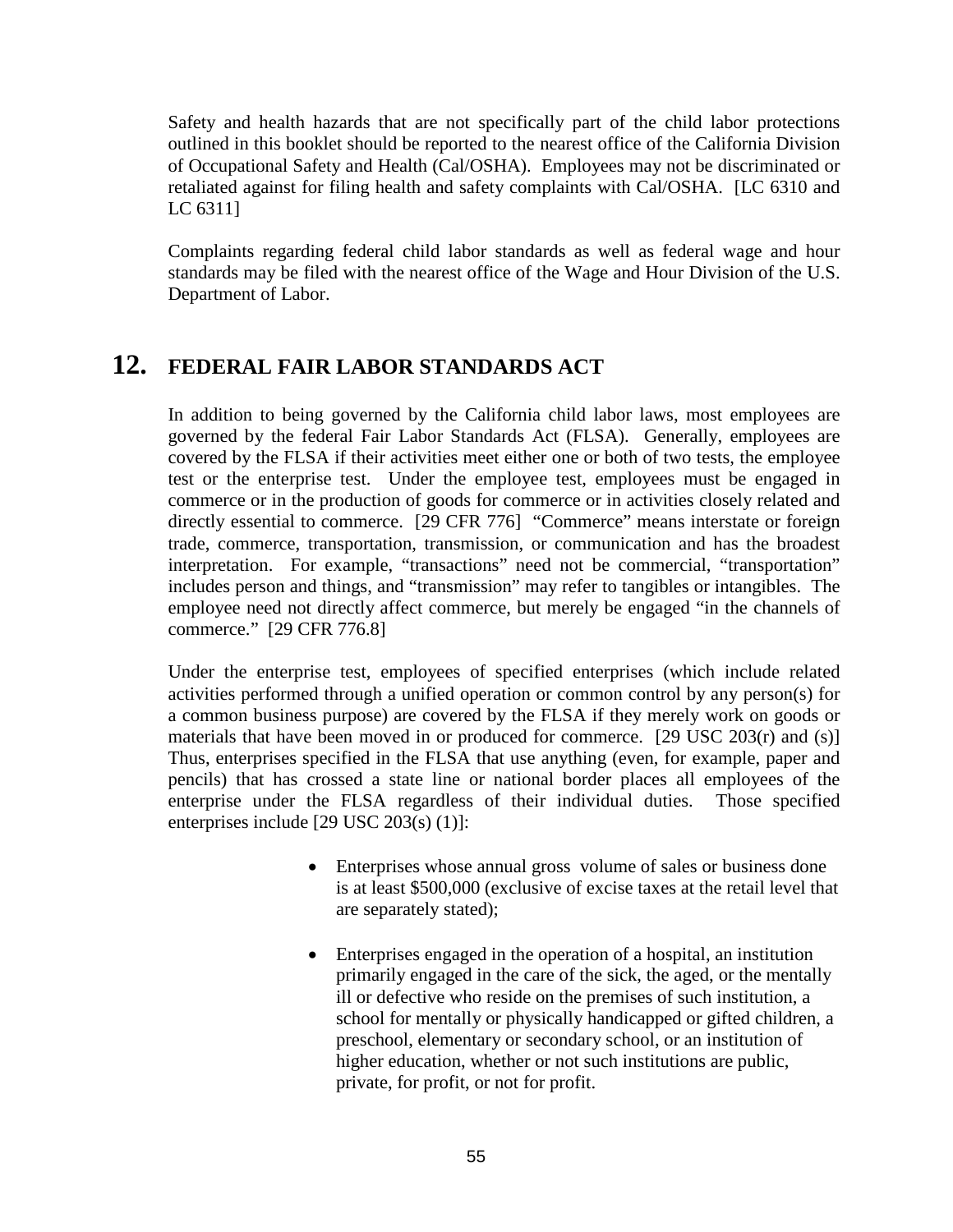• State and local agencies.

The annual dollar volume of \$500,000 for enterprise coverage became effective after March 31, 1990. Enterprises that qualified for coverage under the previous dollar \$362,500 remain covered by all the FLSA standards in effect at that time, including the child labor provisions. Extensive discussion of FLSA coverage may be found in 29 CFR 570.112, et seq. and 29 CFR Parts 776 and 779. The Department of Labor also publishes a pamphlet which discusses coverage titled, *Employment Relationship under the Fair Labor Standards Act.*

The FLSA establishes sixteen as the minimum age for general employment. Minors sixteen and above may work in any occupation except for occupations declared hazardous in federal regulation for persons under eighteen. (See Chapter 8 of this digest). Fourteen and fifteen year olds are allowed to work only in limited, specified occupations. (See Chapter 7 of this digest). Minors under fourteen may not work in firms subject to the FLSA, except in agriculture. The state of California has adopted federal hazardous occupation standards for minors under eighteen and many of the standards for fourteen and fifteen year olds.

The FLSA's child labor provisions (1) prohibit the shipment in interstate commerce or in foreign commerce of goods produced in or about establishments in the United States in which oppressive child labor has been employed within 30 days prior to the removal of goods; and (2) prohibit the employment of oppressive child labor in interstate or foreign commerce or in the production of goods for such commerce. "Oppressive child labor" means the employment of minors in violation of the child labor provisions of the FLSA or its attendant regulations.

Exemptions from federal child labor standards [29 USC 203, 213] include:

- Minors under sixteen employed by parents in occupations other than manufacturing or mining. However, parents may not employ their minor children of any age in occupations declared hazardous in federal regulation for minors under eighteen.
- Minors employed as actors or performers in motion pictures, theatrical, radio, or television productions;
- Minors engaged in the delivery of newspapers to consumers;
- Minors employed as home workers in the making of wreaths, composed principally of natural holly, pine, cedar, or other evergreens (including the harvesting of the evergreens or other forest products used in making such wreaths).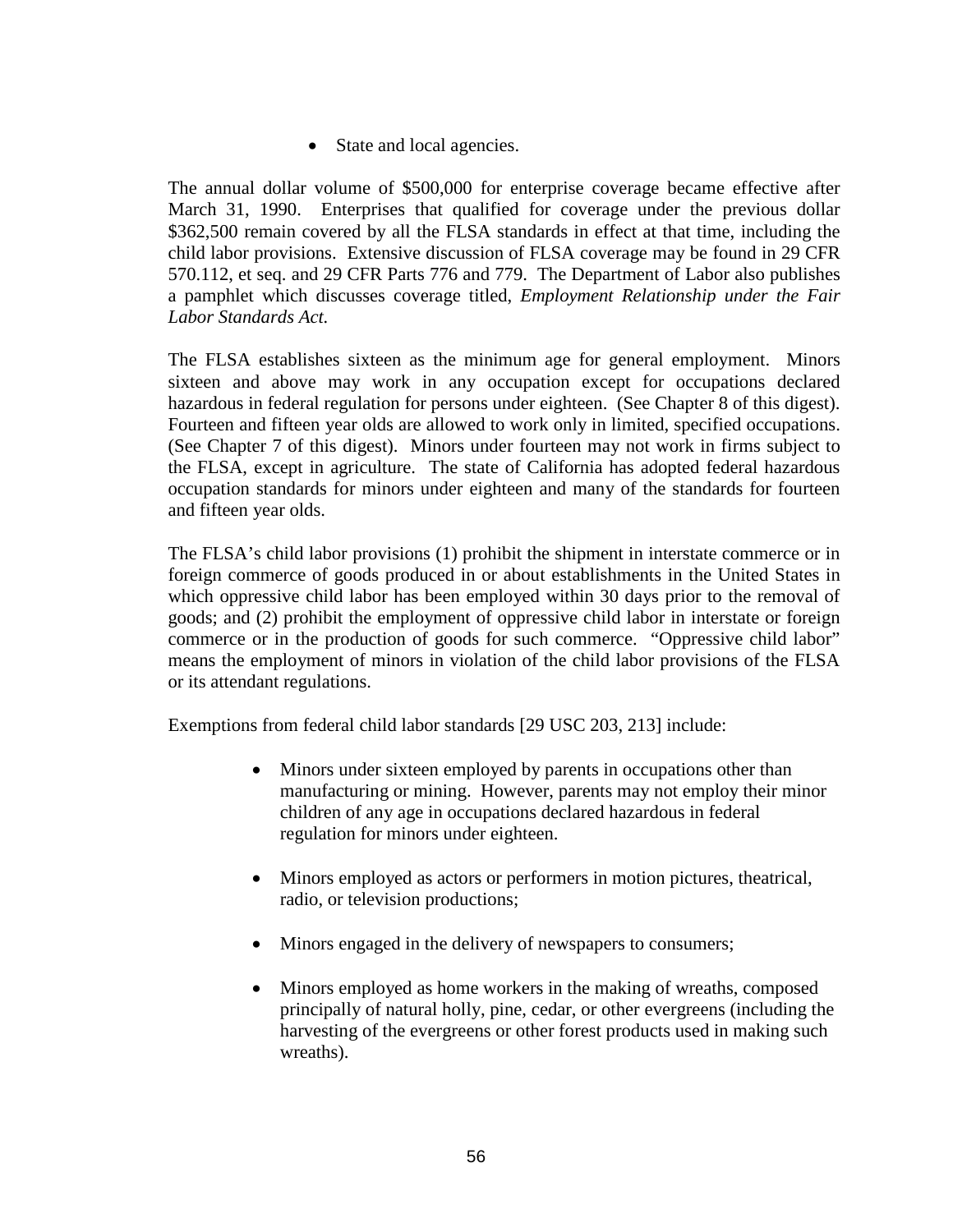- Minors employed on a farm owned or operated by his or her parent or person standing in place of the parent are exempt but may not be employed in any mining or manufacturing occupation on the farm. [29 USC 213 (c) (1) and (2), 29 CFR 570.123 (c)] The federal Hazardous Occupation Orders for minors under eighteen do not apply to minors employed in agriculture. [29 CFR 570.123 (d)] Only the occupations declared hazardous to minors under sixteen employed in agriculture apply. All these occupations are listed in Chapter 8 of this digest.
- Minors employed in domestic service occupations are also exempt from the child labor provisions of the FLSA, and these exemptions are explained in "Household Occupations" in Chapter 7 of this digest.

If the federal and state laws conflict, the more protective standard always prevails. Before employing minors, an employer should consult with the Wage and Hour Division of the U.S. Department of Labor, in order to determine the applicability of the federal wage and hour and child labor laws. *Consult your telephone directory for the office location and telephone number.*

The Fair Labor Standards Act may be found in Title 29 of the United States Code commencing at section 201. Most accompanying child labor regulations may be found in Part 570 of Title 29 of the Code of Federal Regulation.

## **13. SUMMARY CHARTS**

The summary charts comparing California and federal child labor laws by age groups appearing on the following pages are merely summaries. Special rules or provisions, which may be important to you, may not be included in these summaries. Special circumstances may be included in the text of this digest, but where doubt remains, readers should consult the Division of Labor Standards (Labor Commissioners office) for details on California laws or the Wage and Hour Division of the U.S. Department of Labor for details on federal laws.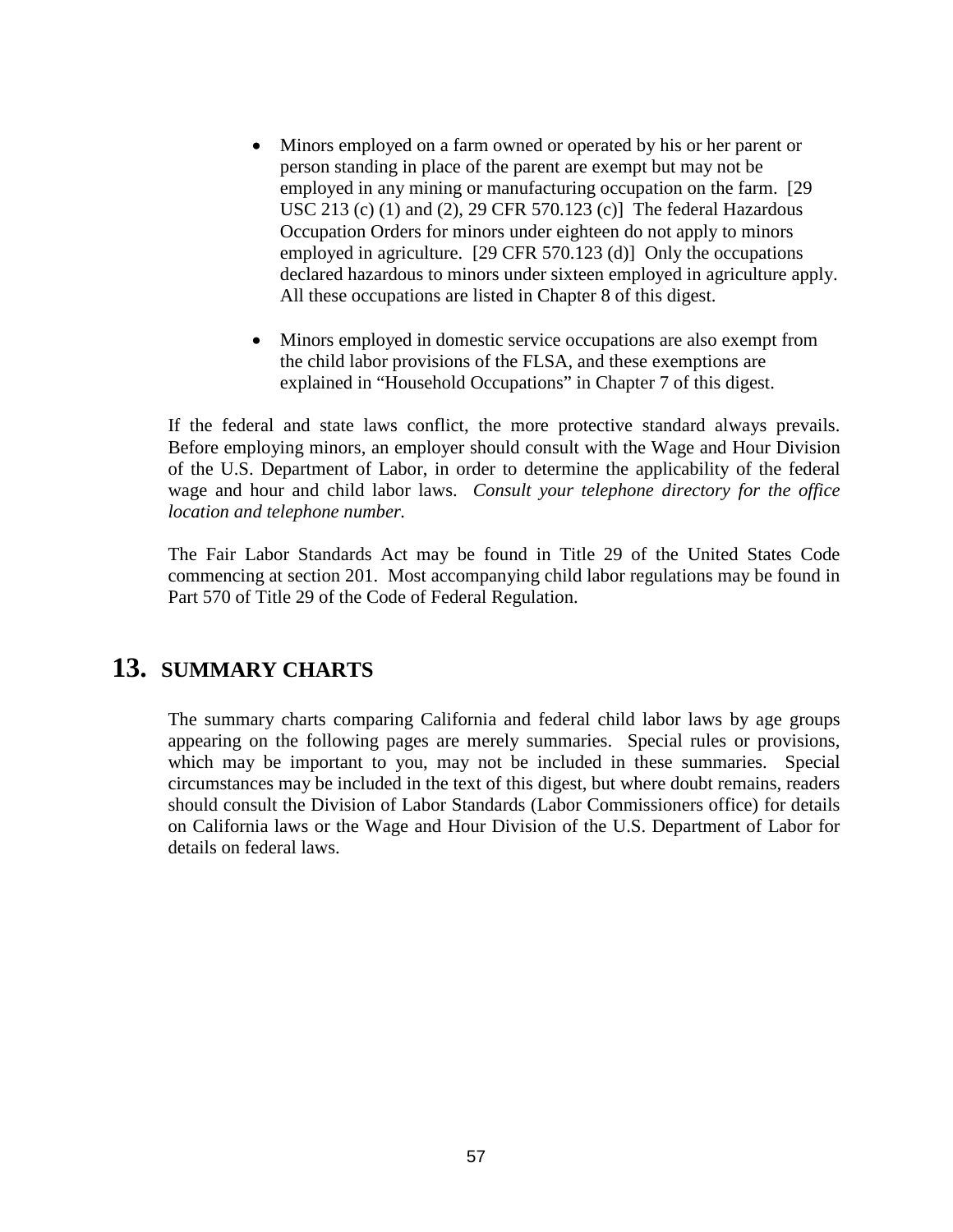### **MINORS UNDER AGE 12**

| <b>California Law</b>                                                                                                                                                                                                                                                                                                                                                                                                                                                                                                                                                                                                                                                                                                                                                                                                                                                                                    | <b>Federal Law</b>                                                                                                                                                                                                                                                                                                                                                                                   |  |  |
|----------------------------------------------------------------------------------------------------------------------------------------------------------------------------------------------------------------------------------------------------------------------------------------------------------------------------------------------------------------------------------------------------------------------------------------------------------------------------------------------------------------------------------------------------------------------------------------------------------------------------------------------------------------------------------------------------------------------------------------------------------------------------------------------------------------------------------------------------------------------------------------------------------|------------------------------------------------------------------------------------------------------------------------------------------------------------------------------------------------------------------------------------------------------------------------------------------------------------------------------------------------------------------------------------------------------|--|--|
| <b>School Attendance</b>                                                                                                                                                                                                                                                                                                                                                                                                                                                                                                                                                                                                                                                                                                                                                                                                                                                                                 |                                                                                                                                                                                                                                                                                                                                                                                                      |  |  |
| Must attend school full-time                                                                                                                                                                                                                                                                                                                                                                                                                                                                                                                                                                                                                                                                                                                                                                                                                                                                             | State law applies.                                                                                                                                                                                                                                                                                                                                                                                   |  |  |
| <b>Permit to Work and to Employ</b>                                                                                                                                                                                                                                                                                                                                                                                                                                                                                                                                                                                                                                                                                                                                                                                                                                                                      |                                                                                                                                                                                                                                                                                                                                                                                                      |  |  |
| Not Permitted to Work except in the entertainment industry on Certificate of age required. (State permit suffices.)<br>permits issued by the Labor Commissioner.                                                                                                                                                                                                                                                                                                                                                                                                                                                                                                                                                                                                                                                                                                                                         |                                                                                                                                                                                                                                                                                                                                                                                                      |  |  |
| <b>Hours of Work</b>                                                                                                                                                                                                                                                                                                                                                                                                                                                                                                                                                                                                                                                                                                                                                                                                                                                                                     |                                                                                                                                                                                                                                                                                                                                                                                                      |  |  |
| Weekly:<br><b>Maximum</b><br><b>Hours</b><br>Daily:<br>8<br>hours.<br><b>Spread of Hours</b> 7am - 7pm (- 9pm June 1 through Labor Day). Standards Act, except certain agricultural firms.                                                                                                                                                                                                                                                                                                                                                                                                                                                                                                                                                                                                                                                                                                               | 40 hours. May not be employed in firms subject to the Fair Labor                                                                                                                                                                                                                                                                                                                                     |  |  |
| See text and separate table for entertainment industry employment.                                                                                                                                                                                                                                                                                                                                                                                                                                                                                                                                                                                                                                                                                                                                                                                                                                       |                                                                                                                                                                                                                                                                                                                                                                                                      |  |  |
| <b>Wages</b>                                                                                                                                                                                                                                                                                                                                                                                                                                                                                                                                                                                                                                                                                                                                                                                                                                                                                             |                                                                                                                                                                                                                                                                                                                                                                                                      |  |  |
| Must be paid at least wage rates required by the Industrial Welfare Must be paid at least the wage rates required by the FLSA.<br>Commission. Exceptions: Parents and personal attendants (which Exceptions: Casual babysitting (under 20 hours per week) and<br>includes babysitting and companionship services) are exempt from companionship services. Subminimum rates available only<br>minimum wage and overtime requirements.                                                                                                                                                                                                                                                                                                                                                                                                                                                                     | under a special federal certificate and must comply with state<br>child labor standards.                                                                                                                                                                                                                                                                                                             |  |  |
| <b>Exemptions</b>                                                                                                                                                                                                                                                                                                                                                                                                                                                                                                                                                                                                                                                                                                                                                                                                                                                                                        |                                                                                                                                                                                                                                                                                                                                                                                                      |  |  |
| <b>REQUIRED</b><br>NO <sub>1</sub><br><b>PERMITS</b><br>Any self-employed minor; news carriers self-employed on a regular productions; 2) news carriers; 3) children employed as<br>route to deliver newspapers to consumers (news carriers must be at homeworkers for production of holly and evergreen wreaths,<br>least 12 years of age); casual work in private homes such as including harvesting of forest products for such wreaths; and 4)<br>babysitting, lawnmowing, leaf raking, etc.; Employment by most domestic service.<br>parent/guardian in domestic labor on or in connection with premises<br>parent/guardian<br>the<br>owns,<br>operates<br><b>or</b><br>NOTE: Parent/guardians may not employ their minor children in<br>manufacturing, mercantile or other enterprises without work permits.<br>Except as noted, parent employers are subject to all occupational<br>restrictions. | FOR: FLSA's child labor provisions do not apply to 1) child actors or<br>performers in motion pictures, theatrical, radio or television<br>controls. NOTE: Parent/guardians may employ their minor children<br>under 16 in any occupation except mining or manufacturing, or<br>in occupations declared hazardous in federal regulation for<br>minors under 18 (See chart for 16- and 17-year-olds.) |  |  |
| <b>Agriculture</b>                                                                                                                                                                                                                                                                                                                                                                                                                                                                                                                                                                                                                                                                                                                                                                                                                                                                                       |                                                                                                                                                                                                                                                                                                                                                                                                      |  |  |
| May only work for parent/guardian on or in connection with premises May be employed on farms owned or operated by the parent or<br>the parent owns, operates, or controls. No permit is required and no person standing in place of the parent. Must be employed<br>occupational restrictions apply except that the minor may not work<br>during schoolhours, even if under schoolage.<br>May not be employed in or accompany parent/guardian or guardian<br>into an "agricultural zone of danger," which includes water hazards,<br>chemicals, moving equipment or any agricultural occupation<br>prohibited to minors under 16 unless activities are on or in<br>connection with premises the parent/guardian owns, operates, or<br>controls.                                                                                                                                                          | outside the school district's regular school hours.<br>May not be employed in occupations declared hazardous in<br>federal regulation for minors under 16 in agriculture (See chart<br>for 14- and 15-year-olds).                                                                                                                                                                                    |  |  |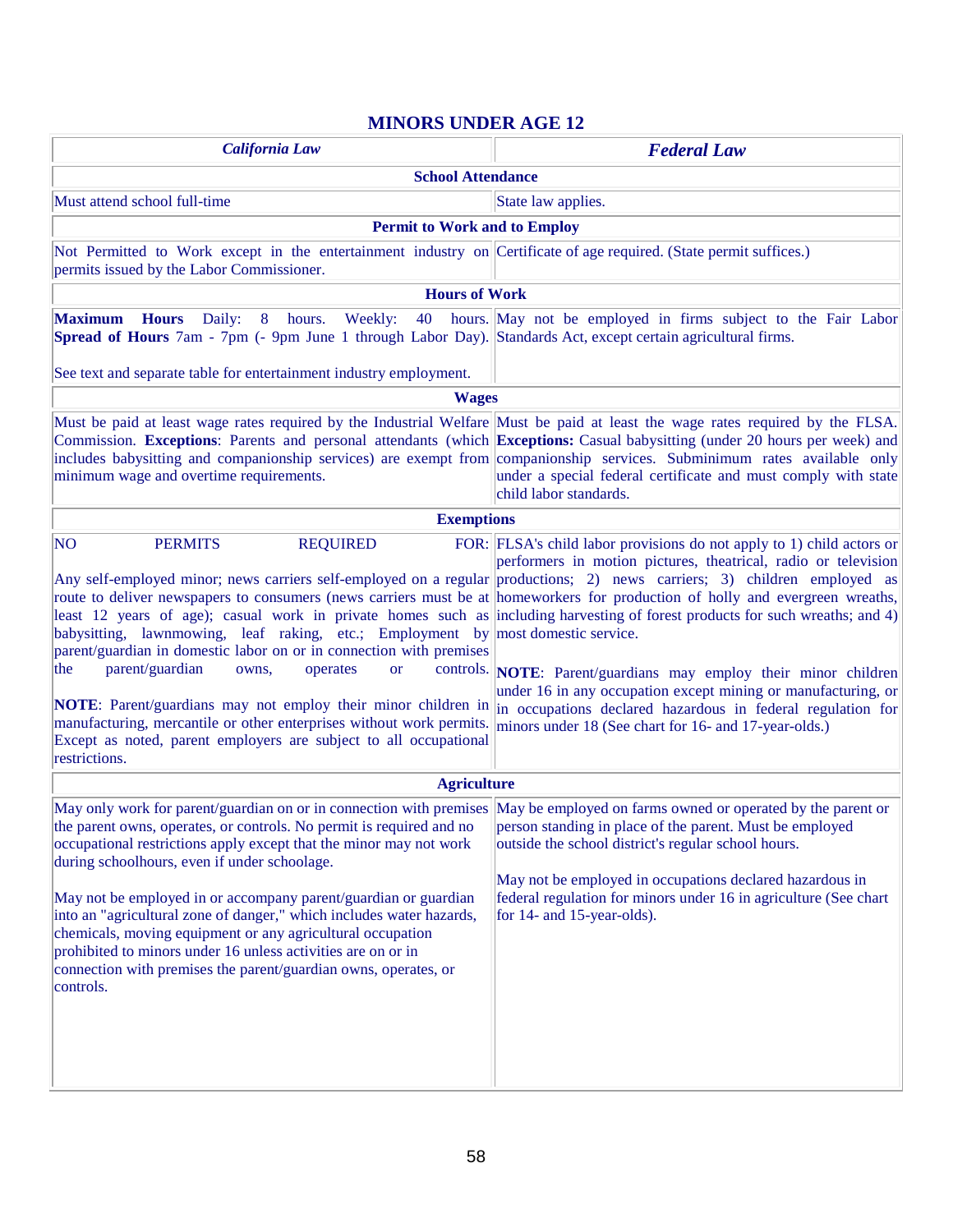## **12- & 13-Year Olds**

i.

| <b>California Law</b>                                                                                                                                                                                                                                                                                                                                                                                            | <b>Federal Law</b>                                                                                                                                                                                                                                                                                                                              |  |
|------------------------------------------------------------------------------------------------------------------------------------------------------------------------------------------------------------------------------------------------------------------------------------------------------------------------------------------------------------------------------------------------------------------|-------------------------------------------------------------------------------------------------------------------------------------------------------------------------------------------------------------------------------------------------------------------------------------------------------------------------------------------------|--|
| <b>School Attendance</b>                                                                                                                                                                                                                                                                                                                                                                                         |                                                                                                                                                                                                                                                                                                                                                 |  |
| Must attend school full-time unless a high school graduate or State law applies.<br>equivalent.                                                                                                                                                                                                                                                                                                                  |                                                                                                                                                                                                                                                                                                                                                 |  |
| <b>Permits to Work and to Employ</b>                                                                                                                                                                                                                                                                                                                                                                             |                                                                                                                                                                                                                                                                                                                                                 |  |
| Required<br>high<br>school<br>graduate<br>unless<br>a<br><b>or</b><br>Permits may be more restrictive than minimum statutory standards.                                                                                                                                                                                                                                                                          | equivalent. Certificate of age required. (State permit suffices.)                                                                                                                                                                                                                                                                               |  |
| <b>Hours of Work</b>                                                                                                                                                                                                                                                                                                                                                                                             |                                                                                                                                                                                                                                                                                                                                                 |  |
| May be employed only on non-schooldays.<br>Maximum Hours Daily: 8 hours. Weekly: 40 hours.                                                                                                                                                                                                                                                                                                                       | May not be employed in firms subject to the Fair Labor<br>Standards Act,<br>except certain agricultural firms.                                                                                                                                                                                                                                  |  |
| Maximum daily and weekly work hours during school year are not<br>expressed in statute. See text.                                                                                                                                                                                                                                                                                                                |                                                                                                                                                                                                                                                                                                                                                 |  |
| <b>Spread of Hours</b> 7am - 7pm (- 9pm June 1 through Labor Day).                                                                                                                                                                                                                                                                                                                                               |                                                                                                                                                                                                                                                                                                                                                 |  |
| High school graduates may work the same hours as adults.                                                                                                                                                                                                                                                                                                                                                         |                                                                                                                                                                                                                                                                                                                                                 |  |
| See text for entertainment industry employment.                                                                                                                                                                                                                                                                                                                                                                  |                                                                                                                                                                                                                                                                                                                                                 |  |
| <b>Wages</b>                                                                                                                                                                                                                                                                                                                                                                                                     |                                                                                                                                                                                                                                                                                                                                                 |  |
| Must be paid at least wage rates required by the Industrial Welfare Must be paid at least the wage rates required by the<br>Commission. Exceptions: Parents and personal attendants (which FLSA. Exceptions: Casual babysitting (under 20 hours<br>includes baby-sitting and companionship services) are exempt from per week) and companionship services. Subminimum<br>minimum wage and overtime requirements. | rates available only under a special federal certificate<br>and must comply with state child labor standards.                                                                                                                                                                                                                                   |  |
| <b>Occupational Restrictions</b>                                                                                                                                                                                                                                                                                                                                                                                 |                                                                                                                                                                                                                                                                                                                                                 |  |
| <b>MAY BE EMPLOYED:</b>                                                                                                                                                                                                                                                                                                                                                                                          | May not be employed in firms subject to the Fair Labor<br>Standards Act, except certain agricultural firms.                                                                                                                                                                                                                                     |  |
| As personal attendants, in household occupations, or as news carriers.<br>In the entertainment industry on permits issued by the Labor<br>Commissioner.                                                                                                                                                                                                                                                          |                                                                                                                                                                                                                                                                                                                                                 |  |
| <b>MAY NOT BE EMPLOYED OR PERMITTED TO WORK:</b>                                                                                                                                                                                                                                                                                                                                                                 |                                                                                                                                                                                                                                                                                                                                                 |  |
| In occupations permitted only to minors who are at least 14 years old.<br>(See chart for $14 - \& 15$ -year-olds.)<br>In any hazardous occupation prohibited to minors under 16. (See chart                                                                                                                                                                                                                      |                                                                                                                                                                                                                                                                                                                                                 |  |
| for $14 - \& 15$ -year-olds.)<br>In any hazardous occupation prohibited to 16- & 17-year-olds. (See<br>chart for $16 - \& 17$ -year-olds.)                                                                                                                                                                                                                                                                       |                                                                                                                                                                                                                                                                                                                                                 |  |
| Or enrolled in a Work Experience Education program.                                                                                                                                                                                                                                                                                                                                                              |                                                                                                                                                                                                                                                                                                                                                 |  |
| <b>Exemptions</b>                                                                                                                                                                                                                                                                                                                                                                                                |                                                                                                                                                                                                                                                                                                                                                 |  |
| <b>NO PERMITS REQUIRED FOR:</b><br>Any self-employed minor; news carriers self-employed on a regular<br>route to deliver newspapers to consumers (news carriers must be at<br>least 12 years of age); irregular odd jobs in private homes such as<br>babysitting or yardwork; employment by parent/guardian in domestic                                                                                          | FLSA's child labor provisions do not apply to 1) child<br>actors or performers in motion pictures, theatrical,<br>radio or television productions; 2) news carriers; 3)<br>children employed as homeworkers for production of<br>holly and evergreen wreaths, including harvesting of<br>forest products for such wreaths; and 4) most domestic |  |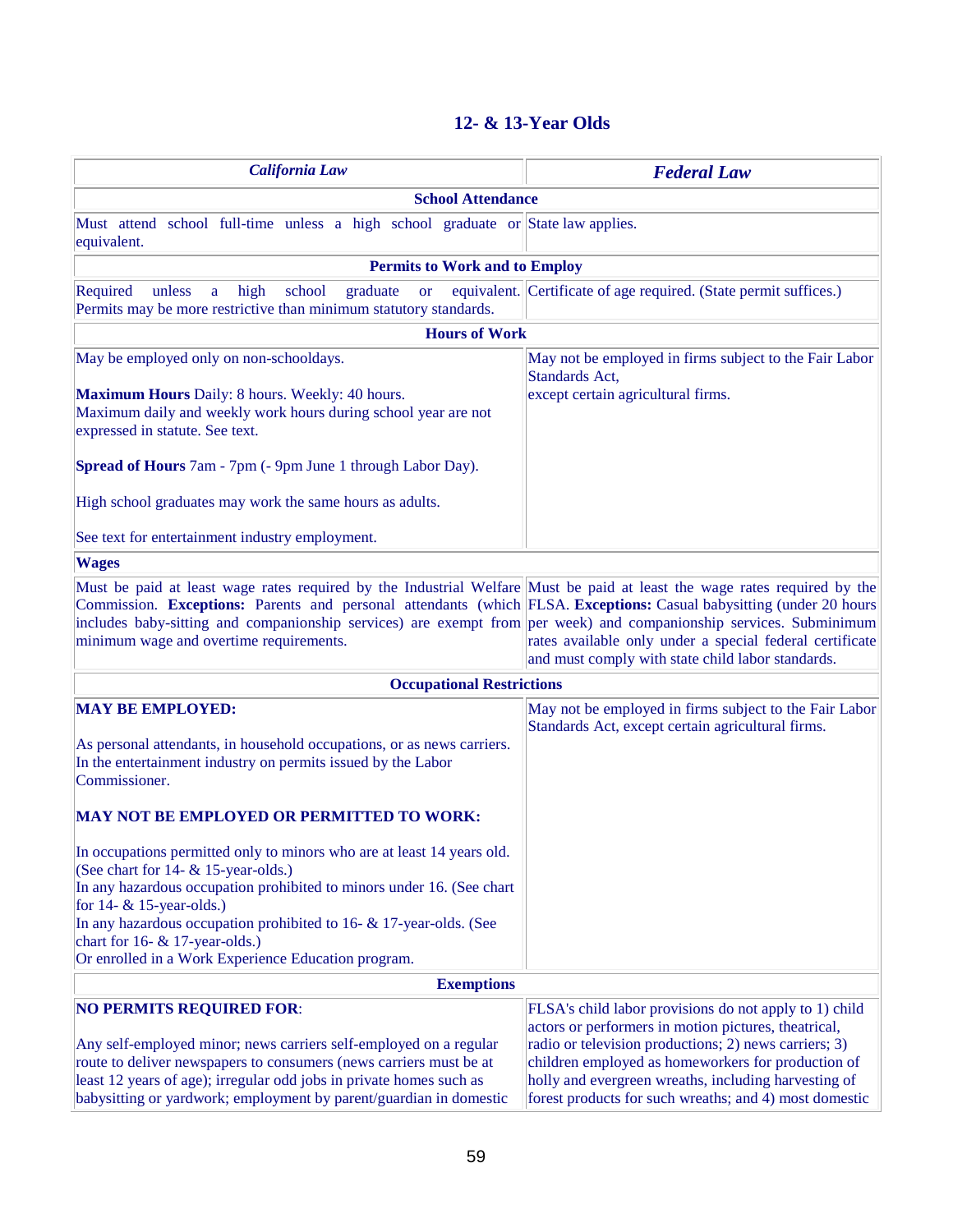| labor on or in connection with premises the parent/guardian owns,<br>operates or controls.                                                                                                                                         | service.                                                                                                                                                                                                                                           |
|------------------------------------------------------------------------------------------------------------------------------------------------------------------------------------------------------------------------------------|----------------------------------------------------------------------------------------------------------------------------------------------------------------------------------------------------------------------------------------------------|
| <b>NOTE:</b> Parent/guardians may not employ their minor children in<br>manufacturing, mercantile or other enterprises without work permits.<br>Except as noted, parent employers are subject to all occupational<br>restrictions. | NOTE: Parent/guardians may employ their minor<br>children under 16 in any occupation except mining or<br>manufacturing, or in occupations declared hazardous in<br>federal regulation for minors under 18 (See chart for<br>16- and 17-year-olds.) |
| <b>Agriculture</b>                                                                                                                                                                                                                 |                                                                                                                                                                                                                                                    |
| May not be employed in any occupation declared hazardous in federal<br>regulation to minors under 16 in agriculture or in any occupation<br>determined by state law or regulation to be hazardous.                                 | May be employed on farms owned or operated by the<br>parent or person standing in place of the parent. Must<br>be employed outside the school district's regular school<br>hours.                                                                  |
| Minors' work performed on premises the parent/guardian owns,<br>operates, or controls, requires no permit and has no occupational or<br>work hour limitations, except that work may not be performed during<br>school hours.       | May be employed outside school hours with<br>parent/guardian's written consent or on the same farm<br>employing the parent/guardian.                                                                                                               |
| Must be paid the wage rates provided in the applicable IWC Order.<br>Parents exempt from wage payment requirements.                                                                                                                | May not be employed in occupations declared<br>hazardous in federal regulation for minors under 16 in<br>agriculture (listed in the chart for 14- and 15-year-                                                                                     |
| May not be employed in occupations declared hazardous in federal<br>regulation for minors under 16 in agriculture (listed in the chart for 14<br>and 15-year-olds).                                                                | olds).                                                                                                                                                                                                                                             |

## **14- & 15- Year Olds**

| <b>California Law</b>                                                                                                                                                                                                                                                                                                                                                                                                                                                                                                                                                                                 | <b>Federal Law</b>                   |  |  |  |
|-------------------------------------------------------------------------------------------------------------------------------------------------------------------------------------------------------------------------------------------------------------------------------------------------------------------------------------------------------------------------------------------------------------------------------------------------------------------------------------------------------------------------------------------------------------------------------------------------------|--------------------------------------|--|--|--|
| <b>School Attendance</b>                                                                                                                                                                                                                                                                                                                                                                                                                                                                                                                                                                              |                                      |  |  |  |
| Must attend school full-time unless a high school graduate State law applies.<br>or equivalent.                                                                                                                                                                                                                                                                                                                                                                                                                                                                                                       |                                      |  |  |  |
|                                                                                                                                                                                                                                                                                                                                                                                                                                                                                                                                                                                                       | <b>Permits to Work and to Employ</b> |  |  |  |
| Required unless a high school graduate or equivalent. Certificate of age required. (State permit suffices.)<br>Permits may be more restrictive than minimum statutory<br>standards.                                                                                                                                                                                                                                                                                                                                                                                                                   |                                      |  |  |  |
|                                                                                                                                                                                                                                                                                                                                                                                                                                                                                                                                                                                                       | <b>Hours of Work</b>                 |  |  |  |
| <b>Maximum Work Hours</b><br>School NOT in Session: Daily: 8 hours. Weekly: 40 hours.<br>School IN Session: Daily: 3 hours on a schoolday, 8 hours on a non-schoolday; Weekly: 18 hours, but all hours<br>must be outside schoolhours .5 hours per day as sports attendant<br>Work Experience Education enrollees may work up to 23 hours per week, any portion of which may be during school<br>hours.<br>Spread of Hours 7 a.m. - 7 p.m. (- 9 p.m. June 1 through Labor Day).<br>High school graduates may be employed for same hours as adults.<br>See text for entertainment industry employment. |                                      |  |  |  |
| <b>Wages</b>                                                                                                                                                                                                                                                                                                                                                                                                                                                                                                                                                                                          |                                      |  |  |  |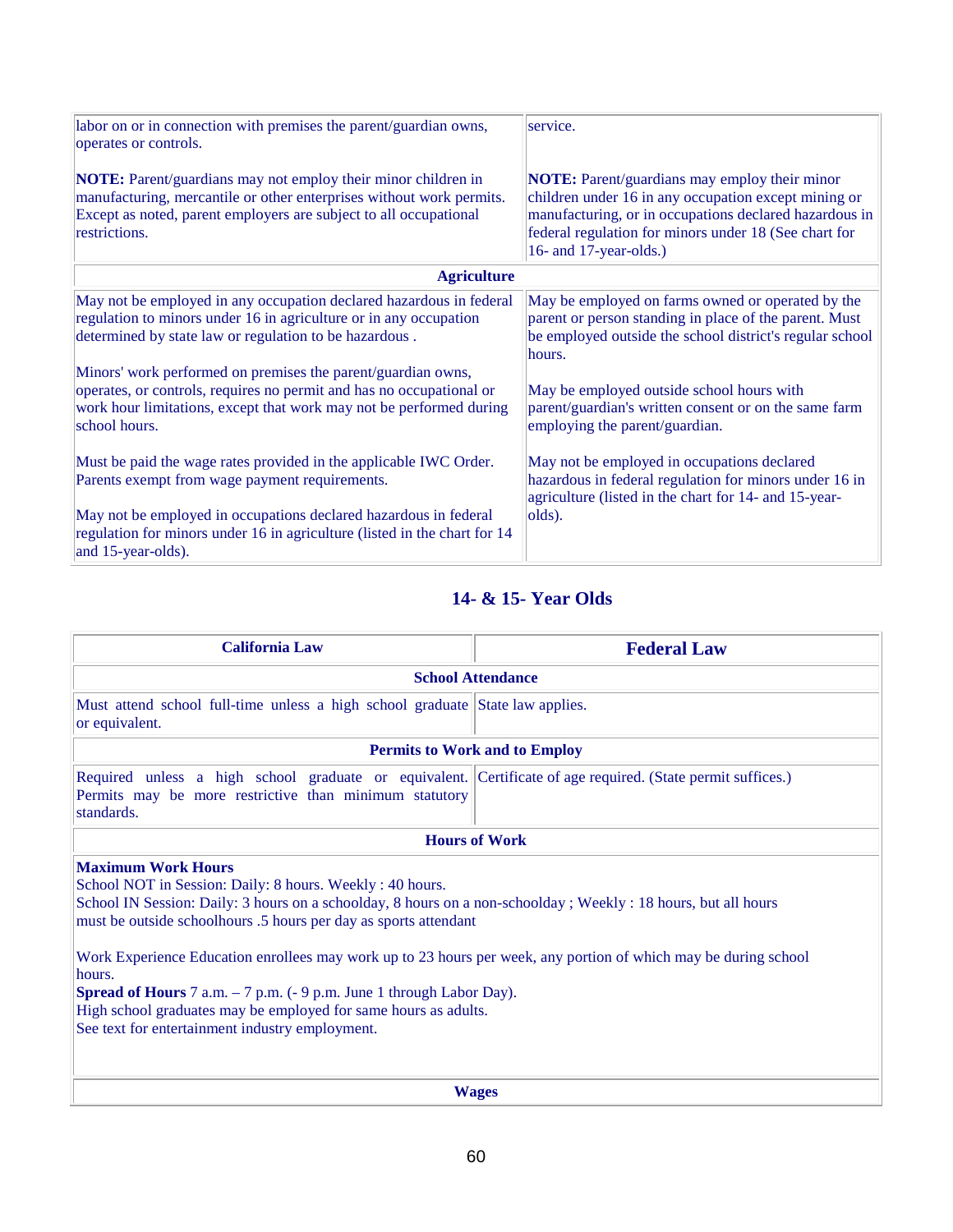Must be paid at least wage rates required by the Industrial Welfare Commission. **Exceptions**: Parents and personal attendants (which includes baby-sitting and companionship services) are exempt from minimum wage and overtime requirements.

Must be paid at least the wage rates required by the FLSA. **Exceptions**: Casual babysitting (under 20 hours per week) and companionship services. Subminimum rates available only under a special federal certificate and must comply with state child labor standards.

**Occupational Restrictions**

#### **MAY BE EMPLOYED:**

In occupations expressly permitted in **retail, food service, and gasoline service establishments**: Office and clerical work; cashiering, selling, modeling, art work, advertising, window dressing, comparative shopping; price marking and tagging, assembling orders, packing and shelving; bagging and carry-out; errands and deliveries by foot, bike, or public transportation; clean-up work (may use vacuums & floor waxers, but not power mowers or cutters); kitchen work for the preparation and serving of food and beverages (may use machines such as dishwashers, toasters, dumbwaiters, popcorn poppers, coffee grinders, milkshake blenders); cleaning, packing, wrapping, labeling, weighing, pricing, and stocking vegetables and fruits. Cooking is prohibited unless performed in plain view of customers and if it is not the sole duty. In office or clerical work in **transportation, warehousing and storage, communications and public utilities, and construction** if such work is not performed on trains, motor vehicles, aircraft, vessels, or any other form of transportation or at a construction site.

In any other occupation not prohibited to this age group by state or federal law or regulation.

#### **MAY NOT BE EMPLOYED OR PERMITTED TO WORK:**

In any occupation declared hazardous in federal regulation for 16- and 17-year-olds (See chart for that age group); or In occupations in **mining, manufacturing, or processing** including any duties in related workrooms; or In occupations involving hoisting apparatuses, power-driven machinery, operation of motor vehicles or as helpers on vehicles, public messenger service; or

In any occupation, except clerical as described above, involving the **transportation** of persons or property by any means, **warehousing and storage, communications, public utilities, construction (including demolition and repair**); or In occupations in the **gasoline, retail, or food service** industries involving maintenance or repair of the establishment, machines, or equipment; work in or about boiler or engine rooms; operating or maintaining food slicers grinders, choppers, or bakery mixers; outside window washing from window sills or any work on scaffolds, ladders, etc.; cooking except at lunch counters, snack bars etc.; any work in freezers or meat coolers; or loading or unloading from trucks, railcars, or conveyors.

| Solely under state law, MAY NOT BE EMPLOYED OR<br><b>PERMITTED TO WORK:</b>                                                                                          | Under federal regulation, MAY BE EMPLOYED:                                                                                                                                                    |
|----------------------------------------------------------------------------------------------------------------------------------------------------------------------|-----------------------------------------------------------------------------------------------------------------------------------------------------------------------------------------------|
| In door-to-door sales of newspapers or magazine subscriptions, candy,<br>cookies, flowers or other merchandise door-to-door unless:                                  | In any gas station to dispense gas and oil, perform<br>courtesy service, or clean, wash, or polish cars.<br>NOTE: Under state law, minors must be at least 16 to<br>perform these activities. |
| • Minors work in pairs as a team;                                                                                                                                    | <b>MAY NOT BE EMPLOYED:</b>                                                                                                                                                                   |
| • One adult supervisor for 10 or fewer minors;                                                                                                                       | In any gas station in work that involves the use of                                                                                                                                           |
| • Within sight or sound of the supervisor once every 15 minutes;                                                                                                     | pits, racks, or lifting apparatuses, or the inflation of<br>any tire mounted on a rim equipped with a removable                                                                               |
| • Returned to home or rendezvous point daily;                                                                                                                        | retainer ring. NOTE: Under state law, minors must be<br>at least 18 to perform these activities. (Under both                                                                                  |
| • Work performed within 50 miles of minor's residence;                                                                                                               | state and federal law, minors must be at least 16 to<br>perform maintenance or repair on machines of any                                                                                      |
| • Employer, transporter, supervisor registered with DLSE if work over<br>10 miles from minors' home.<br>In any occupation determined to be hazardous in state law or | kind, such as automobiles, but does not include any<br>work on with machines prohibited to 16- and 17-year-<br>olds)                                                                          |
| regulation, including for example:                                                                                                                                   |                                                                                                                                                                                               |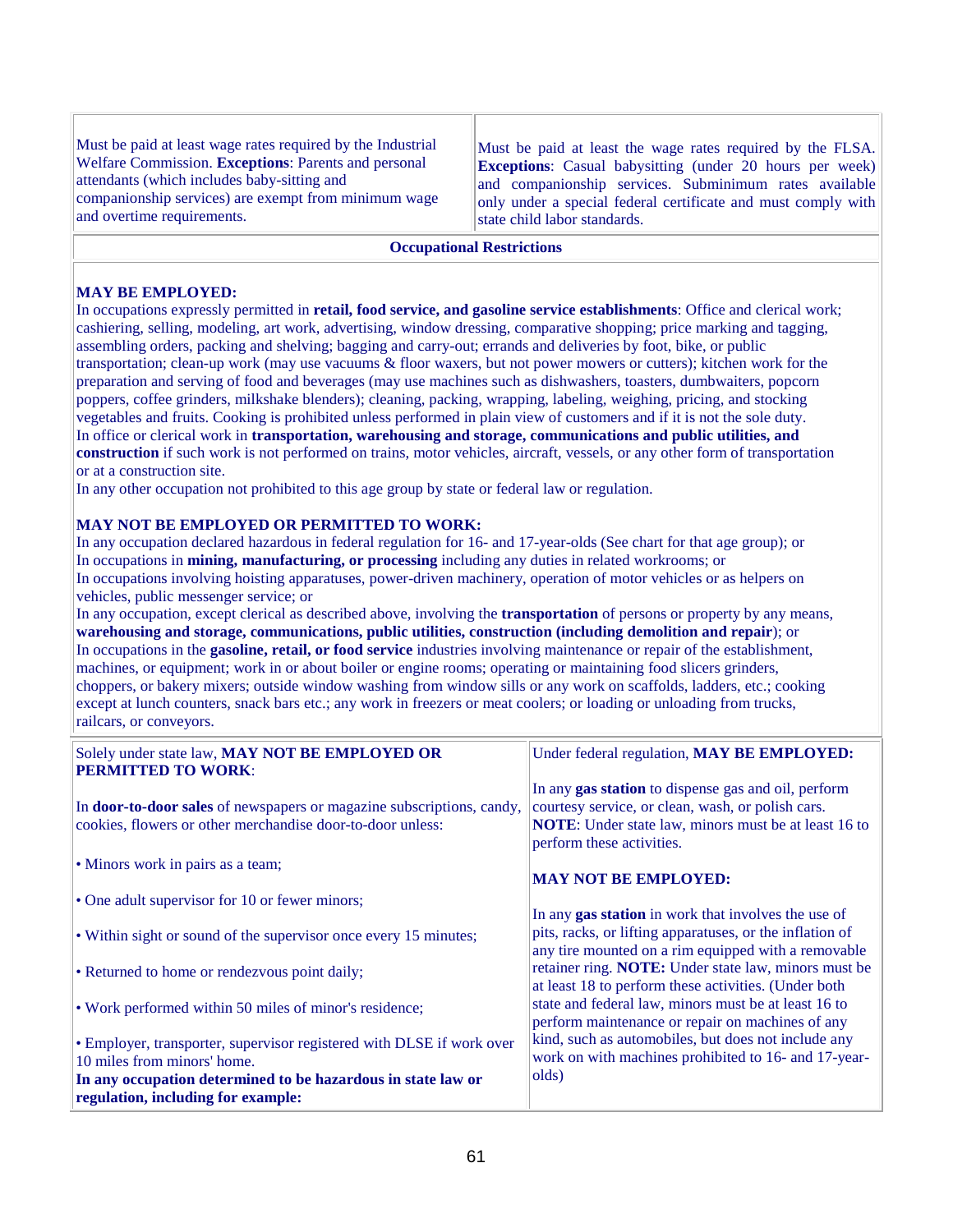| Any business, exhibition, or vocation injurious to the health or          |                                                            |
|---------------------------------------------------------------------------|------------------------------------------------------------|
| dangerous to the life or limb of the minor. [LC $1308(a)(1)$ ]            |                                                            |
| <b>Construction</b> work of any kind including work on any scaffolding.   |                                                            |
| Delivering goods, packages, papers (except newspapers), etc. from         |                                                            |
| motor vehicles.                                                           |                                                            |
| Gas station work except duties listed above. See federal list this chart  |                                                            |
| opposite.                                                                 |                                                            |
| Machine-related duties including any occupation in close proximity        |                                                            |
| to moving machinery or hazardous or unguarded belts or gearing or in      |                                                            |
| proximity to functioning parts of unguarded or dangerous moving           |                                                            |
| equipment. Minors may not adjust or repair belts or oil, wipe, or clean   |                                                            |
| machinery or assist in these activities.                                  |                                                            |
| Machines-operation or assistance involving, for example, machines         |                                                            |
| for laundry or washing; mixing or grinding; paper cutting, power          |                                                            |
| punching or shearing, wire or iron straightening; corrugating rolls;      |                                                            |
| calendar rolls in paper and rubber manufacture; paper cutting; leather    |                                                            |
| burnishing; stamping leather, paper, and washer and nut manufacture;      |                                                            |
| steamboilers, metal and woodworking; and drill presses or printing        |                                                            |
| presses of any kind.                                                      |                                                            |
| Manufacturing of any kind, including industrial homework. SEE             |                                                            |
| TEXT.                                                                     |                                                            |
| Manufacture or use of dangerous dyes, gases, or use of dangerous          |                                                            |
| acids, or manufacture or packing of paints, colors, tobacco, or lead.     |                                                            |
| On any vessel or boat engaged in navigation or commerce within            |                                                            |
| state's jurisdiction.                                                     |                                                            |
| In close proximity to vessels or <b>aircraft</b> or functioning blades or |                                                            |
| propellers.                                                               |                                                            |
| Any wandering, mendicant, or begging business.                            |                                                            |
| In any activity in or on that portion of an establishment primarily       |                                                            |
| designed for on-site consumption of alcohol.                              |                                                            |
| To sell alcoholic beverages for off-site consumption unless constantly    |                                                            |
| supervised by a person 21 or older.                                       |                                                            |
| To sell lottery tickets unless constantly supervised by a person 21 or    |                                                            |
| older.                                                                    |                                                            |
| PARTIAL LIST. See text. Compliance with these standards does not          |                                                            |
| justify noncompliance with any occupational prohibition for 16- and       |                                                            |
| 17-year-olds.                                                             |                                                            |
| <b>Exemptions</b>                                                         |                                                            |
| <b>NO PERMITS REQUIRED FOR:</b>                                           | FLSA's child labor provisions do not apply to 1) child     |
| Any self-employed minor; news carriers self-employed on a regular         | actors or performers in motion pictures, theatrical, radio |
| route to deliver newspapers to consumers (news carriers must be at        | or television productions; 2) news carriers; 3) children   |
| least 12 years of age); irregular odd jobs in private homes such as       | employed as homeworkers for production of holly and        |
| babysitting, lawn mowing, leaf raking, etc.; employment by                | evergreen wreaths, including harvesting of forest          |
| parent/guardian in domestic labor on or in connection with premises       | products for such wreaths; and 4) most domestic            |

**NOTE**: Parent/guardians may not employ their minor children in manufacturing, mercantile or any other enterprises without work permits. Except as noted, parent employers are subject to all occupational restrictions that affect other employers.

the parent/guardian owns, operates or controls.

products for such wreaths; and 4) most domestic service.

**NOTE**: Parent/guardians may employ their minor children under 16 in any occupation except mining or manufacturing, or in occupations declared hazardous in federal regulation for minors under 18 (See chart for 16- and 17-year-olds.)

**LIMITED EXEMPTION**: Training in some otherwise restricted occupations (but not in any occupation declared hazardous in federal regulation for minors under 18) permitted in bona fide Work Experience Education programs with a valid permit. Also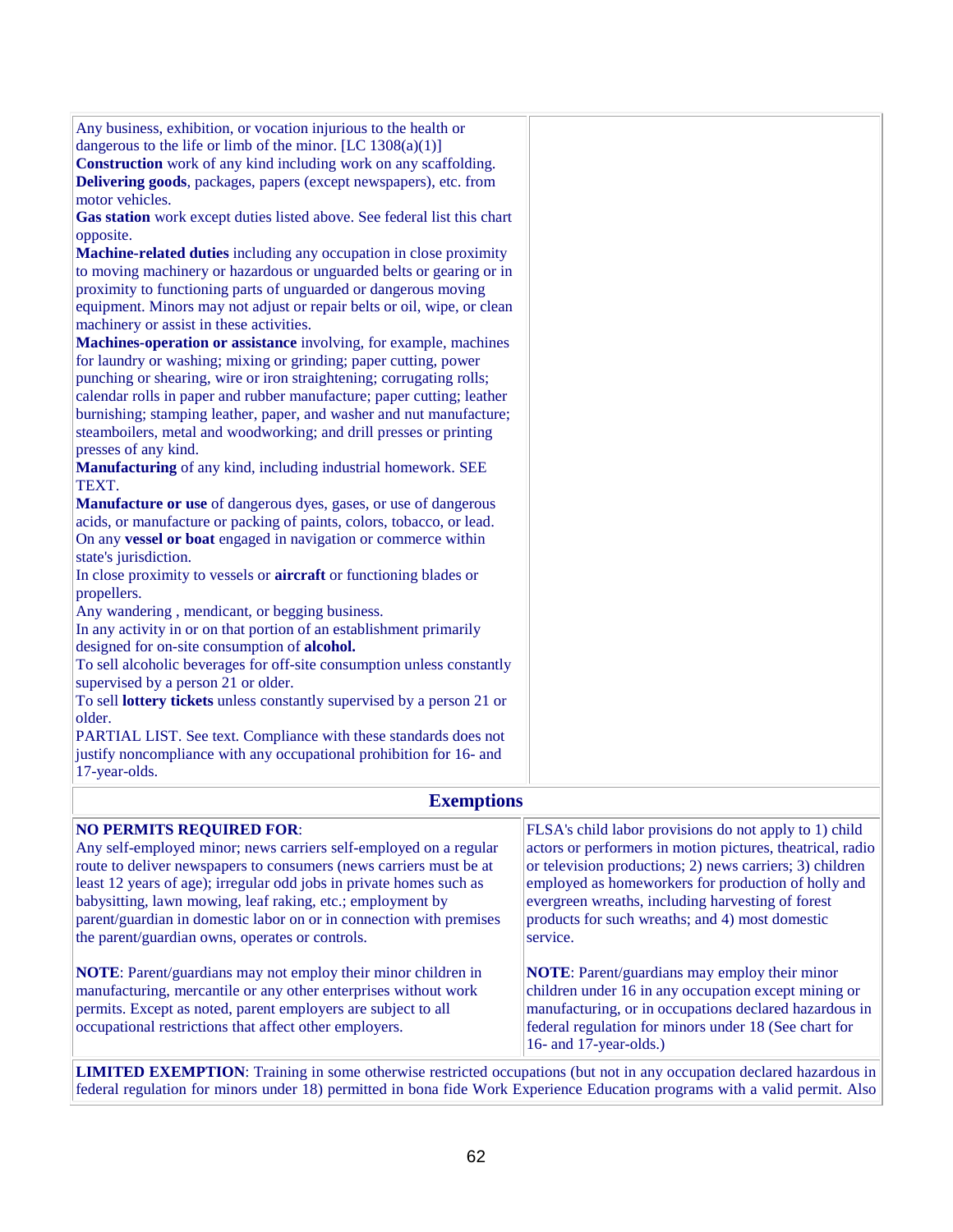see Hours of Work for these training programs.

| $\frac{1}{2}$ of $\frac{1}{2}$ and $\frac{1}{2}$ and $\frac{1}{2}$ and $\frac{1}{2}$ and $\frac{1}{2}$ and $\frac{1}{2}$ and $\frac{1}{2}$ and $\frac{1}{2}$ and $\frac{1}{2}$ and $\frac{1}{2}$ and $\frac{1}{2}$ and $\frac{1}{2}$ and $\frac{1}{2}$ and $\frac{1}{2}$ and $\frac{1}{2}$ an                                                                                                                          |                                                                               |  |
|------------------------------------------------------------------------------------------------------------------------------------------------------------------------------------------------------------------------------------------------------------------------------------------------------------------------------------------------------------------------------------------------------------------------|-------------------------------------------------------------------------------|--|
| <b>Agriculture</b>                                                                                                                                                                                                                                                                                                                                                                                                     |                                                                               |  |
| May be employed with a permit on non-schooldays and on<br>schooldays during non-school hours. Under state law, work hours<br>that apply to 14- and 15-year-olds generally also apply when they<br>are employed in agriculture.                                                                                                                                                                                         | May be employed outside school hours only. Parent<br>permission not required. |  |
| Must be paid at least the minimum wage rates provided in the<br>applicable IWC Order. Parent/guardians exempt from wage<br>payment requirements.                                                                                                                                                                                                                                                                       |                                                                               |  |
| When work is performed on premises owned, operated, or<br>controlled by the parents or guardian, no permit is required and<br>there are no hour limitations during the time public schools are not<br>in session. Minors may not work at such occupations while the<br>public schools are in session.                                                                                                                  |                                                                               |  |
| May not be employed or permitted to work in the occupations<br>declared hazardous for all other minors under 16.                                                                                                                                                                                                                                                                                                       |                                                                               |  |
| MAY NOT BE EMPLOYED OR PERMITTED TO WORK IN AGRICULTURAL OCCUPATIONS DECLARED<br><b>HAZARDOUS IN FEDERAL REGULATION FOR MINORS UNDER 16:</b>                                                                                                                                                                                                                                                                           |                                                                               |  |
| Operating a tractor of over 20 PTO horsepower, or connecting or disconnecting an implement or any of its parts to or from such<br>a tractor.                                                                                                                                                                                                                                                                           |                                                                               |  |
| Operating or assisting to operate (including starting, stopping, adjusting, feeding, or any other activity involving physical<br>contact associated with the operations) any of the following machines:<br>• Corn picker, cotton picker, grain combine, hay mower, forage harvester, hay baler, potato digger, or mobile pea viner;<br>• Power post-hole digger, power post driver, or non-walking type rotary tiller. |                                                                               |  |
| Operating or assisting to operate (including starting, stopping adjusting, feeding or any other activity involving physical contact<br>associated<br>with the operation) any of the following machines:<br>• Trencher or earthmoving equipment;<br>· Forklift;<br>· Potato combine; or                                                                                                                                 |                                                                               |  |
| · Power-driven circular, band or chain saw.                                                                                                                                                                                                                                                                                                                                                                            |                                                                               |  |
| Working on a farm in a yard, pen, or stall occupied by a:<br>· Bull, boar, or stud horse maintained for breeding purposes; or<br>• Sow with suckling pigs, or cow with newborn calf (with umbilical cord present).                                                                                                                                                                                                     |                                                                               |  |
| Working from a ladder or scaffold (painting, repairing, or building structures, pruning trees, picking fruit, etc.) from a height of                                                                                                                                                                                                                                                                                   |                                                                               |  |

over 20 feet.

Driving a bus, truck or automobile when transporting passengers or riding on a tractor as a passenger or helper.

Working inside:

- A fruit, forage, or grain storage designed to retain an oxygen deficient or toxic atmosphere;
- An upright silo within 2 weeks after silage has been added or when a top unloading device is in operating position;

• A manure pit; or

• A horizontal silo while operating a tractor for packing purposes.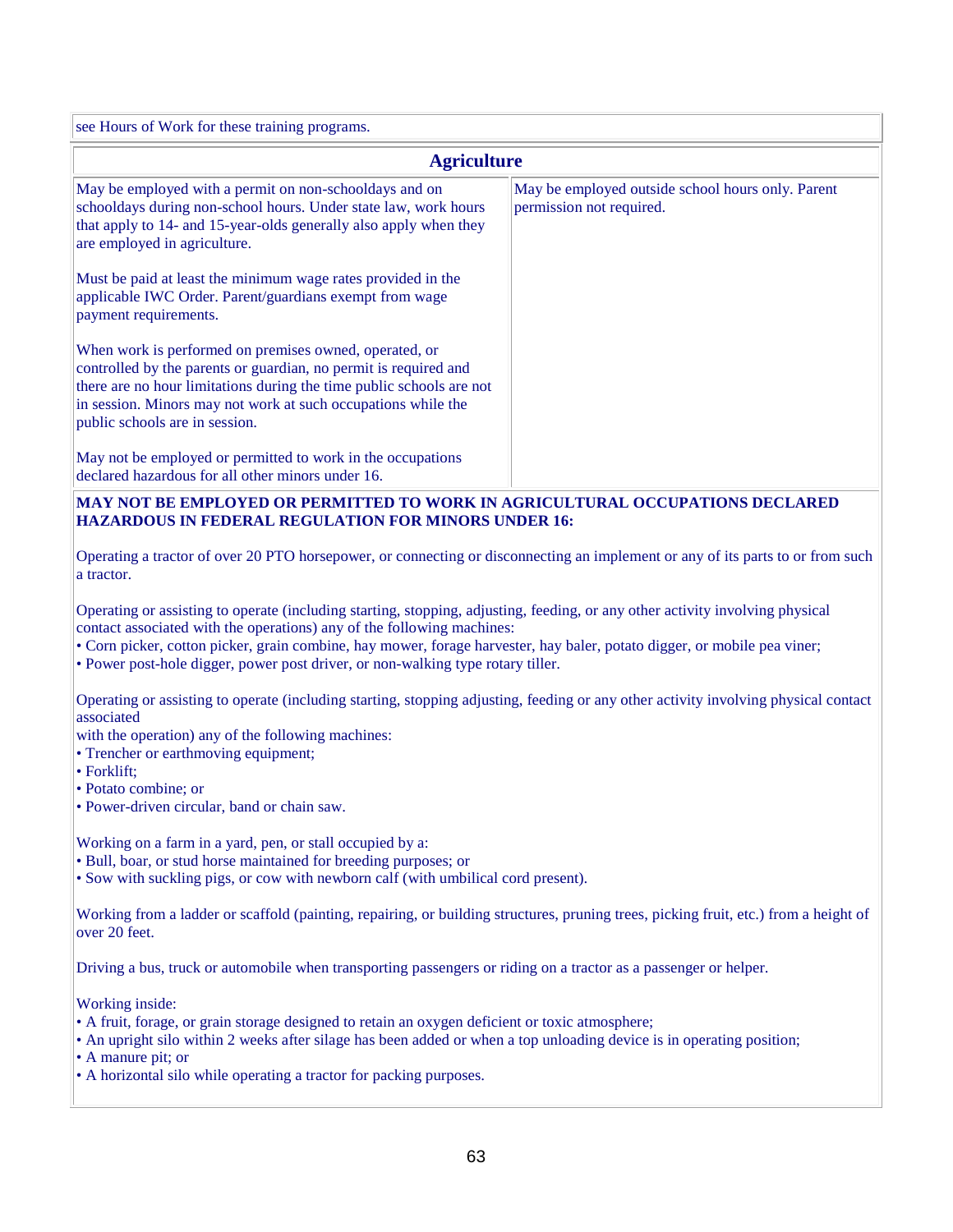Handling or applying (including cleaning or decontaminating equipment, disposal or return of empty containers, or serving as a flagman for aircraft applying agricultural chemicals classified under Federal Insecticide, Fungicide, and Rodenticide Act (7 USC 135 et seq.) as Category I of toxicity, identified by the word, "poison," and the "skull and crossbones" on the label; or Category II of toxicity, identified by the word, "warning," on the label;

Handling or using a blasting agent including but not limited to dynamite black powder, sensitized ammonium nitrate, blasting caps, and primer cord; or

Transporting, transferring, or applying anhydrous ammonia.

LIMITED EXEMPTIONS: Training in some occupations permitted in bona fide training programs. See text.

#### **Sports Attendants**

May be employed in `sports-attending services´ at professional baseball games until 10:00 p.m. on any night preceding a schoolday, or until 12:30 a.m. on any night preceding a non-schoolday.

May work up to 5 hours a day, up to 18 hours per week as a sports attendant when school is in session. May work up to 8 hours a day or a maximum of 40 hours per week when school is not in session

#### **16- & 17-Year Olds**

| 16 and 17-Year Olds                                                                                                                                                                                                                                                                                                                                                                                                          |                                                       |  |
|------------------------------------------------------------------------------------------------------------------------------------------------------------------------------------------------------------------------------------------------------------------------------------------------------------------------------------------------------------------------------------------------------------------------------|-------------------------------------------------------|--|
| California Law                                                                                                                                                                                                                                                                                                                                                                                                               | <b>Federal Law</b>                                    |  |
| <b>School Attendance</b>                                                                                                                                                                                                                                                                                                                                                                                                     |                                                       |  |
| Not required if a high school graduate or has a certificate of<br>proficiency.<br>If regularly employed and not a high school graduate or<br>does not have a certificate of proficiency, must attend<br>continuation school at least 4 hours per week.<br>When not regularly employed and not a high school<br>graduate or does not have a certificate of proficiency, must<br>attend continuation school 15 hours per week. | State law applies.                                    |  |
| <b>Permits to Work and to Employ</b>                                                                                                                                                                                                                                                                                                                                                                                         |                                                       |  |
| Required unless a high school graduate or equivalent.<br>Permits may be more restrictive than minimum statutory<br>standards.                                                                                                                                                                                                                                                                                                | Certificate of age required. (State permit suffices.) |  |
| <b>Hours of Work</b>                                                                                                                                                                                                                                                                                                                                                                                                         |                                                       |  |
| <b>Maximum Work Hours</b><br>Daily: 8 hours on non-schooldays; 4 hours on a schoolday.<br>"Schoolday" means equal to or greater than 4 hours required<br>attendance.                                                                                                                                                                                                                                                         |                                                       |  |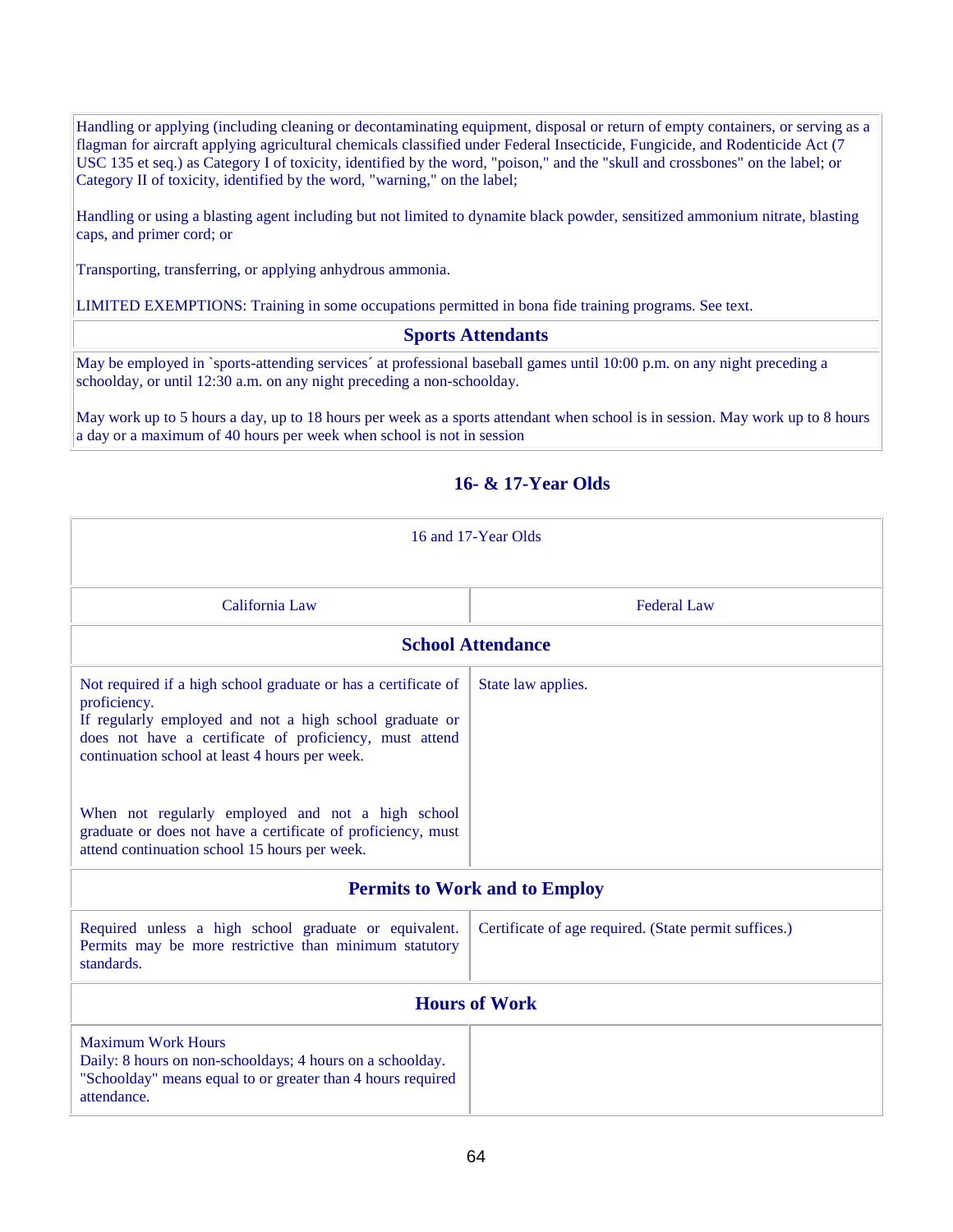| 5 hours per day as sports attendant<br>Weekly: 48 hours.<br>NOTE: Part-time students may work during the regular<br>school hours of the school district, but such work may not<br>interfere with their part-time schooling requirements. No<br>exceptions to minimum work hour standards may be granted<br>for these minors.                                             |  |  |
|--------------------------------------------------------------------------------------------------------------------------------------------------------------------------------------------------------------------------------------------------------------------------------------------------------------------------------------------------------------------------|--|--|
| Spread of Hours 5 a.m. $-10$ p.m. ( $-12:30$ a.m. on days<br>preceding a non-schoolday).<br>Exceptions: Work Experience Education enrollees may<br>work until 12:30 a.m. on any day with approval.<br>Messengers: $6 a.m. - 9 p.m.$ only.<br>High school graduates may be employed for the same hours<br>as an adult.<br>See text for entertainment industry employment. |  |  |
| <b>Wages</b>                                                                                                                                                                                                                                                                                                                                                             |  |  |

#### **Wages**

Must be paid at least the minimum wage established by the Industrial Welfare Commission. Must receive any applicable overtime pay. Exceptions: Parents and personal attendants (which includes babysitting and companionship services) are exempt from minimum wage and overtime requirements. Work Experience Education enrollees must be paid at least the adult minimum wage for any work performed between 10 p.m. & 12:30 a.m. High school graduates must be paid commensurate with

adults.

Must be paid at least the federal minimum wage. Must be paid overtime after 40 hours in a week. Exceptions: Casual babysitting (under 20 hours per week) and companionship services. Subminimum rates available only under a special federal certificate and must comply with state child labor standards.

#### **Occupational Restrictions**

#### MAY NOT BE EMPLOYED OR PERMITTED TO WORK IN ANY OCCUPATION DECLARED HAZARDOUS IN FEDERAL REGULATION FOR PERSONS UNDER 18:

Manufacturing and storing explosives (including small arms ammunition); motor vehicle driving and outside helper; logging and sawmilling; power-driven woodworking machines; power-driven circular saws, band saws, and guillotine shears; powerdriven hoisting apparatuses (including forklifts); roofing, excavation; wrecking, demolition, and shipbreaking operations; power-driven metal-forming, punching, and shearing machines; slaughtering, or meat-packing, processing or rendering; power-driven bakery machines; power-driven paper-products machines; manufacturing brick, tile, and kindred products; coal mining; mining other than coal mining; and exposure to radioactive substances.

| Solely under state law, MAY NOT BE EMPLOYED:                 |  |
|--------------------------------------------------------------|--|
| In gas stations, in any work using pits, racks, lifting      |  |
| apparatuses, or inflating any tire mounted on a rim with a   |  |
| removable retaining ring.                                    |  |
| In or on that portion of an establishment primarily designed |  |
| for on site consumption of alcohol.                          |  |
| To sell alcoholic beverages for off-site consumption unless  |  |
| constantly supervised by a person 21 or older.               |  |
|                                                              |  |
| To sell lottery tickets unless constantly supervised by a    |  |
| person 21 or older.                                          |  |
|                                                              |  |